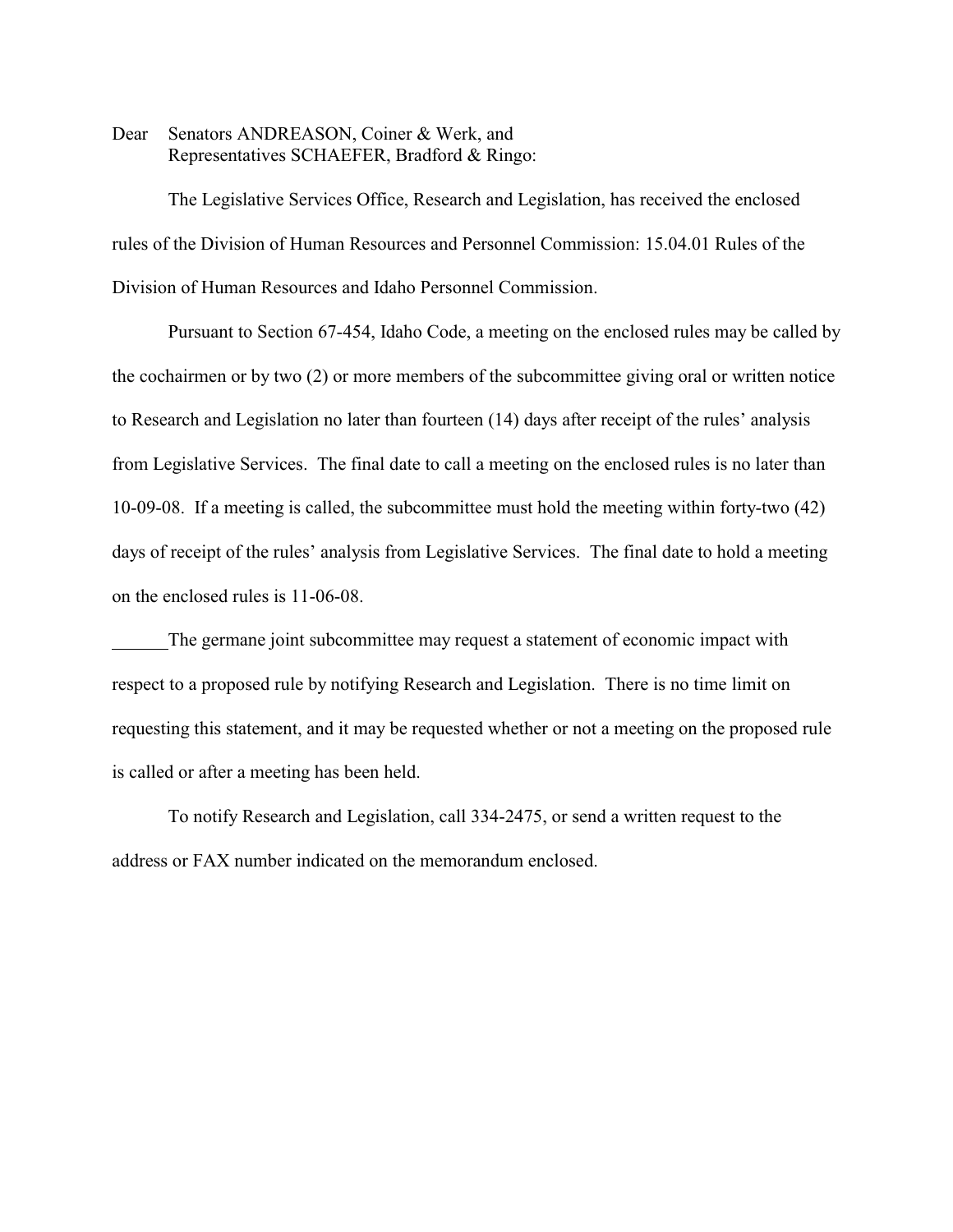# **MEMORANDUM**

| DATE:           | September 22, 2008                                                                                                                               |
|-----------------|--------------------------------------------------------------------------------------------------------------------------------------------------|
| TO:             | Subcommittees for Administrative Rules Review of the Senate Commerce and<br>Human Resources Committee and the House Commerce and Human Resources |
| FROM:           | Eric Milstead, Principal Research Analyst                                                                                                        |
| <b>SUBJECT:</b> | Idaho Division of Human Resources and Idaho Personnel Commission - IDAPA<br>15.04.01 (Docket No. 15-0401-0801)                                   |

The Division of Human Resources and Idaho Personnel Commission submit notice of temporary and proposed rulemaking at IDAPA 15.04.01 – Rules of the Division of Human resources and Idaho Personnel Commission. The temporary and proposed rules reflect changes in a number of areas–some housekeeping and technical while others are more substantive. The temporary rules became effective August 20, 2008.

The Division notes that the proposed rule changes are necessary to reflect statutory changes made during the 2006 and 2008 legislative sessions. The Division also notes there are housekeeping changes, such as updating contact information, updating references to the "department" and revising the definition section to make it easier to use. The Division states that in providing these updates and housekeeping changes, the rule revisions "provide a benefit to all those who must use the rules". Many of the changes are technical or housekeeping in nature. However, there are a number of more substantive changes, as well. These include, among others:

- Elimination of medical/dental appointment leave (the rule in effect prior to the implementation of the temporary rule provided that employees are allowed up to two hours for each occasional appointment for personal or family member medical, dental or optical examination or treatment. (See, Temporary and Proposed Rule Section 240.04, page 310)
- Revision of layoff after disability rule (the rule in effect prior to the implementation of the temporary rule provided that if an employee became disabled, whether or not due to workers compensation injury, and is unable to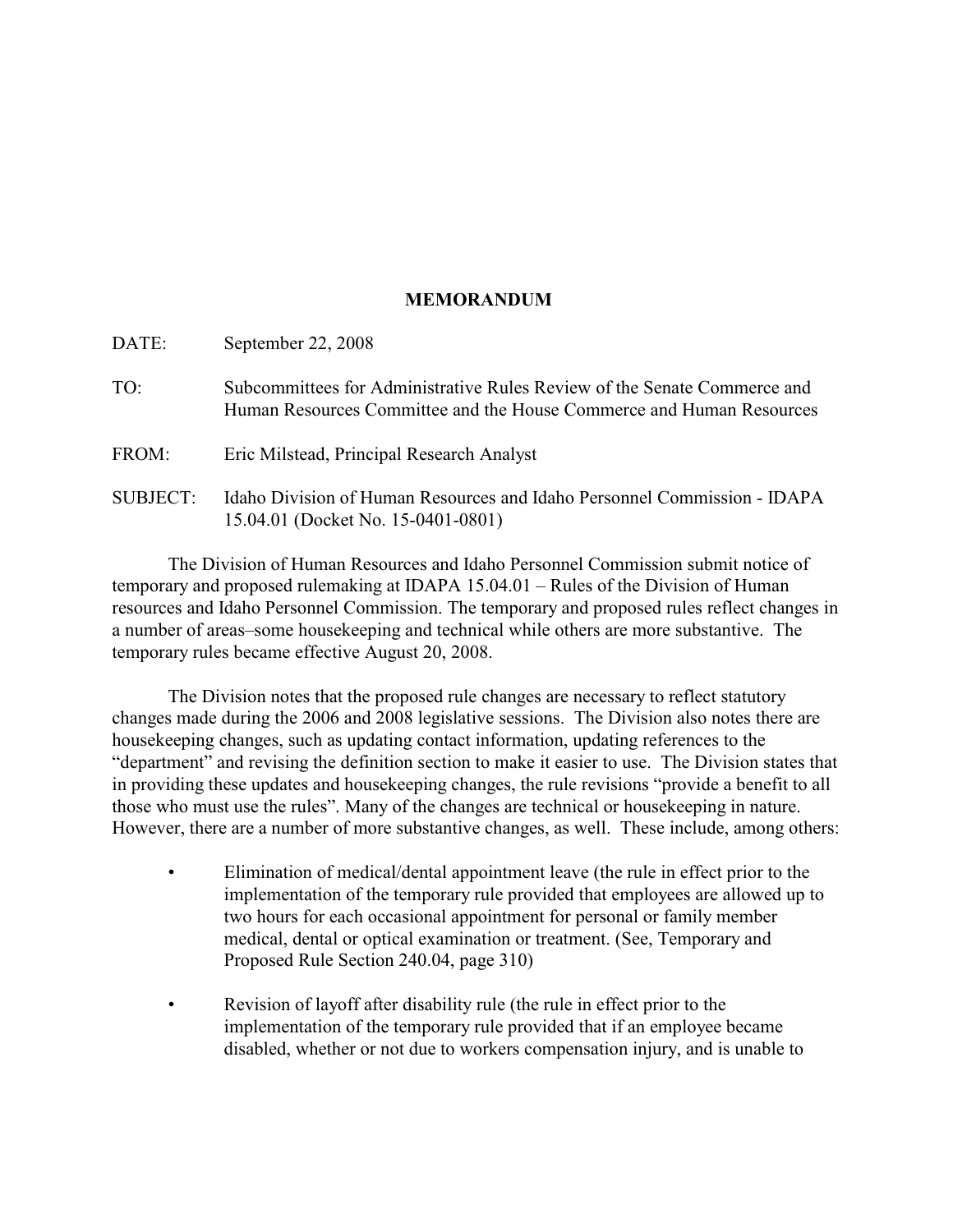return to work after *six months* absence, or when sick leave has been exhausted, whichever is longer, the employee's position shall be declared vacant. The temporary and proposed rule reduces the six months absence to a twelve week absence, unless otherwise prohibited by state or federal law. (See, Temporary and Proposed Rule, Section 241.02, page 310)

- Elimination of election leave (authorizing an appointing authority to grant leave with pay to an employee for voting in primary, general municipal, school, or special elections where the employee's work would interfere with his or her being able to vote). (See, Temporary and Proposed Rule, Section 250.09, page 313)
- Provides for bone marrow and organ donor leave with pay. (See, Temporary and Proposed Rule, Section 250.11, page 314, reflects changes in 2006 Senate Bill 1373)
- Elimination of earned administrative leave. (See, Temporary and Proposed Rule, Section 250.07, page 312, reflects changes in 2008 Senate Bill 1252)

In terms of being proposed rules, the changes appear to be within the Division's authority. For example, while the medical/dental appointment leave rule has been provided as a benefit to state employees for a number of years, the Division appears to be within its legal purview to eliminate the rule. Similarly, the revision to the "layoff-after-disability" rule appears to be within the Division's authority. That revision is consistent with provisions found in the federal Family and Medical Leave Act (See, Section 630.1203 of the FMLA).

Of course, a consequence of adopting these changes via a temporary rule is that the rule takes effect prior to the Legislature's review of the rule changes. Because this Docket reflects a temporary and proposed rule, the Legislature will have the opportunity to review and act upon the proposed rule, but only after the temporary rule has been in effect for a number of months.

We believe it may be appropriate for the Legislature to consider whether some of the rule changes qualify under the temporary rules statute. The following discussion raises questions the Legislature might consider in terms of the temporary rule statute, Section 67-5226, Idaho Code. However, we note that regarding the *proposed* rule, the Division appears to be within its statutory authority in making these changes. Whether all the changes reflect good policy is left to the Legislature to determine.

# Temporary Rule.

The question arises as to whether the rule changes found in this Docket are appropriate as a temporary rule. The short answer is that some of the changes clearly are consistent with the temporary rule statute, while in terms of other changes, it may be somewhat less clear.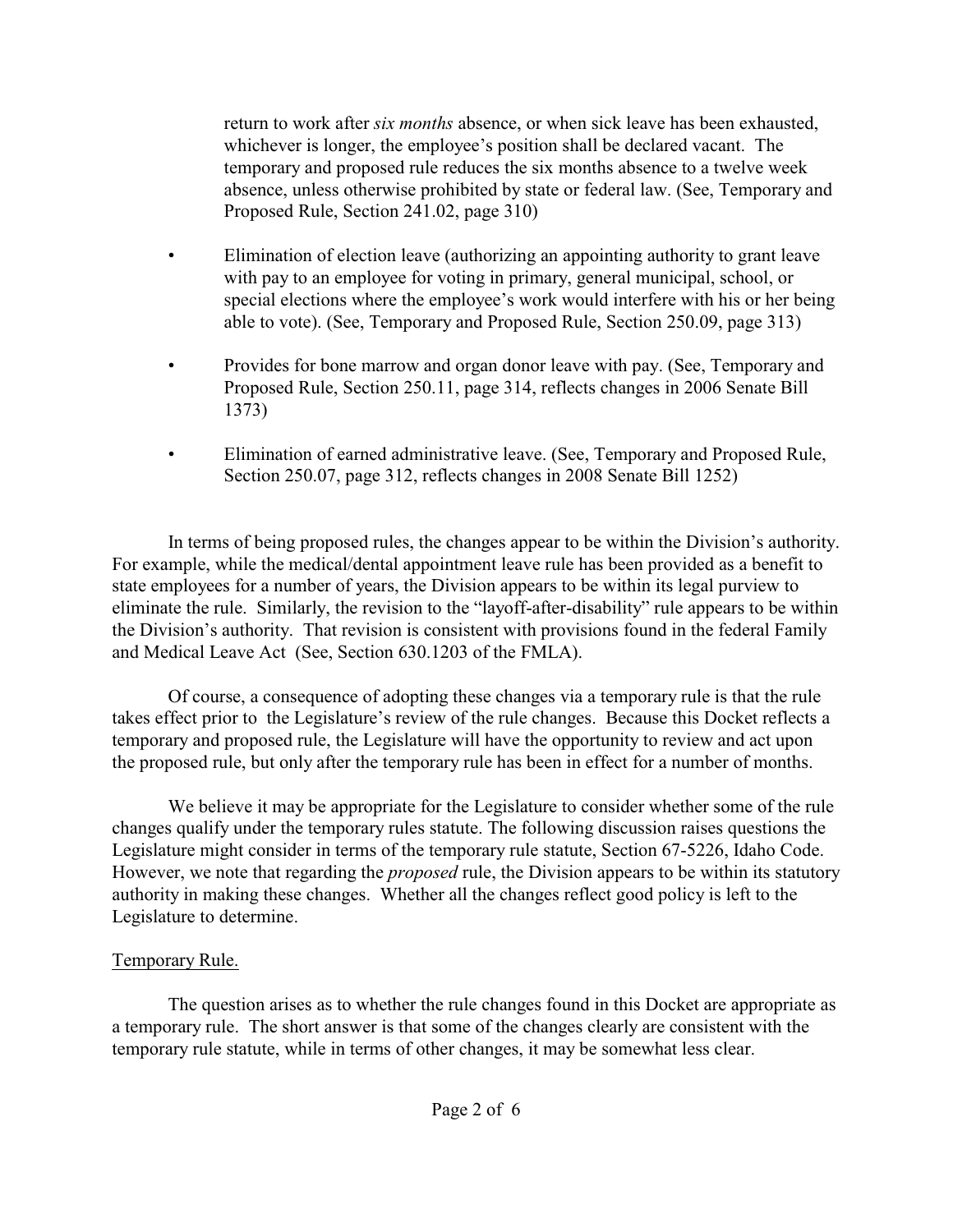A *proposed* rule does not take effect until the Legislature has reviewed the proposed rule. See, Sections 67-5223 and 67-454, Idaho Code. Consequently, in terms of proposed rules, the Legislature has a statutory opportunity to object to a rule. Conversely, in terms of a temporary rule, the Legislature's opportunity to review still exists but that opportunity occurs during the Legislative session and only after the temporary rule has been in effect. It is in part, at least, for that reason that instances in which temporary rules are permitted are limited by statute.

Section 67-5226, Idaho Code authorizes and governs the use of temporary rules. It reads in part:

"(1) If the governor finds that:

(a) protection of the public health, safety, or welfare; or

(b) compliance with deadlines in amendments to governing law or federal

programs; or

(c) conferring a benefit;

requires a rule to become effective before it has been submitted to the legislature for review the agency may proceed with such notice as is practicable and adopt a temporary rule....The agency may make the temporary rule immediately effective. The agency shall incorporate the required finding and a concise statement of its supporting reasons in each rule adopted in reliance upon the provisions of this subsection.

.......

(3) In no case shall a rule adopted pursuant to this section remain in effect beyond the conclusion of the next succeeding regular session of the legislature unless the rule is approved, amended or modified by concurrent resolution...

.......

(6) Concurrently with the promulgation of a rule under this section, or as soon as reasonably possible thereafter, an agency shall commence the promulgation of a proposed rule in accordance with the rulemaking requirements of this chapter..."

In short, the statute provides three reasons or findings, any of which the Governor may use to implement a temporary rule. On their face, those three reasons appear to be broad in scope. Idaho Code does not define the three terms found in Section 67-5226(1).

In its notice of rulemaking, the agency states it is implementing the temporary rule based upon Section 67-5226(1)(b)–compliance with deadlines in amendments to governing law or federal programs; and Section 67-5226(1)(c)–conferring a benefit. The agency states specifically:

"Pursuant to Section(s) 67-5226(1)(b) and (c), Idaho Code, the Governor has found that temporary adoption of the rule is appropriate for the following reasons: The temporary rule is necessary because the current rules used by the agencies are flawed in a number of areas and are not aligned with recent legislative action as reflected in 2008 Senate Bill 1252 and 2006 Senate Bill 1363."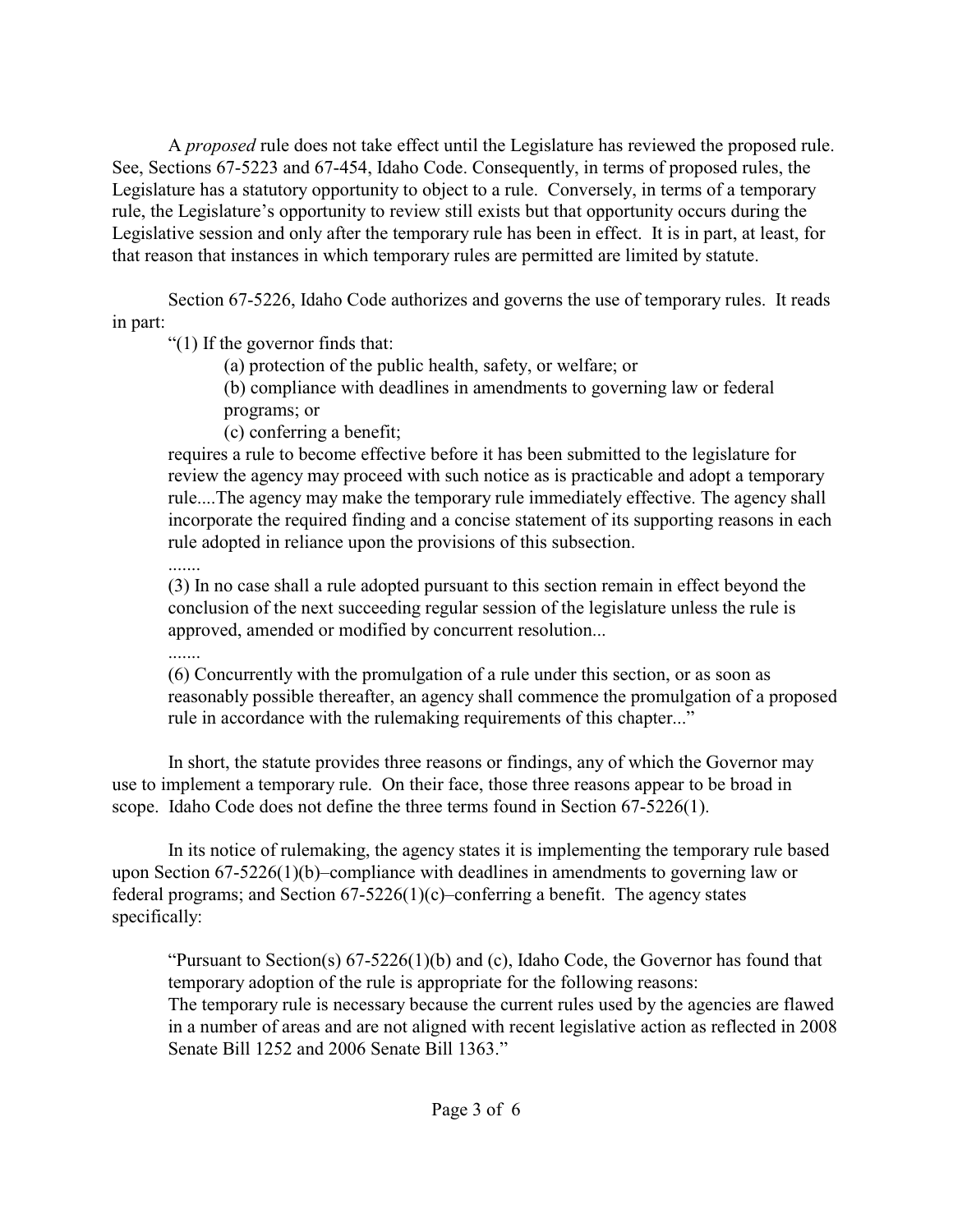The agency is using two statutory reasons for the temporary rule. The rules: (1) are not aligned with recent legislative action; and (2) that the rules are conferring a benefit.

We comment on both reasons.

# A. Compliance with deadlines in amendments to governing law or federal programs (Section 67-  $5226(1)(b)$ .

 We have no concern regarding the use of the temporary rule to implement the provisions of 2008 legislation. The changes made to the existing rule by the adoption of those provisions directly related to 2008 Senate Bill 1252 is consistent with Section 67-5226(1)(b), Idaho Code. These rule changes include revisions to the rules on hours of work and overtime pay and include the elimination of earned administrative leave.

However, we raise some questions regarding the 2006 legislation, Senate Bill 1363. That bill amended statute relating to the state compensation plan and the rights and privileges of veterans, including rules on preference, examination, and placement on registers. To the extent changes from Senate Bill 1363 are reflected in the temporary rule under the provisions of Section 67-5226(1)(b), we question how these statutory changes, passed during the 2006 Legislative session, require the use of a temporary rule. (Note: There appear to be some changes in the temporary rule related to Senate Bill 1363 that could be considered "conferring a benefit." See, for example, Section 083 of the temporary and proposed rule–moving expense reimbursement). While we note that the language of Section 67-5226(b) is nowhere defined in statute, it seems at least arguable that the language "compliance with *deadlines* in amendments to governing law" suggests that timing is an important element in this provision. It seems at least arguable that the use of a temporary rule, under the provisions of Section 67-5226(1)(b), is authorized when time is critical to comply with deadlines in governing law. The agency points to no deadlines to justify the use of the temporary rule in this instance.

As we noted above, we find no statutory definition of the terms found in Section 67- 5226(1)(b), nor do we find case law dealing with this provision. Absent such guidance, the Division's use of a temporary rule in regard to the 2006 legislation cannot be said to be inconsistent with Idaho law. Further, we note that the use of temporary rules in situations such as this have occurred, and perhaps often. We raise the questions above only as matters to be considered by the Legislature as it deems appropriate.

# B. Conferring a benefit (Section 67-5226(1)(c), Idaho Code).

*Medical/Dental Leave (MDA).* In its Notice of Rulemaking, the Division states specifically that the *proposed* rule provides a benefit to all those who must use the rules. The Division notes that this benefit comes in the form of, among other things, housekeeping changes, updating references, and reformatting the definition section to make it more accessible. The changes provide uniformity, delete redundant and unnecessary definitions, update definitions to correctly reflect current statutes and define new terms. The Notice of Rulemaking does not speak specifically to the reasons for the elimination of Medical/Dental Leave (MDA) (Temporary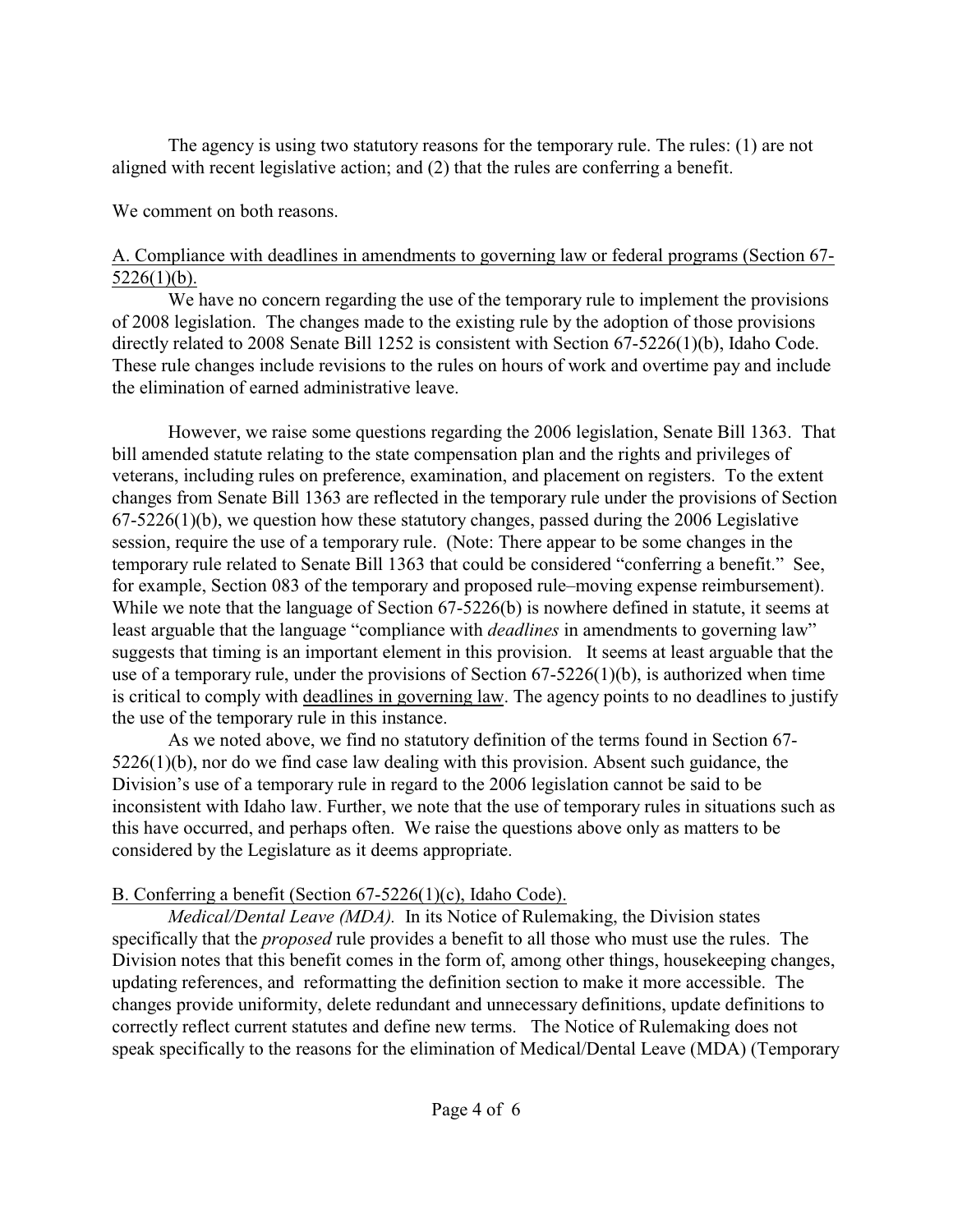and Proposed Rule Section 240.04) or the revisions to the disability layoff rule (Temporary and Proposed Rule Section 241.02). However, conversations with Division staff have indicated that MDA was eliminated by temporary rule because the change conferred a benefit to Idaho taxpayers generally.

To reiterate, we find little guidance from statute or the courts as to what "conferring a benefit" entails. In this instance, however, we note that, in essence, the temporary rule is eliminating one specific benefit (MDA leave for state employees) while perhaps conferring a general benefit to the state taxpayers. Whether or not the elimination of one specific benefit while ostensibly conferring a general benefit comports with the temporary rule statute may best be determined by the Legislature in its review of the elimination of MDA. Finally, we note that there may well be legitimate and compelling reasons for the elimination of this rule. The question, however, is whether the elimination of the MDA rule is appropriate in terms of a temporary rule.

Disability lay-off rule. We examine the revisions to the disability lay-off rule under both Section 67-5226(1)(a) and (b). The revision changes the time period a position is protected from six-months of disability to twelve weeks of disability. Again, the Notice of rulemaking does not speak specifically to the reasons for this revision other than the general citation to Section 67- 5226(b) and (c). Although the revision to the rule is consistent with similar provision in the FMLA, the question again arises–does this revision comport with the temporary rule statue. The provisions in the FMLA have been in existence for a number of years, so the timing argument (Section 67-5226(b) is somewhat problematic. Which leaves Section 67-5226(c)--"conferring a benefit". Again, it could be asked how this revision is conferring a benefit.

# Temporary Rule Statute: Possible Issues to Consider

We note again that the terms found in Section 67-5226(1)(a), (b), and (c) are not defined in Idaho Code. As written, each of the three provisions are very broad and have been cited by any number of Governors and agencies to authorize a wide array of temporary rules. The provisions, as written, provide broad latitude for Governors and agencies to exercise the use of temporary rules. The current Docket provides an opportunity for the Legislature, if it so desires, to consider the merits of that latitude.

Our review of legislative history regarding the temporary rule statute provides at least some insight into the discussions surrounding the consideration of the temporary rule statute and the Administrative Procedures Act. Minutes from the Legislative Council Committee on Administrative Procedures (October 29, 1991) reflect discussion on this very topic. The Committee was meeting during the 1991 Interim Session to deliberate on the adoption of the Administrative Procedures Act. Committee minutes reflect the following: Professor Dale Goble, University of Idaho College of Law noted:

"Section 67-5226 of this proposal somewhat expands the kinds of rules that can be promulgated by authorizing the agencies to promulgate temporary rules in certain circumstances.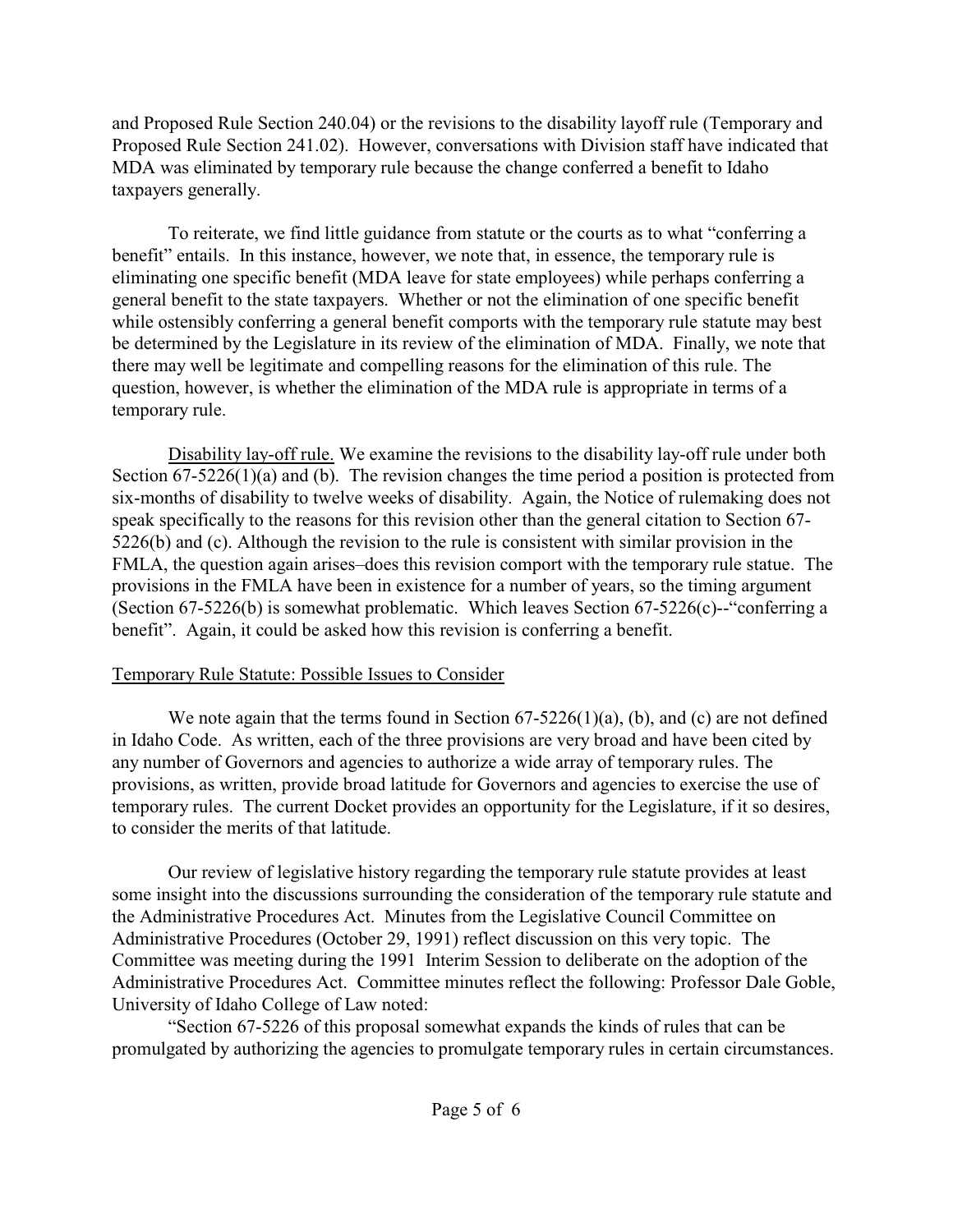If an agency chooses to change a rule to comply with changes in federal law, then it can do so through a temporary rule while it promulgates a final rule. If the agency is conferring a benefit, then it can do so through an emergency rule followed by a final rule. *He said it was felt that in both of those situation we wouldn't run the risk of cutting off people's rights.*" (Emphasis added).

In addition, the Minutes reflect the following comments from then state Senator Crapo: "[I]n Section 67-5226, temporary rules, if an agency finds that it is reasonably necessary to protect the public health, safety, or welfare, or reasonably necessary to confer a benefit, then they can adopt a temporary rule. He said this provision is so broad, that we might as well allow an agency to enact a temporary rule whenever they want, because that's exactly what that provision says. He said either put no limits on it, or figure out what we're trying to let happen and define it." (See, Minutes of Committee on Administrative Procedures, October 29, 1991, pages 3 and 15.)

We note that the concerns and issues raised by Senator Crapo may merit reconsideration by the Legislature. While we have some reservations about the use of temporary rulemaking in regard to some of the changes in the current Docket, state agencies have, with regularity, broadly construed the meaning of the temporary rule statute. In light of that, the Legislature might consider revisiting that statute to provide clearer guidance as to what rule changes appropriately qualify for temporary rulemaking.

Aside from the questions raised regarding the temporary rulemaking, the proposed rule appears to be within the authority granted to the Division under Section 67-5309, Idaho Code.

cc: Judie Wright, Administrator, Division of Human Resources Dennis Moberly, Human Resources Program Manager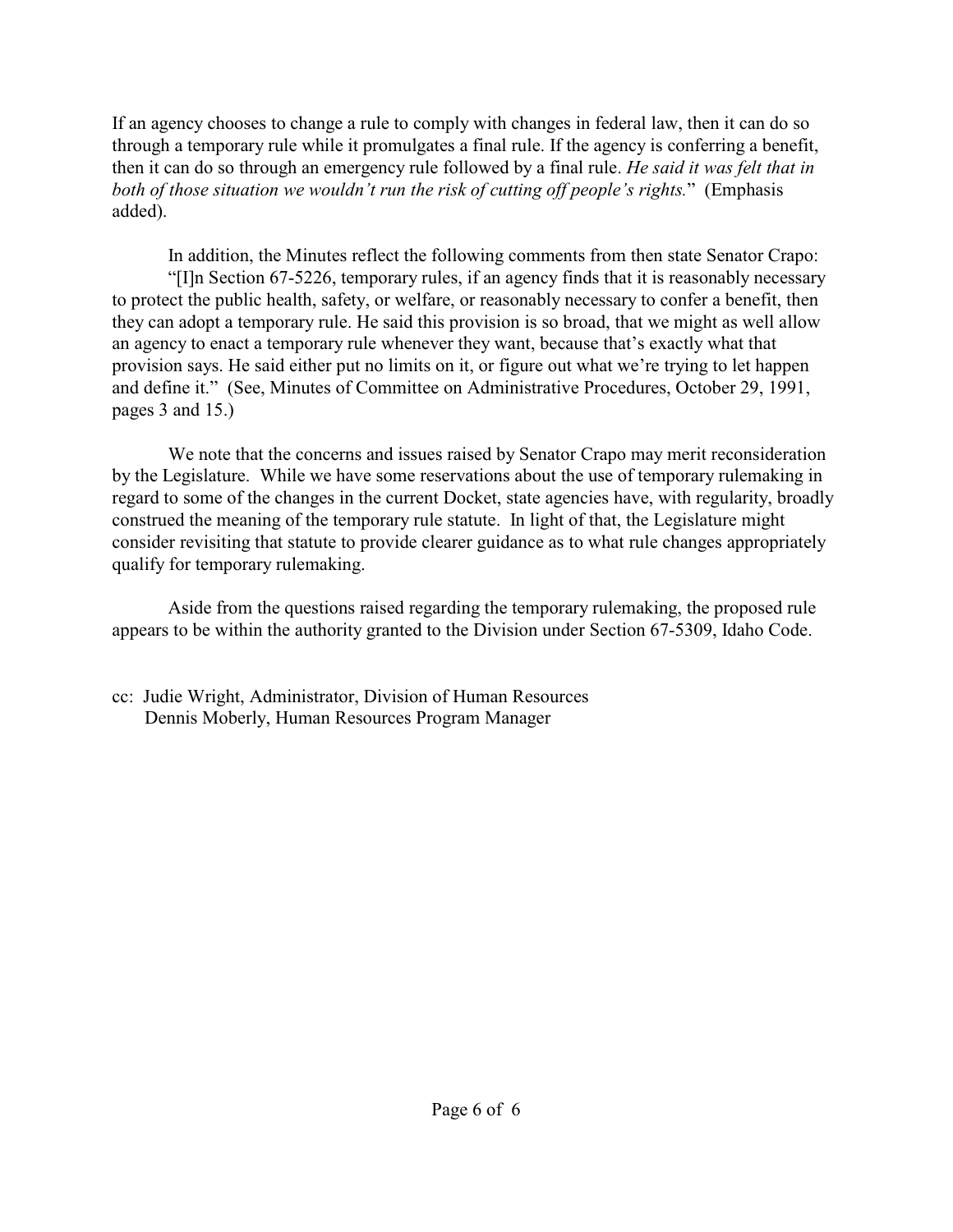# **IDAPA 15 - OFFICE OF THE GOVERNOR DIVISION OF HUMAN RESOURCES AND PERSONNEL COMMISSION**

# **15.04.01 - RULES OF THE DIVISION OF HUMAN RESOURCES AND IDAHO PERSONNEL COMMISSION**

# **DOCKET NO. 15-0401-0801**

# **NOTICE OF RULEMAKING - TEMPORARY AND PROPOSED RULE**

**EFFECTIVE DATE:** The effective date of the temporary rule is August 20, 2008.

**AUTHORITY:** In compliance with Sections 67-5221(1) and 67-5226, Idaho Code, notice is hereby given that this agency has adopted a temporary rule, and proposed rulemaking procedures have been initiated. The action is authorized pursuant to Section 67-5309, Idaho Code.

**PUBLIC HEARING SCHEDULE:** Public hearing(s) concerning this rulemaking will be scheduled if requested in writing by twenty-five (25) persons, a political subdivision, or an agency, not later than October 15, 2008.

The hearing site(s) will be accessible to persons with disabilities. Requests for accommodation must be made not later than five (5) days prior to the hearing, to the agency address below.

**DESCRIPTIVE SUMMARY:** The following is the required finding and concise statement of its supporting reasons for adopting a temporary rule and a nontechnical explanation of the substance and purpose of the proposed rulemaking:

The proposed rule changes are necessary to reflect amendments in governing statutes. Some of these amendments have been in effect since 2006, such as those involving the state compensation plan and the rights and privileges of veterans; others, like the amendments to the statute on hours of work and overtime pay, were enacted in 2008. The rule changes provide a benefit to all those who must use the rules. This benefit comes in the form of housekeeping changes, such as updating of the address and telephone information, updating references to the "department" and "administrator" and reformatting of the definition section in order to make the definitions more readily accessible and far less expensive to amend in the event that subsequent changes become necessary. The housekeeping changes also involved deletion of many definitions (some because they are redundant or unneeded; others because they have been relocated and incorporated into existing rules). Finally, the housekeeping changes include updating references in the rules to controlling provisions of statute or rule for ease of reference of the reader.

The proposed rules update agency address and telephone information; update references to "department" and "administrator" throughout the document in order to provide uniformity; delete redundant or otherwise unnecessary definitions, update definitions to correctly reflect current statutes and define new terms such as key employee, merit increase matrix, and military duty; update several rules pertaining to veterans (i.e., rules on preference, examination, placement on registers) to comply with statute; amend rules regarding calculation of pay, work hours, bonuses and shift differential to reflect amendments in code; incorporate rule on moving expense reimbursement as required by law; update rule regarding sick leave to correctly mirror statute, incorporate rule pertaining to bone marrow and organ donor leave with pay, and delete rules pertaining to medical/dental appointment leave, election leave, and earned administrative leave; define compensable hours and hours worked; and delete requirement that each agency adopt human resource policies on specified topics.

**TEMPORARY RULE JUSTIFICATION:** Pursuant to Section(s) 67-5226(1)(b) and (c), Idaho Code, the Governor has found that temporary adoption of the rule is appropriate for the following reasons:

The temporary rule is necessary because the current rules used by the agencies are flawed in a number of areas and are not aligned with recent legislative action as reflected in 2008 Senate Bill 1252 and 2006 Senate Bill 1363.

FEE SUMMARY: Pursuant to Section 67-5226(2), Idaho Code, the Governor has found that the fee or charge being imposed or increased is justified and necessary to avoid immediate danger and the fee is described herein: N/A

**FISCAL IMPACT:** The following is a specific description, if applicable, of any negative fiscal impact on the state general fund greater than ten thousand dollars (\$10,000) during the fiscal year: N/A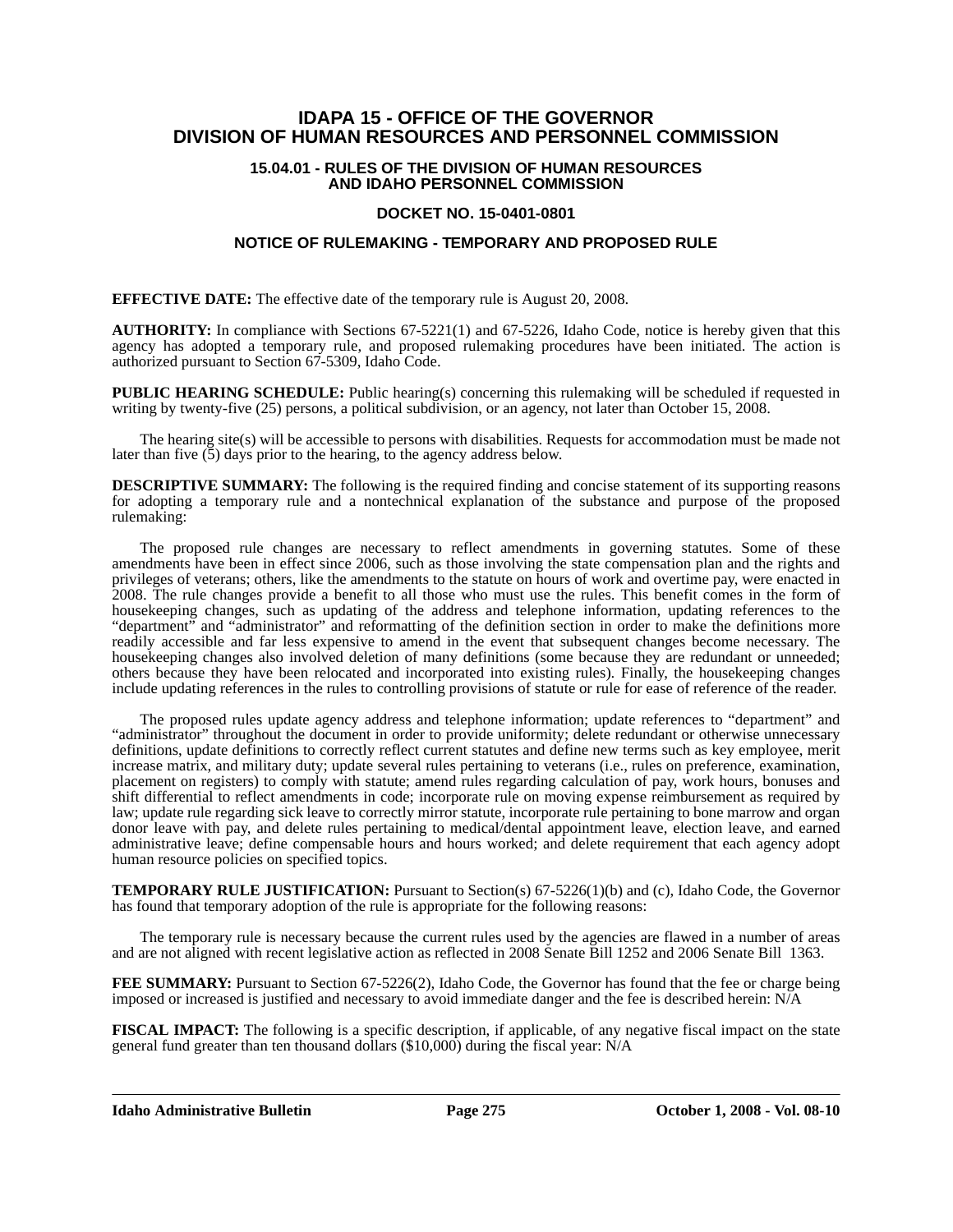**NEGOTIATED RULEMAKING:** Pursuant to Section 67-5220(2), Idaho Code, negotiated rulemaking was not conducted because of the need for temporary rulemaking.

**ASSISTANCE ON TECHNICAL QUESTIONS, SUBMISSION OF WRITTEN COMMENTS:** For assistance on technical questions concerning the temporary and proposed rule, contact Dennis Moberly, Human Resources Program Manager, (208) 429-5531*.*

Anyone may submit written comments regarding the proposed rulemaking. All written comments must be directed to the undersigned and must be delivered on or before October 22, 2008.

DATED this 19th day of August 2008.

Judie Wright, Administrator Division of Human Resources 700 W. State St. P. O. Box 83720, Boise, ID 83720-0066 Phone: (208) 854-3054 / Fax: (208) 334-2438

# **THE FOLLOWING IS THE TEXT OF DOCKET NO. 15-0401-0801**

#### **004. ADDRESS AND PHONE NUMBERS OF THE DIVISION OF HUMAN RESOURCES AND IDAHO PERSONNEL COMMISSION.**

The offices of the Division of Human Resources and Idaho Personnel Commission are located at 700 West State Street, Boise, Idaho<u>. The mailing address is PO Box 83720, Boise, ID</u> 83720-0066. The office telephone number of *the Commission and the Division of Human Resources* is (208) *334-2263.* 429-5500 *Additional phone numbers are: a* and the toll-free number*,* is 1-800-554-JOBS (5627)*; a toll-free TDD or telecommunications device for the deaf, 1- 800-542-5738*. The *Division's and Commission's* office FAX number is (208) 334-*3182* 2438 and e-mail address is  $idhr@idhr.idaho.gov.$ 

# *(BREAK IN CONTINUITY OF SECTIONS)*

**010. DEFINITIONS -- A THROUGH E.** Each of the terms defined in these rules have the meaning given herein unless a different meaning is clearly required in these rules have the meaning given herein unless a different mea by the context. Additional definitions are contained in Section 67-5302, Idaho Code. (7-1-87)

**01. Administrator**. The Administrator of the Division of Human Resources in the Office of the Governor or delegate for those responsibilities assigned by the administrator to a specific appointing authority.

*(3-16-04)*(8-20-08)T

**02. Agency Classification**. A classification of positions unique to an agency. (8-20-08)T

**023.** Allocation. The assignment of a classification to a pay grade in the compensation schedule. (3-16-04)

**0***3***4. Appeal**. Any written request for relief from dismissal, demotion, suspension, or other adverse action filed with the Commission by an employee, appointing authority, or applicant. The meaning of appeal includes application, petition, or protest. (3-16-04)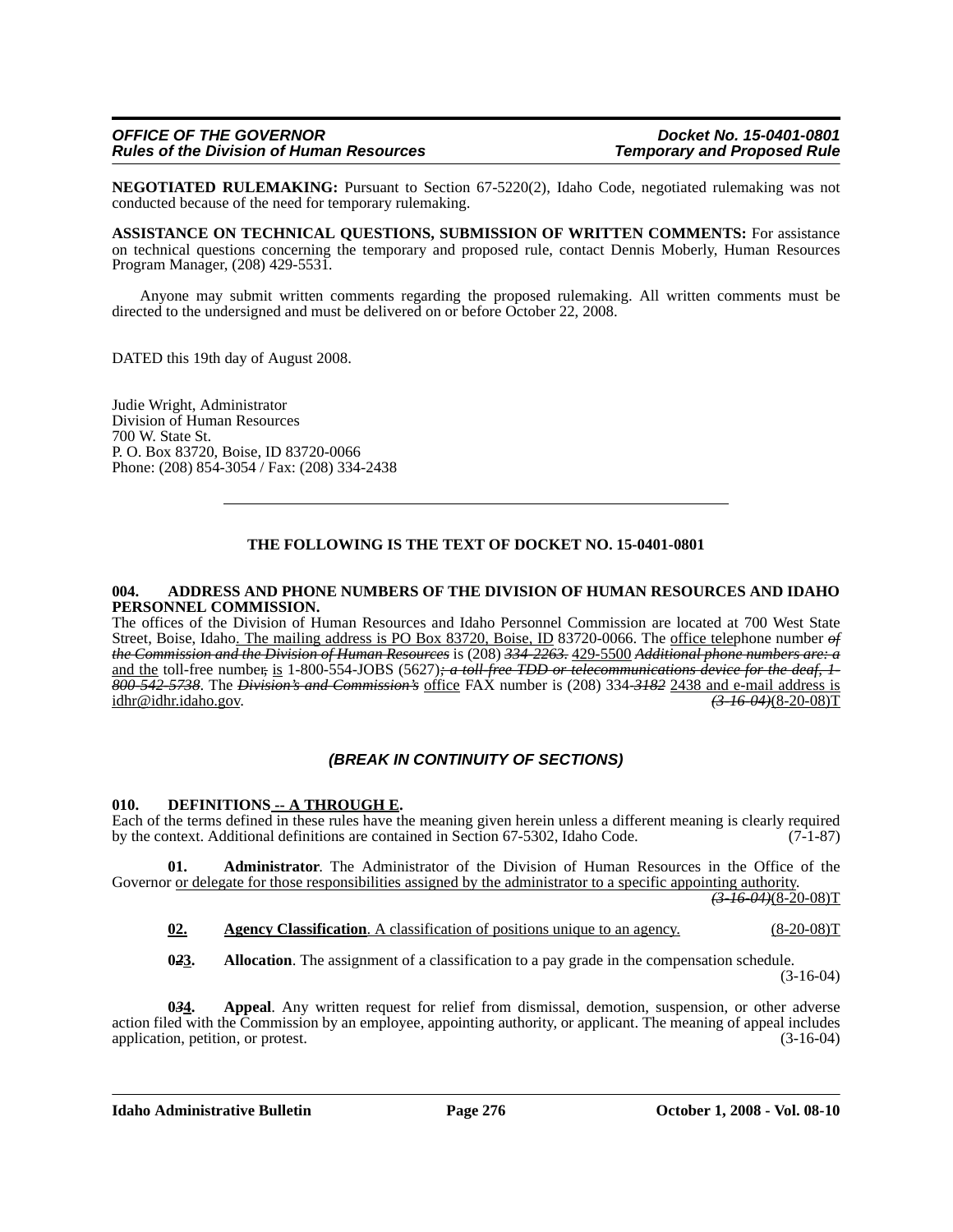**04<u>5</u>.** Appellant. An employee, appointing authority, or applicant filing an appeal or a petition for review Commission. with the Commission.

**0***5***6. Appointing Authority**. *"Appointing Authority" means t*The officer, board, commission, person or group of persons authorized by statute or lawfully delegated authority to hire, dismiss or otherwise significantly impact the employment status of individuals in any *department* agency. (Ref. Section 67-5302(3), Idaho Code) *(3-16-04)*(8-20-08)T

**0***6***7. Appointment, Limited**. The appointment of a person to a classified, position where the work is projected to be of limited duration, for which the person has qualified by examination. (3-16-04)

**0<del>78</del>.** Appointment, Nonclassified. The appointment of a person to a position exempt from the on of these rules by the provisions of Section 67-5303. Idaho Code. (7-1-87) application of these rules by the provisions of Section  $67-5303$ , Idaho Code.

*08. Appointment, Original or Initial. For purpose of assigning veteran's preference points, the first time a person is hired by a state agency after attaining eligible veteran's status. (Ref. Section 65-506(3), Idaho Code and Rule 102.04) (3-16-04)*

**09. Appointment, Permanent**. The appointment of a person to a classified position who has been certified by the appointing authority to have successfully completed the required probationary period and whose employment is permanent, subject to removal or discipline only under the provisions of Title 67, Chapter 53, Idaho<br>Code, and the rules of the Division of Human Resources and Idaho Personnel Commission. (3-16-04) Code, and the rules of the Division of Human Resources and Idaho Personnel Commission.

**10. Appointment, Probationary**. The appointment of a person to a classified position for which the person has qualified by examination but is serving a work trial period as a condition for certification to permanent appointment. (4-5-85)

**11. Appointment, Project Exempt**. The appointment of a person to a nonclassified position established under federal grants, which by law restricts employment eligibility to specific individuals or groups on the basis of non-merit selection requirements. (Ref. Section 67-5303(m), Idaho Code) (3-16-04)

**12. Appointment, Provisional**. The appointment of a person to a position in classified service for which the person has not qualified by examination pending the establishment of a register for the classification of such position. (3-16-04)

**13. Appointment, Seasonal**. An appointment to a regular position in classified service with ent work periods. (Ref. Section 67-5302(31). Idaho Code) (3-16-04) intermittent work periods. (Ref. Section  $67-5302(31)$ , Idaho Code)

**14. Appointment, Temporary**. The appointment of a person to a nonclassified position which is *not permanent in nature* of a limited duration, and in which hours worked will not exceed one thousand three hundred eighty-five (1,385) hours during any twelve (12) month period for any one (1) *department* agency. *Such* Temporary appointments *also* may occur for intermittent periods of time and include recurring assignments. (Ref Section 67- 5302(33), Idaho Code) *(3-16-04)*(8-20-08)T

**15. Base Pay**. The rate paid for performing a job, excluding bonuses, shift differentials, overtime or mpensation premiums. (8-20-08) other compensation premiums.

**1***5***6. Certifiable Range**. An examination score and a rank on an eligibility register sufficiently high to be among the top ten (10) available names, plus names of all individuals with scores identical to the tenth ranking eligible, for certification to fill a position in the classification for which the register was establishe eligible, for certification to fill a position in the classification for which the register was established.

*16. Classification Specification. A written statement of the purpose and responsibilities characteristic of a classification, which includes the title, principal accountabilities, and minimum qualifications of education, training and experience, abilities, knowledge, skill, and other qualifications required to perform the work of the classification. (3-16-04)*

*17. Classification Schedule. All classification specifications utilized in classified service listed by title,*

**Idaho Administrative Bulletin Page 277 October 1, 2008 - Vol. 08-10**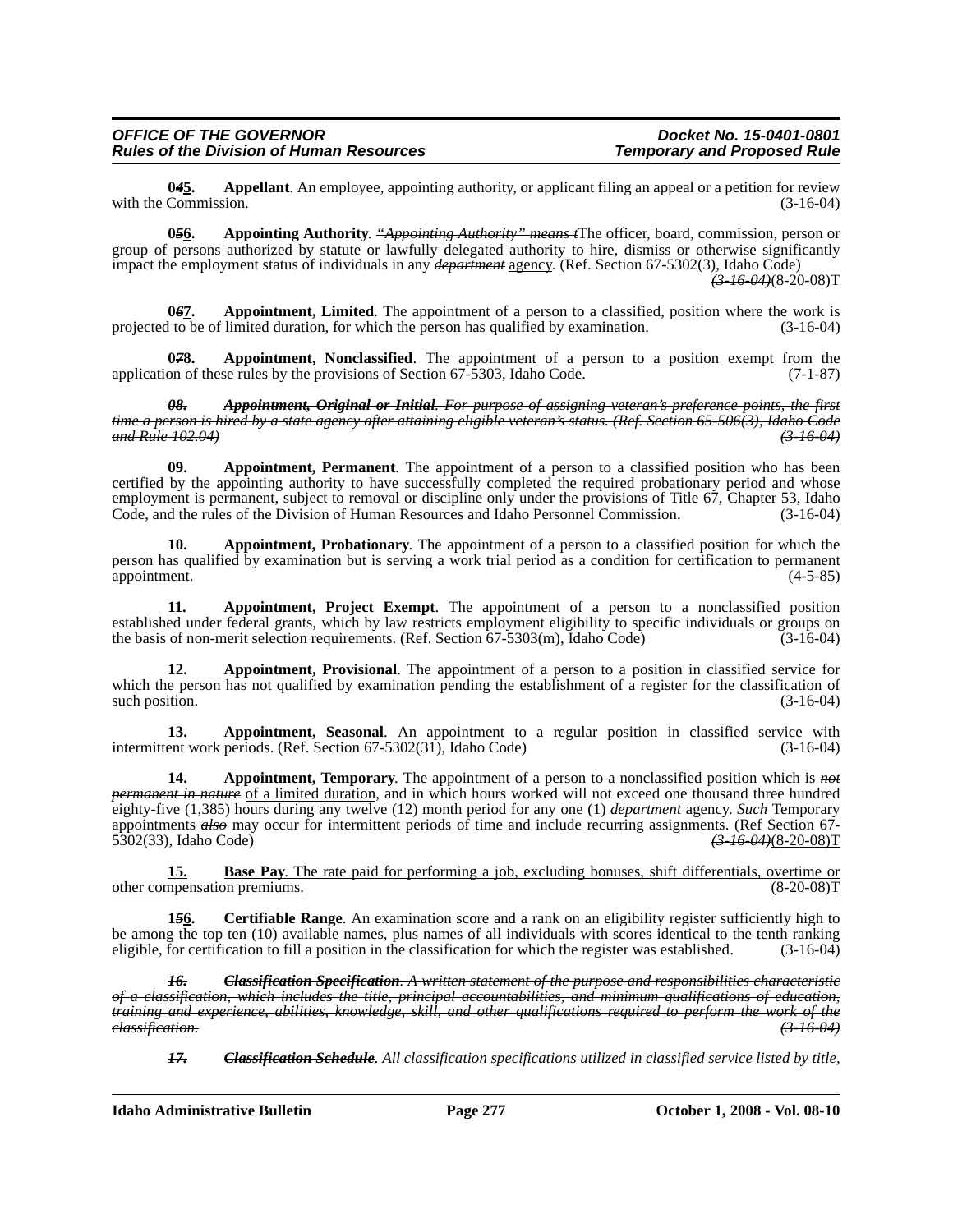*classification code, and pay grade to which allocated. (3-16-04)*

*Rules of the Division of Human Resources* 

**1***8***7. Classified Service**. That body of positions in state *departments* agencies subject to Title 67, Chapter 53, Idaho Code, as defined therein and excludes temporary, project exempt, and nonclassified appointments. *(7-1-87)*(8-20-08)T

**18. Commission**. As utilized in these rules, refers to the Idaho Personnel Commission as established in  $(8-20-08)T$ Section 67-5307, Idaho Code.

**19.** Compensation Plan. The overall system of salary administration for classified service including Sections 67-5309B and 67-5309C, Idaho Code; the classification and compensation schedules*;*, Division of Human Resources and Idaho Personnel Commission rules and policies*;*, and *departmental* agency policies governing employee pay. (Ref. Sections 67-5309A, 67-5309B, 67-5309C, and 67-5309D, Idaho Code) *(3-16-04)*(8-20-08)T

**20. Compensation Schedule**. The pay grades established by *Section 67-5309C, Idaho Code,* the Division of Human Resources and associated rates of pay *established in Rule 070.05*. (Ref. Section 67-5309C, Idaho Code) *(3-30-01)*(8-20-08)T

**21.** Consultant. An independent contractor who provides professional or technical advice, counsel, or  $m$  a set fee basis. (Ref. Rule Section 050)  $(3-16.04)(8-20.08)$ T service on a set fee basis. (Ref. Rule <u>Section</u> 050)

*22. Demotion. The reduction of an employee from a position which the employee occupies in one (1) classification to a position in another classification in a lower pay grade.* 

*23. Departmental Classification. A classification of positions that is unique to a department.*

*(3-16-04)*

**2***4***2. Dismissal**. The separation of an employee from classified service with cause assigned by the appointing authority pursuant to *Rule* Section 190 of these rules. *(7-1-87)*(8-20-08)T

**2***5***3. Due Process**. As related to Idaho's Personnel System for permanent classified employees, the activities required to address an individual's constitutional right to notice and an opportunity to be heard. (Ref. Section 67-5315, Idaho Code). (3-16-04)

*26. Earned Administrative Leave (EAL). Paid leave for hours worked which exceed the regularly scheduled hours but do not result in overtime. These hours may accrue after hours worked and hours on paid leave exceed forty (40) hours in one (1) workweek. In the case of those employees engaged in law enforcement, correctional, and firefighting activities characterized by irregular shift work schedules, EAL hours may accrue after hours worked and hours on paid leave exceed one hundred and sixty (160) hours in a period of twenty-eight (28)*  $consecutive$  days.

*27. Employee. Any person in the employ of a state department who is paid a salary or wages. (4-5-85)*

**2***8***4. Employment History**. The information available to the public without the employee's consent in accordance with Section 9-340(C), Idaho Code, for every agency for which a current or former public official works, including the official reason*(*s*)* for separation from employment but not including accrued leave balances or usage.

*(3-30-01)*(8-20-08)T

**2***9***5. Examination**. The application of written tests, oral interviews, performance tests, investigation, physical evaluation, evaluation of education and experience, or any other measure of job-related knowledge and ability, including performance in probationary periods. (4-5-85)

*30. Factoring. The assignment of Hay evaluation points to a classification in accordance with Section 67-5309B, Idaho Code, and Rule 074. (3-30-01)*

#### **011. DEFINITIONS -- F THROUGH J.**

Each of the terms defined in these rules will have the meaning given herein unless a different meaning is clearly

**Idaho Administrative Bulletin Page 278 October 1, 2008 - Vol. 08-10**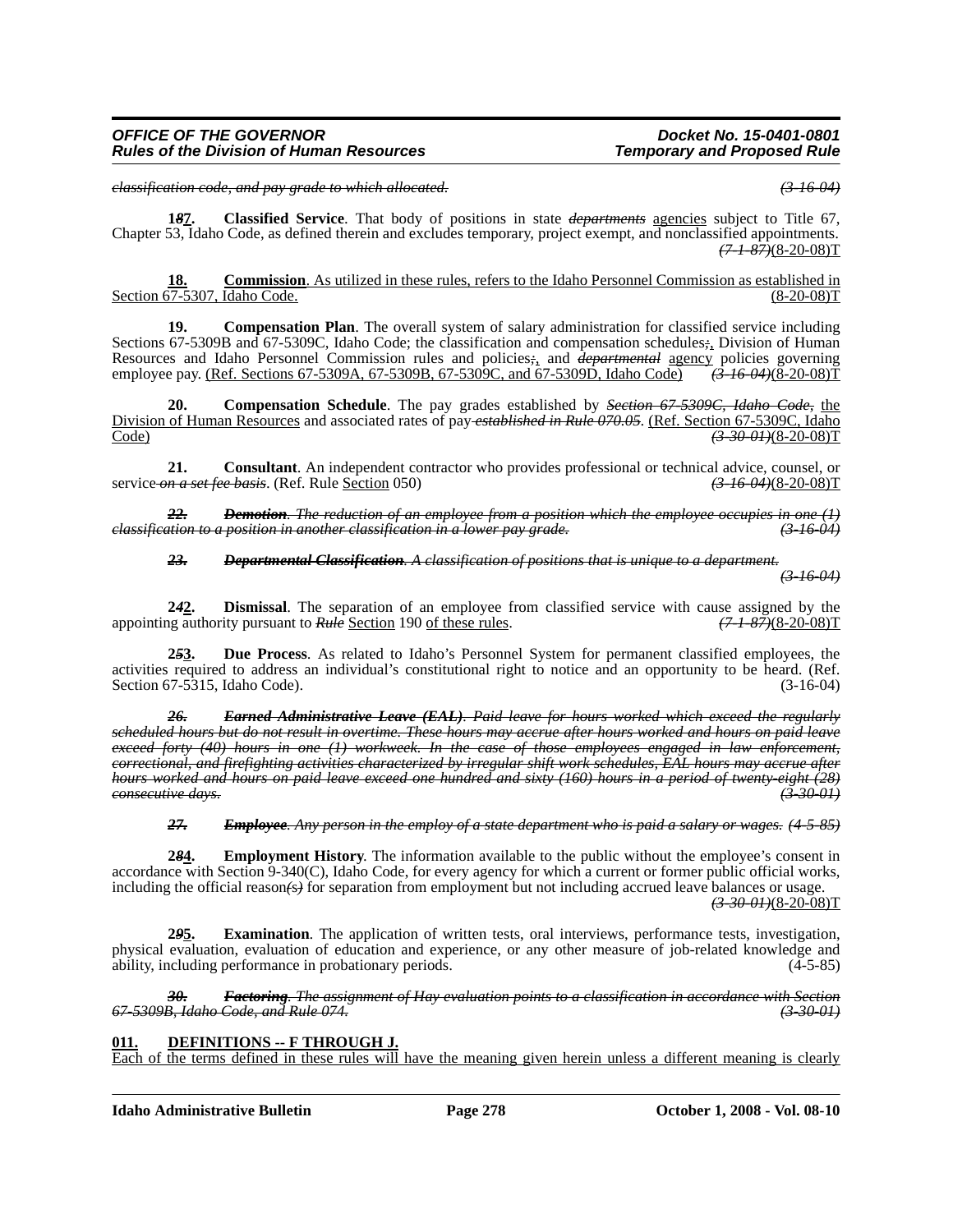#### *OFFICE OF THE GOVERNOR Docket No. 15-0401-0801 Rules of the Division of Human Resources*

required by the context. Additional definitions are contained in Section 67-5302, Idaho Code. (8-20-08)T

**301.** General Classification. A classification of positions that is common to more than one (1)  $\frac{(1)}{(3-16-04)(8-20-08)}$ participating *department* agency.

*3***02. Good Cause**. The conduct of a reasonable person in the same or similar circumstances. (7-1-87)

**03. Hay Method**. A methodology for establishing the relative value of jobs and used as a dimension of the pay system.  $(8-20-08)T$ 

*33***04. Hiring List**. A hiring list is a subset of a register *(Rule 010.61). A hiring list* consist*s*ing of the top ten (10) individuals on the register, plus all individuals tied for the tenth position, certified as eligible for a specific recruitment. Candidates for reinstatement *and/*or transfer may be considered and are provided in addition to the top ten. *(3-16-04)*(8-20-08)T

#### *34. Hours Worked: (7-1-87)*

*a. Those hours actually spent in the performance of the employee's job, excluding holidays, vacation, sick leave or other approved leaves of absence, and excluding on-call time. (Ref. Rule 010.40) (3-30-01)*

*b. Travel time shall be compensated pursuant to policy set forth by the Board of Examiners. (3-30-01)*

*c. Attendance at lectures, meetings, training programs and similar activities outside of the employee's regular working hours when attendance has been directed by the appointing authority or designee. (5-15-85)*

**305.** Incumbent. Any person holding a classified or non-classified position in state service. (7-1-87)

*3***06. Independent Contractor**. Any person, firm, or corporation meeting the Internal Revenue Service's test for an independent contractor or a self-employed person. (Ref. Rule *010.21* Section 050) (3-16-04)

*37. Interested Person. A person or department directly affected by a rule, statute or department action or inaction. (6-30-78)*

*38. Intoxication. Being under the influence of alcohol, or misuse of medication or controlled substances. (Ref. Rule 190.01.f.) (3-30-01)*

*39***07. Involuntary Transfer**. A significant change in work location, shift and/or organizational unit made as a result of a management decision as opposed to an employee's request or agreement to transfer. (3-30-01)

#### **012. DEFINITIONS -- K THROUGH O.**

Each of the terms defined in these rules will have the meaning given herein unless a different meaning is clearly required by the context. Additional definitions are contained in Section 67-5302, Idaho Code. (8-20-08)T

**01. Key Employee**. An individual specifically hired for an at-will or nonclassified position for which there is no, or only a limited, selection process. Examples may include a private secretary or deputy to an official who holds a confidential relationship to the appointing or employing officer. (Ref. Section 65-502(5), Idaho Code)

 $(8-20-08)T$ 

*4***02. Layoff**. An involuntary reduction in hours of work or separation of an incumbent in the classified service either by reduction in force due to shortage of work or funds, or abolishment of positions. (4-5-85)

*41. Layoff Unit (Organizational Unit). A smaller geographic, programmatic, or other identified subdivision of a department determined by the appointing authority and approved by the administrator for the purpose of conducting a reduction in force (Rule 140).* 

*42. Leave of Absence With Pay. A period of absence from duty with the approval of the appointing*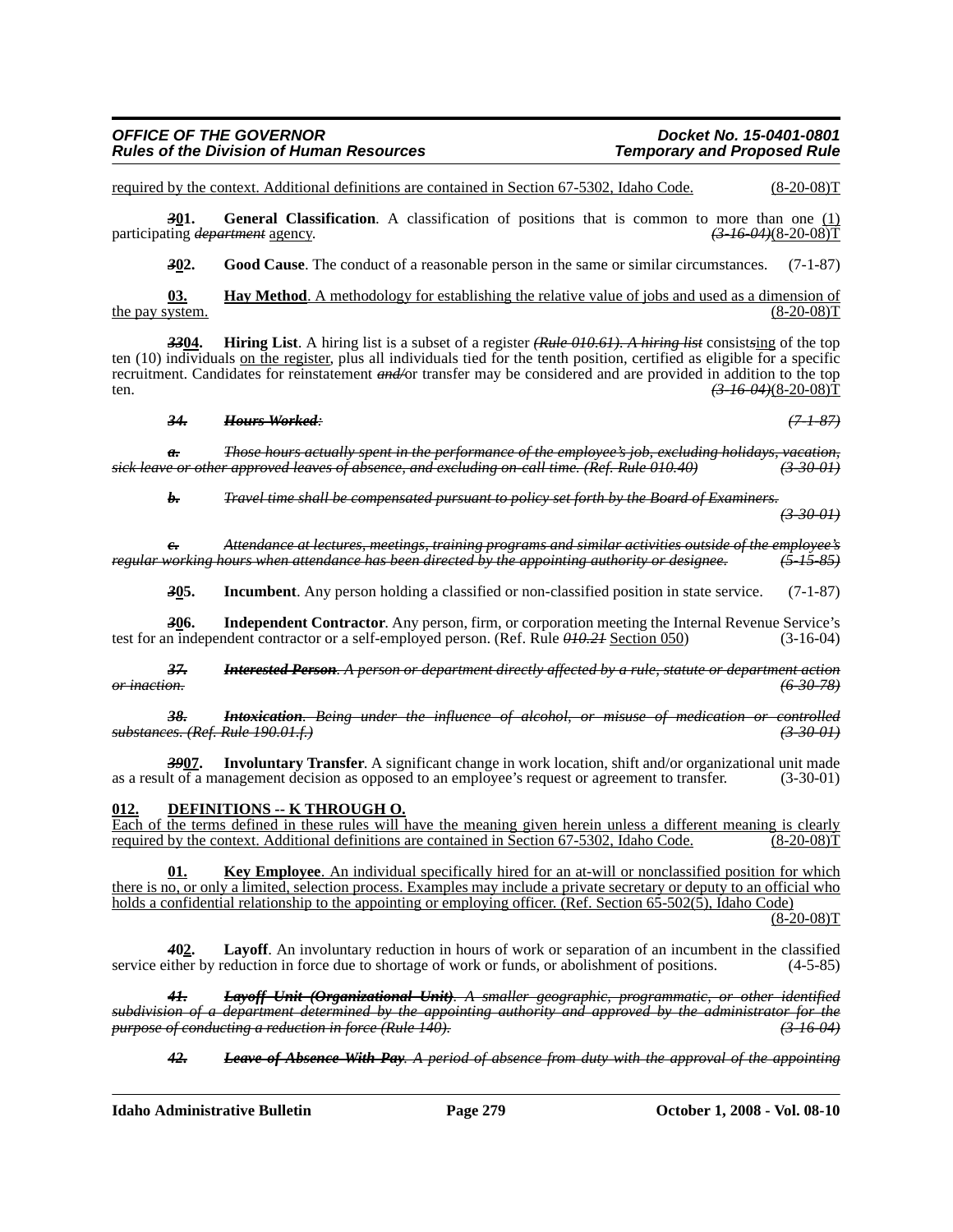*authority, or as required or allowed by law or these rules, during which time the employee shall be compensated. Leaves of absence with pay have no adverse effect on the status of the employee and include the following leaves: vacation leave, sick leave, special leave situations, and compensatory time off for overtime worked. (3-30-01)*

*43. Leave of Absence Without Pay. A period of absence from duty with the approval of the appointing authority, or as required or allowed by law or these rules, during which time the employee shall not be compensated. (7-1-87)*

*44***03. Light or Limited Duty**. A general term describing a temporary limited assignment in relation to recovery from injury, illness or other limiting condition as approved by the appointing authority. (3-16-04)

4504. Merit Increase. The advancement of an employee's compensation in accordance with Section 67-<br><del>1 Algerian Code</del>. (7-1-87) (8-20-08) T 5309*C(b)*B, Idaho Code.

**05. Merit Increase Matrix**. A pay distribution tool used to advance employee pay based on ance and market data. (8-20-08) performance and market data.

**06. Military Duty**. Training and service performed by an inductee, enlistee or reservist or any entrant into the armed forces of the United States, not including active duty training as a reservist in the armed forces of the United States or as a member of the National Guard of the United States, when the call is for training only. (Ref.<br>Section 65-502(6), Idaho Code) (8-20-08) Section  $65-502(6)$ , Idaho Code)

*46***07. Minimum Qualification Specialty**. A minimum qualification required for one (1) or more positions in a classification that is in addition to the other minimum qualifications required for all positions in the classification. (3-16-04)

*47. New Classification. A classification that is not essentially described by any existing job classification. (3-16-04)*

*4***08. Occasional or Sporadic Work**. Work that is voluntarily performed by an employee in a different capacity from the employee's regular work and is infrequent, irregular or occurring in scattered instances. (7-1-87)

*4***09. On-Call Time**. Time when an employee is required to carry a pager, cellular phone, or to leave word at home or with the *department* agency where the employee may be reached if needed to work, and the employee can use the time effectively for personal purposes. (3.30 0H)(8-20-08)T employee can use the time effectively for personal purposes.

*50. Overtime. Those hours defined as such in Section 67-5302(19), Idaho Code, excluding any time, such as traded time and occasional or sporadic work, that is specifically excluded from the overtime calculation by federal law. (7-1-87)*

# **013. DEFINITIONS -- P THROUGH Z.**

Each of the terms defined in these rules will have the meaning given herein unless a different meaning is clearly required by the context. Additional definitions are contained in Section 67-5302, Idaho Code. (8-20-08)T

*5***01. Pay Line Exception**. A temporary assignment of pay grade, pursuant to Section 67-5309*C(b)(i)*D, Idaho Code, in excess of the pay grade allocated pursuant to Section 67-5309B*(a)*, Idaho Code, as approved by the administrator. *(3-30-01)*(8-20-08)T

*52. Position, Classified. A position subject to Chapter 53, Title 67, Idaho Code, and these rules in which one (1) person is hired as a full-time or part-time employee; or in which two (2) or more persons share in the aggregate of the position. (7-1-87)*

**02. Permanent Employee**. An employee in the classified service who has successfully completed entrance probation. Permanent employees remain subject to separation as set forth in these rules and Section 67-<br>5309(n), Idaho Code. (8-20-08)  $5309(n)$ , Idaho Code.

*5***03. Promotion**. The advancement through the competitive process of an employee with permanent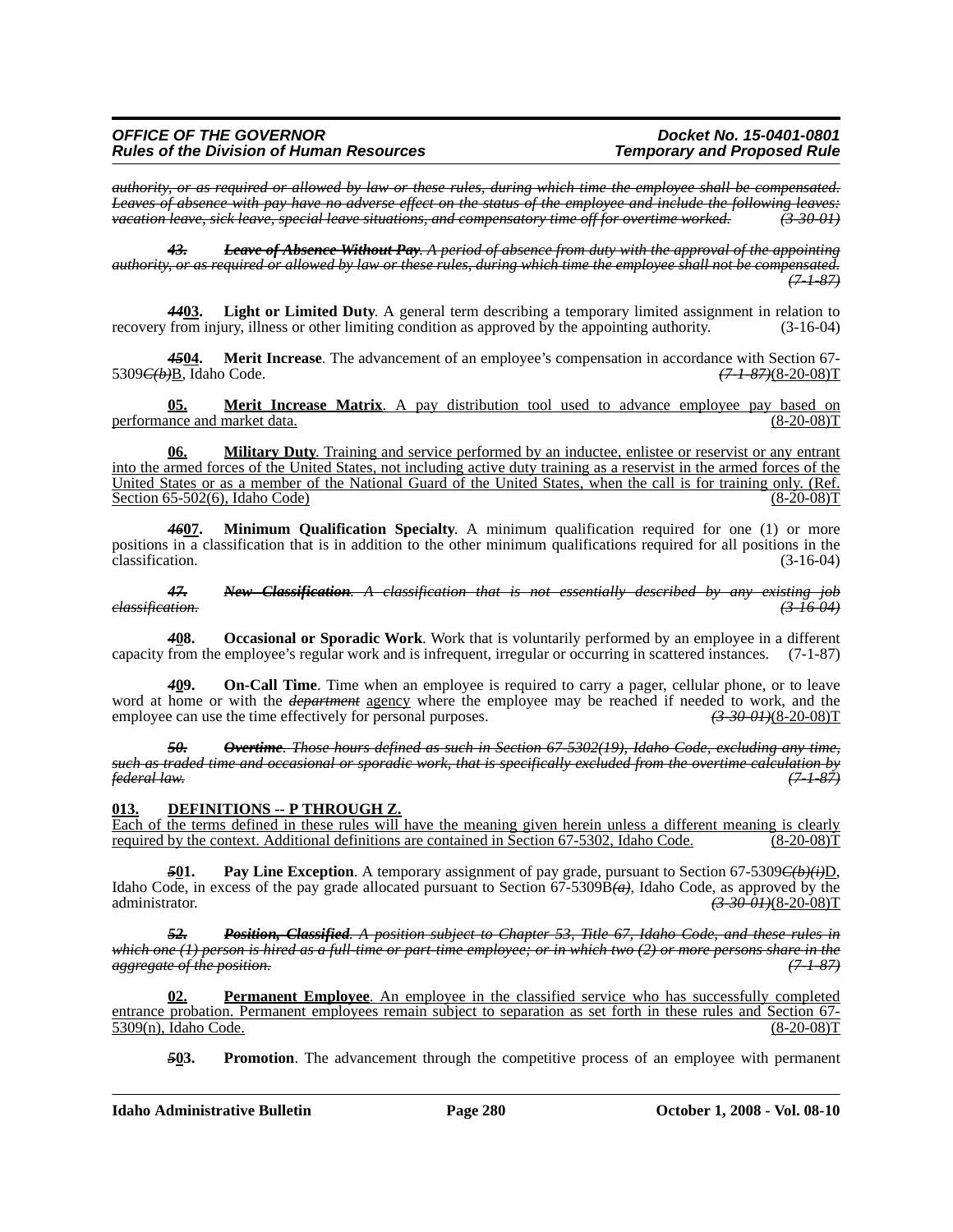# *OFFICE OF THE GOVERNOR Docket No. 15-0401-0801 Rules of the Division of Human Resources*

status from a position which he *or she* occupies in one (1) classification to a position in another classification having a higher paygrade. (3.46.04)(8-20-08)T a higher paygrade. *(3-16-04)*(8-20-08)T

*54. Promotion, In-Grade. To reflect unique agency organization design, an agency may choose to request an internal competitive process to recognize the advancement of an employee with permanent status from a position which he or she occupies in one classification to a position in another classification having greater Hay points, more responsibility, or a unique specialty area, but within the same pay grade. With the approval of the administrator, an in-grade promotion will be treated in all regards as a promotion. (3-16-04)*

*55. Rating/Job Point Factoring. The number of Hay evaluation points assigned to a classification in accordance with Rule 074. (3-16-04)*

*56. Reasonable Accommodation. An adjustment made to a job and/or work environment that enables a qualified individual with a disability to perform the essential functions of the position and would not cause undue hardship on the operation of the department. (Ref. Rule 190.01.c.)* 

*57. Reclassification of a Position. A change of a position from the classification to which it is assigned to another classification. (3-16-04)*

*58. Reclassification of an Employee. Means a change in the classification assigned to the employee to properly reflect the duties and responsibilities assigned to that employee by an appointing authority. (3-30-01)*

*59. Recruitment. The process of seeking applicants for employment. (3-16-04)*

**604.** Reduction in Pay. A reduction of an employee's salary from one (1) pay rate to a lower rate within rade to which the employee's classification is allocated. (3-16-04) the pay grade to which the employee's classification is allocated.

*61***05. Register**. A list of names of persons or the name of one (1) person who has been determined to be eligible for employment in a classification on the basis of examination and merit factors as established by the administrator. An adequate register lists at least five (5) names of eligible candidates currently available for consideration for each vacancy in the classification for which the register was established. (3-16-04)

#### *62. Reinstatement. The reappointment of a former or current classified employee pursuant to Rule 124. (3-16-04)*

**6306.** Resignation. The voluntary quitting or abandonment of state employment, excluding retirement.<br><del>*Ref. Rule* 244)</del> *(3-16-04) (3-16-04) (3-16-04) (Ref. Rule 244) (3-16-04)*(8-20-08)T

*64***07. Respondent**. The party whose interests are adverse to those of the appellant. (7-1-93)

*65. Status. The character of an employee's appointment. (7-1-77)*

*66***08. Suspension**. An enforced period of absence, with or without pay, for disciplinary purposes, for felony charges, or pending investigation of charges made against an employee pursuant to *Rule* Section 190 of these rules. *(7-1-87)*(8-20-08)T

*67***09. Termination**. The separation of an entrance or voluntary probationary employee from classified service for unsatisfactory service during the probationary period without cause assigned by the appointing authority pursuant to *Rule* Section 152 of these rules. *(3-16-04)*(8-20-08)T

*68***10. Traded Time**. Those hours an employee agrees to substitute for another employee during scheduled hours of work, where both work in the same capacity, the agreement to substitute is solely at the employees' option, and the agreement is approved by the agency by whatever manner is customary. (7-1-87)

**6911. Transfer**. A change of work location of an employee in which the employee changes from one (1) to another in the same classification or to another classification in the same pay grade. (3-16-04) position to another in the same classification or to another classification in the same pay grade.

**Idaho Administrative Bulletin Page 281 October 1, 2008 - Vol. 08-10**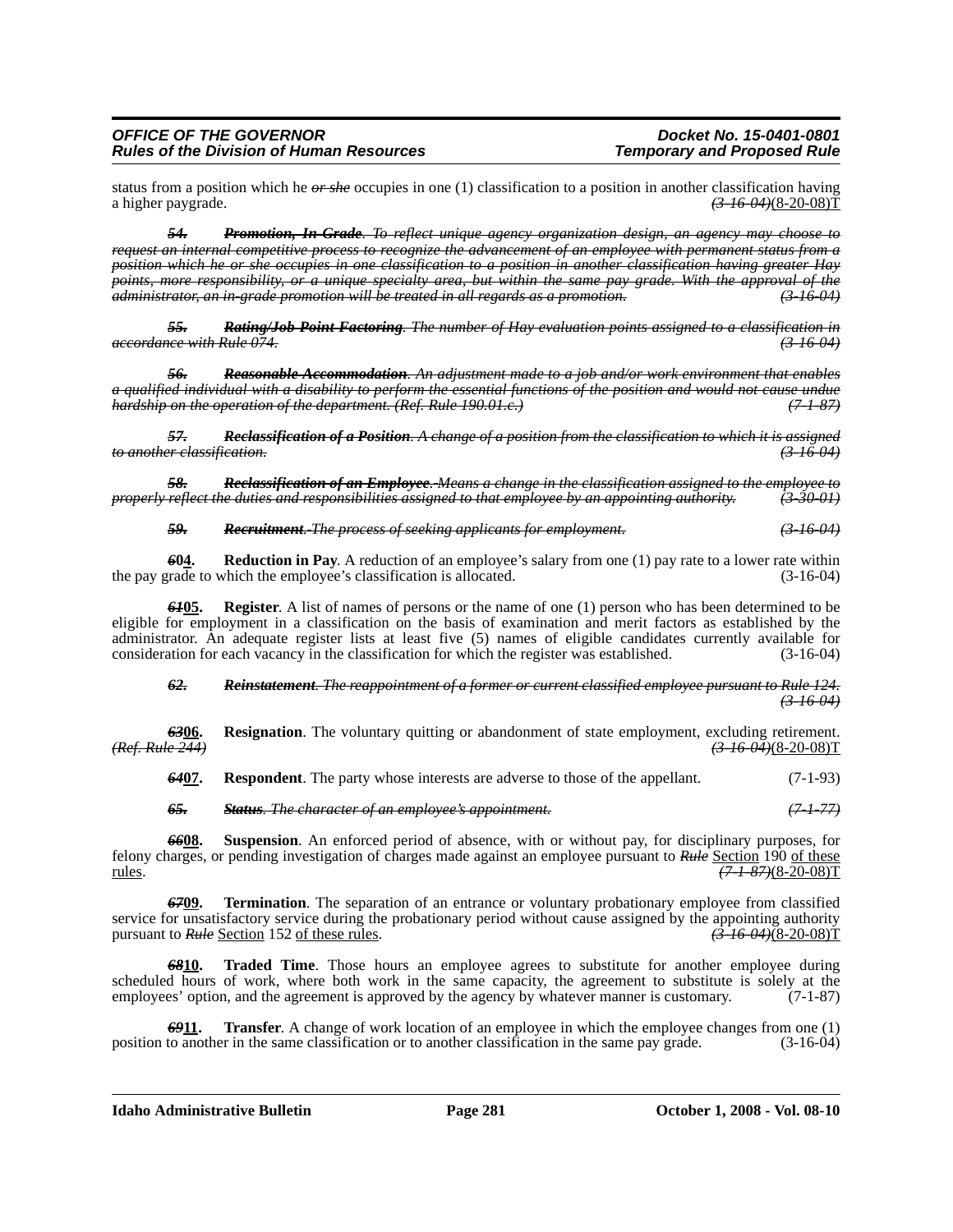# *OFFICE OF THE GOVERNOR Docket No. 15-0401-0801 Rules of the Division of Human Resources*

*The filling of a classification of position with an employee in a classification of lower mmodate a training period as approved by the administrator.* **(3-16-04)** pay grade to accommodate a training period as approved by the administrator.

**13. USERRA**. Uniformed Services Employment and Reemployment Rights Act, 38 U.S.C. Sections 4301 through 4333. Prohibits employment discrimination against persons because of their service in the Armed Forces Reserve, the National Guard, or other uniformed services. (8-20-08)T

*71. Veteran. Rule 020 defines veteran for the purpose of selection, hiring, and retention preference. (3-16-04)*

*72***03. Workweek**. A period of seven (7) consecutive days beginning 12:01 a.m. Sunday. (Ref. Section  $(12-10-90)$ 

**01***1***4. -- 018. (RESERVED).**

# *(BREAK IN CONTINUITY OF SECTIONS)*

# **020. VETERANS PREFERENCE.**

Except for key employee positions, *P*preference must be given to qualified veterans *who are residents of Idaho* in *all* initial employment *actions including hiring, transfer, promotion,* and retention *except for confidential secretarial positions*. *(3-30-01)*(8-20-08)T

**01. Qualified Veteran** *Defined (For Preference Purposes)*. *Any person who has served in the active service of the armed forces of the United States during any period of war recognized by the United States Department of Veterans Affairs for the purpose of awarding federal veterans benefits and who has been discharged from service under honorable conditions. (Ref. Sections 65-509 and 65-510, Idaho Code)* To receive the preference, the person must have: *(3-30-01)*(8-20-08)T

**a.** Served on active duty in the armed forces during a war, in a campaign, or expedition for which a campaign badge has been authorized, or served on active duty during the period beginning April 28, 1952 and ending  $\overline{July}$  1, 1955;

**b.** Served on active duty as defined in 38 U.S.C. Section 101(21) at any time in the armed forces for a period of more than one hundred eighty (180) consecutive days, any part of which occurred after January 31, 1955 and before October 15, 1976; (8-20-08)T

**c.** Served on active duty as defined in 38 U.S.C. Section 101(21) in the armed forces during the period g on August 2, 1990 and ending on January 2, 1992; beginning on August 2, 1990 and ending on January 2, 1992;

**d.** Served on active duty as defined in 38 U.S.C. Section 101(21) at any time in the armed forces for a period of more than one hundred eighty (180) consecutive days, any part of which occurred during the period beginning on September 11, 2001 and ending on the date prescribed by Presidential proclamation or by law as the last date of Operation Iraqi Freedom. (Ref. Section 67-502(14), Idaho Code, and 5 U.S.C. Section 2108); or (8-20-08)T

**e.** Served as may be further defined in 38 U.S.C. Section 101(11). (8-20-08)T

**02.** *War Veteran (War Era) and* **Disabled Veteran Defined (for Preference Points on Competitive Exam)**. *War veterans and d*Disabled veterans, *who are residents of the state of Idaho* Purple Heart recipients, and their widows, widowers, or spouses, when qualified under state law *shall* will have additional points added to a passing score and placed on the register in accordance with the provisions set forth in *Rule* Section 102 of these rules. (Ref. Rule Subsection 093.03, and Sections 65-502(2), 50*6*3, and 50*7*4(3), and 67-5309(f), Idaho Code)

*(3-16-04)*(8-20-08)T

*03. Promotion/Transfer Consideration. Qualified veterans shall be given additional consideration in*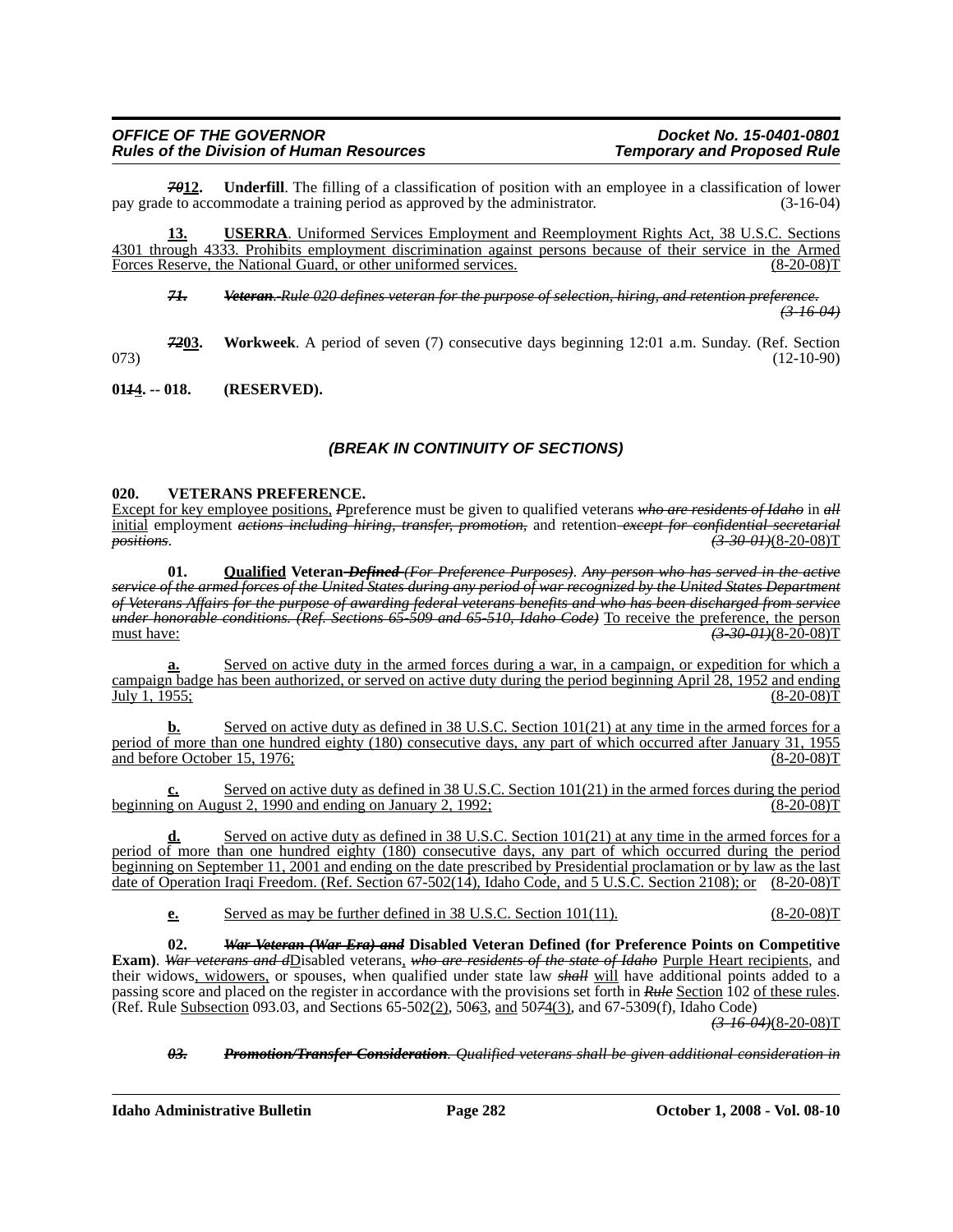| <b>OFFICE OF THE GOVERNOR</b>                   |
|-------------------------------------------------|
| <b>Rules of the Division of Human Resources</b> |

*promotion and transfer decisions. When candidates are considered to be equal based on valid job related factors, veterans shall be preferred. (Ref. Sections 65-502, 65-504, 65-509, and 67-5309, Idaho Code) (3-16-04)*

**0***4***3. Retention**. *War v*Veterans *(War Era)* (as defined in Title 65, Chapter 5, Idaho Code) *shall* will receive the equivalent of three (3) years of satisfactory service in additional points awarded towards the total calculation of retention points in a reduction of work force determination. (Ref. Rule Section1401 and Section 65-<br>5031, Idaho Code) (3-16-04)(8-20-08) 50*3*1, Idaho Code) *(3-16-04)*(8-20-08)T

# *(BREAK IN CONTINUITY OF SECTIONS)*

#### **026. DUAL EMPLOYMENT.**

There *shall* will be no conflicting hours of work when a classified employee is employed by more than one (1) state *department* agency. The employee *shall* must obtain approval from all appointing authorities concerned prior to beginning dual employment. beginning dual employment.

# *(BREAK IN CONTINUITY OF SECTIONS)*

#### **050. CONSULTANTS AND PERSONS EMPLOYED UNDER INDEPENDENT CONTRACT.**

Nothing in these rules *shall* prohibits the use of independent contractors or consultants *who are paid on a fee basis* for legal, medical, technical, or other professional services, provided that they are not engaged in the performance of administrative duties for any state *department* agency. No position in the state classified service will be filled by a consultant or independent contractor.  $(7-1-94)(8-20-08)T$ consultant or independent contractor.

*01. No Fee Basis. No position in the state classified service shall be filled by a consultant or independent contractor on a fee basis.* 

**021.** Limited Use Only. Individuals employed through contracts with temporary services or onal staffing agencies will be utilized only for short-term situations. (3-30-01) professional staffing agencies will be utilized only for short-term situations.

**0***3***2. Conflict of Interest/Nepotism**. Agency policies regarding conflict of interest/nepotism should address the award of work to consultants and contractors. (See Sections 024 and 025 of these rules. Also Ref. Section 18-1359, Idaho Code.)

**0***4***3. Not to Be Treated as Employees**. Independent contractors, their staff or consultants must not be treated as employees. Appointing authorities must comply with current Internal Revenue Service guidance on independent contractor and employee definitions. (3-16-04)

# *(BREAK IN CONTINUITY OF SECTIONS)*

#### **061. ANALYSIS OF CLASSIFICATIONS.**

The Division of Human Resources *shall* will assist appointing authorities in the analysis of positions in determining proper classification and *shall*, at the determination of the administrator, <u>will</u> conduct independent classification reviews of the various *departments* <u>agencies</u>. (4-5-85)(8-20-08) reviews of the various *departments* agencies.

# *(BREAK IN CONTINUITY OF SECTIONS)*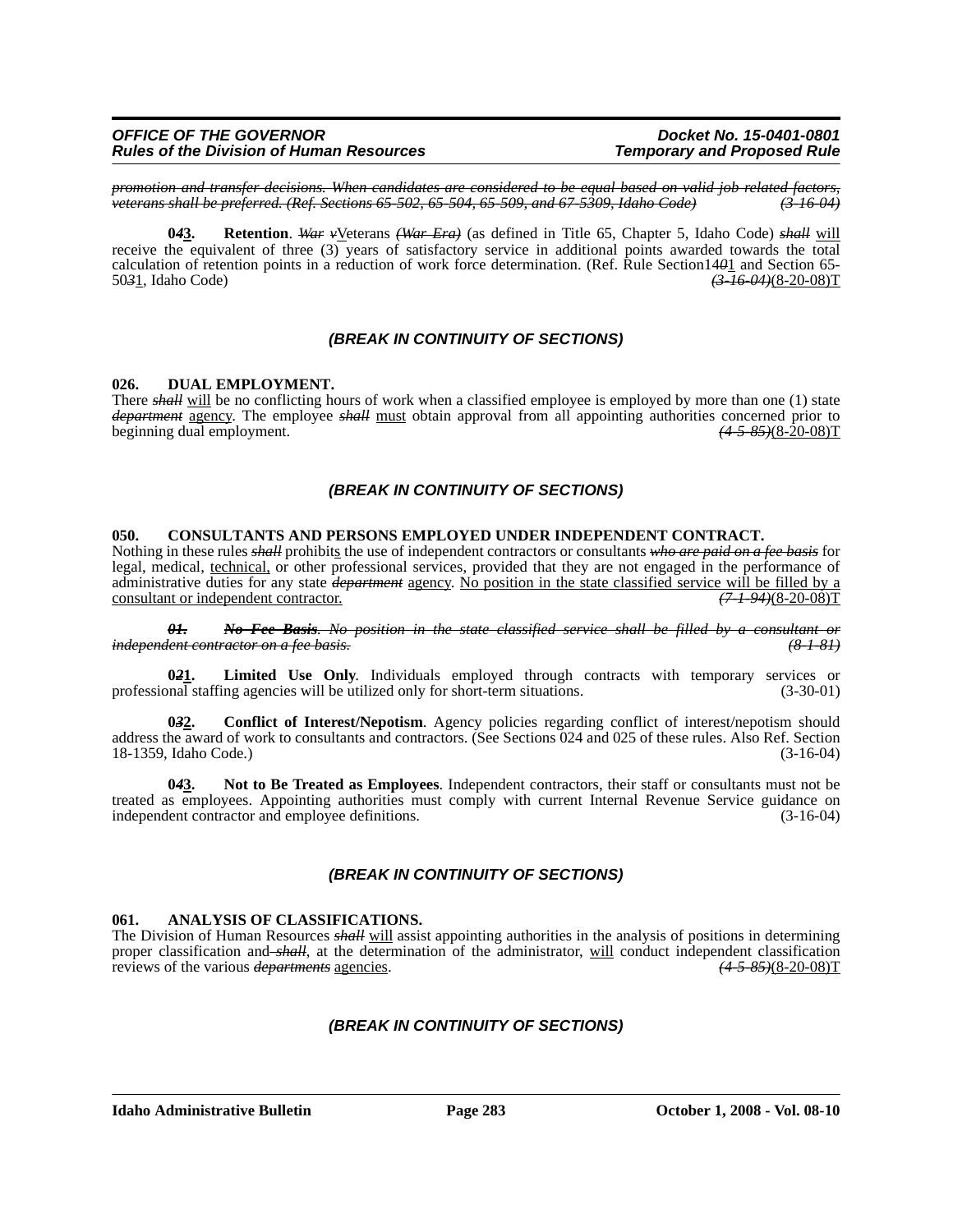# **064. AMENDMENT OF CLASSIFICATION SCHEDULE.**

**01. Changes To Classifications**. Whenever it is necessary to establish or delete a classified position or to revise a position's responsibilities, the appointing authority will submit proposed changes to the administrator. (3-30-01)

**02. Approval**. Each appointing authority, prior to establishing any new position within the *department* agency, *shall* will obtain the approval of the administrator for the classification of such positions and their assignment to a pay grade in the compensation schedule. Approval by the administrator of the Division of Financial Management<br>for sufficiency of funds is also required.  $\frac{(3-30-0)+(8-20-0)}{(3-30-0)+(8-20-0)}$ for sufficiency of funds is also required.

**03. Assignment to Pay Grade Required**. No person will be appointed to, employed in, or paid for services in any classified position until the position has been established, classified, and assigned to a pay grade in accordance with these rules. (3-30-01)

# *(BREAK IN CONTINUITY OF SECTIONS)*

#### **070. COMPENSATION OF EMPLOYEES.**

**01. Assignment to Pay Grade**. As a basis for pay equity, the Division of Human Resources will use a combination of point factoring and market data to determine the relative value of each classification. (Ref. Rule Subsection 074.01 and Section 67-5309B, Idaho Code)

**0***1***2.** *The Hay System* **Factoring**. The Division of Human Resources will use the Hay method *of point factoring* to determine the relative value of each classification, and as a basis for internal pay equity. (Ref. Section 67- 5309B, Idaho Code) *(3-16-04)*(8-20-08)T

**0***2***3. Salary Surveys**. The Division of Human Resources will conduct or approve salary surveys, to determine salary ranges that represent labor market average rates for Hay point factored positions in classified service. (3-16-04)

**0***3***4. Relevant Labor Markets**. Labor markets used for wage comparison *shall* will be based on *the normal* recruiting markets for specific job classifications. Consultation with various appointing authorities will also contribute to labor market determination. contribute to labor market determination.

**a.** When the competition for employees is the local area market, the comparison will be made from a presenting public and private employers in the state of Idaho. (3-16-04) survey representing public and private employers in the state of Idaho.

For classifications with a regional recruiting area, the comparator market will be from public and private employers from the neighboring states and Idaho. For those with no private counterparts, the comparator market will be state governments, including, but not limited to, Arizona, Colorado, Montana, Nevada, New Mexico, Oregon, Utah, Washington, and Wyoming. *(3-16-04)*(8-20-08)T

**c.** Recruitment and retention issues will be used to determine the need for additional special market surveys.  $(3-16-04)$ 

*04. Salary Schedule. The administrator shall adopt the salary ranges for the pay grades in Section 67- 5309C, Idaho Code, in a public meeting after notice, and a current salary schedule shall be made available to the public and all appointing authorities. (3-16-04)*

**05.** Compensation *Plan* Schedule. Significant changes to components of the compensation plan *shall* resented in a public meeting after notice. (3-30-01)(8-20-08) will be presented in a public meeting after notice.

**Idaho Administrative Bulletin Page 284 October 1, 2008 - Vol. 08-10**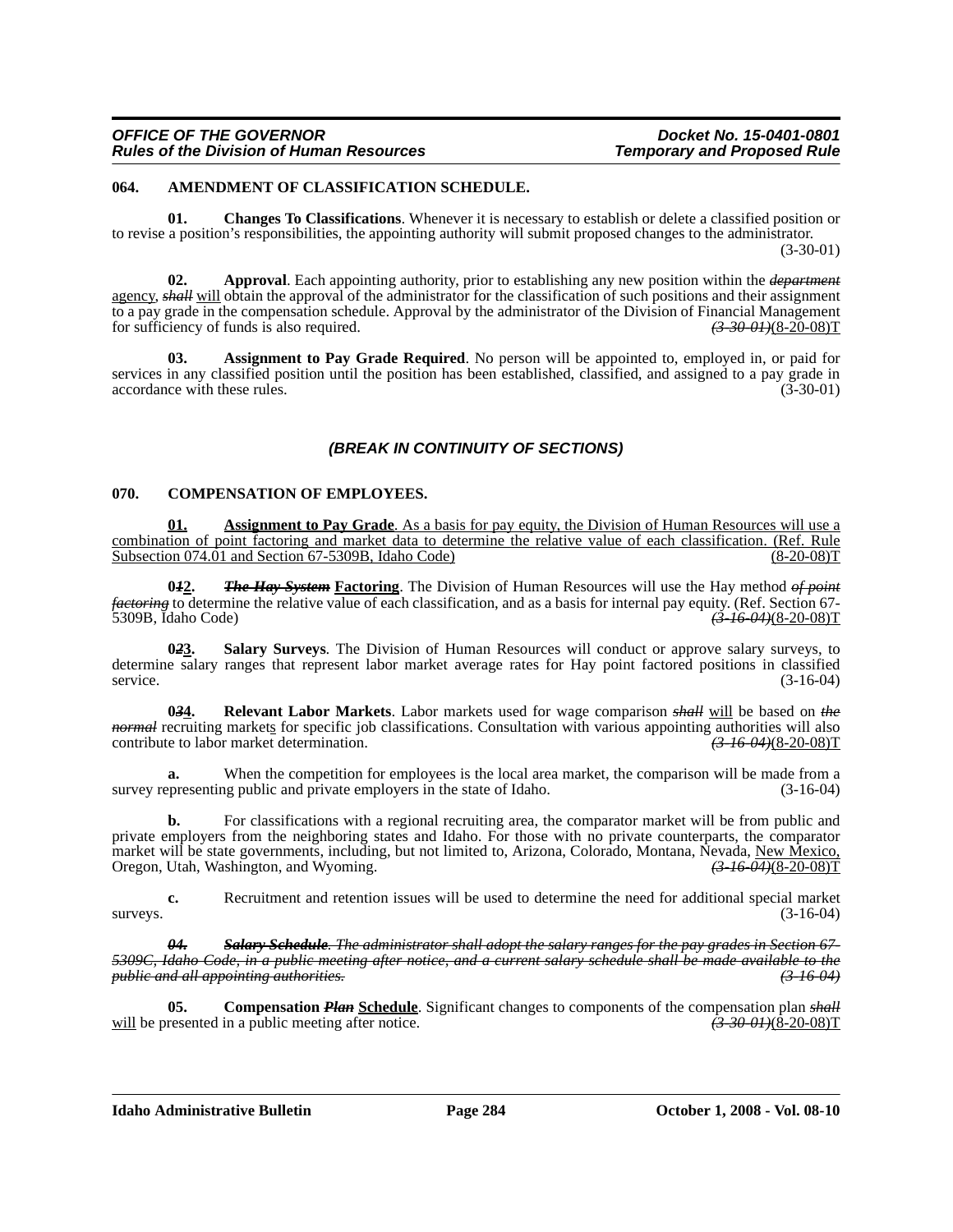#### **071.** *COMPENSATION PLAN REVIEWS* **MERIT INCREASE MATRIX.**

Salary increases must be based on a merit increase matrix approved by the Division of Human Resources. Shift and geographic premium pay, bonuses, reinstatements, transfers, promotions, and recruitment and retention awards are<br>  $(8-20-08)T$ not subject to a matrix.

*01. Review of Compensation Schedule. The Division of Human Resources in cooperation with the various appointing authorities shall conduct reviews of the compensation plan.* 

*02. Affirmation of Factoring. In the review of classifications, the factoring of a class may be affirmed if there has been no significant change in the duties of the classification and the factoring appears to be correct. (7-1-93)*

#### **072. OPERATION OF COMPENSATION PLAN.**

**01. Authorized Pay Rate**. No employee in the state classified service *shall* will be paid at a rate less than the minimum nor greater than the maximum rate of the pay grade assigned to the classification, except as provided in Section 67-5309C(b)(i), Idaho Code.  $\left(\frac{3.16.04}{8.20-0.8}\right)$ provided in Section 67-5309C(b)(i), Idaho Code.

**02. Starting Salary**. The starting salary for a new appointee may be anywhere within the pay grade assigned to the employee's classification and is at the appointing authority's discretion considering available budget, market, and relation to existing staff salaries. (Ref. Section 67-5309C(b), Idaho Code) (3-16-04)

**03. Payline Exceptions**. Temporary assignments to a new pay grade may be made by the administrator pursuant to Section 67-5309(c)(b)(i), Idaho Code. Such assignments apply to an entire classification for the purpose<br>of recruitment or retention and will be reviewed annually to determine the need for continuance.  $(3-16$ of recruitment or retention and will be reviewed annually to determine the need for continuance.

**04.** Salary After Reappointment from Layoff. An eEmployees appointed by the agency that laid them off (Ref. Rule Subsection 101.01 and *Rule* Section 146) will be paid in the current pay grade for the classification to which reappointed or at the same payrate *he or she* the employee received immediately preceding layoff, whichever is greater, but not to exceed the maximum of the current pay grade.  $\frac{(3-16-04)(8-20-08)T$ layoff, whichever is greater, but not to exceed the maximum of the current pay grade.

#### **05. Salary Upon Transfer**. (7-10-88)

**a.** A transfer between *departments* agencies (Ref. Rule Section 125) in the same classification or one of equal pay grade does not require a change in the employee's salary, but a lower or higher rate may be negotiated between the employee and the appointing authority.  $\left(3\right)$   $\left(3\right)$   $\left(3\right)$   $\left(3\right)$   $\left(3\right)$   $\left($ between the employee and the appointing authority.

**b.** If the transfer is to a classification of lower pay grade (demotion), the employee's salary is negotiable between the employee and appointing authority within the lower pay grade. (3-16-04)

**Salary Upon Reinstatement**. Unless related to reemployment after a lay off, the salary of a reinstated employee ( $Ref. Rule Section 124$ ) is negotiable between the employee and appointing authority in the current pay grade for the classification in which the employee has reinstatement privileges.  $\left(3-16-04\right)\left(8-20-08\$ </u> current pay grade for the classification in which the employee has reinstatement privileges.

**07.** Salary Upon Downward Reassignment. When a classification is reassigned downward the e's salary will be protected to the maximum within the new pay grade. (3-16-04) employee's salary will be protected to the maximum within the new pay grade.

**Salary Upon Return from Military Duty.** An employee who returns to state service from active military duty in accordance with the provisions of Section*s* 65-5*11*08 *or 65-512*, Idaho Code, *shall* and USERRA will be paid at the comparable rate in the current pay grade for the classification to which he  $\theta r$  she was assigned prior to leaving for military service. leaving for military service.

# **073. CALCULATION OF PAY.**

**01. Standard Calculation of Pay**. For other than police, correctional officers, or fire employees, pay is calculated in the following order:  $\frac{(3.30 \text{ } \theta \cdot \text{H})(8-20-08)}{1}$ *shall be* is calculated in the following order: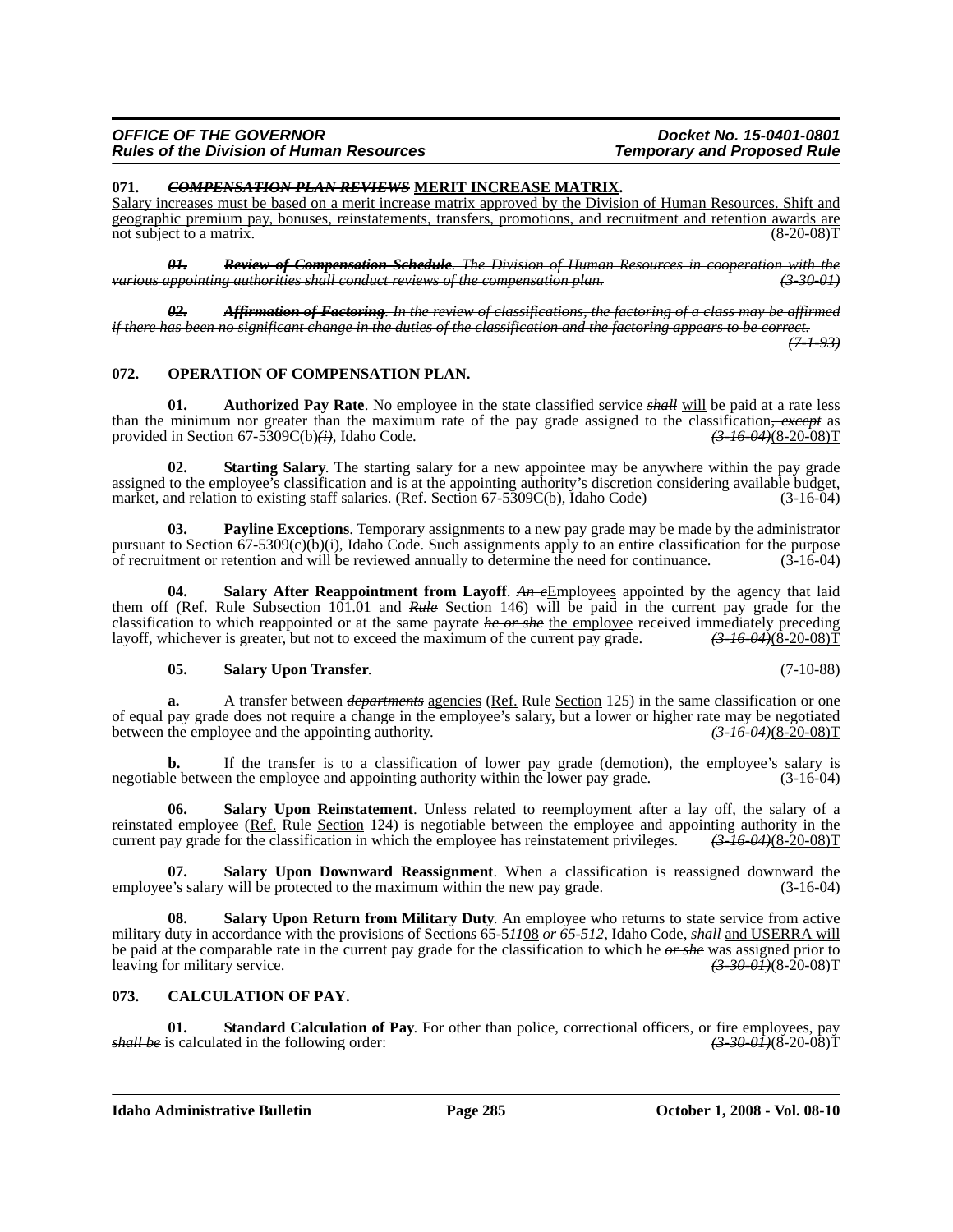| <b>OFFICE OF THE GOVERNOR</b>                   | Docket No. 15-0401-0801            |
|-------------------------------------------------|------------------------------------|
| <b>Rules of the Division of Human Resources</b> | <b>Temporary and Proposed Rule</b> |

| Holiday pay;                               | $(12-10-90)$ |
|--------------------------------------------|--------------|
| All hours worked on a holiday as overtime; | $(12-10-90)$ |

**c.** All hours worked over forty (40) in the workweek as overtime, excluding occasional or sporadic work and traded time; (12-10-90)

**d.** Vacation, sick and other paid or unpaid leaves; and (12-10-90)

**e.** All remaining hours worked at the employee's regular rate of pay*, with the optional use of earned administrative leave.* 

**02. Shift Differential**. Additional compensation paid to employees (including temporary or part-time employees) who work specific, designated hours. Shift differential *pay shall be calculated according to Rule 075 and* is paid in addition to any other compensation. (Ref. Sections 67-5302(*19*20), 67-532*9*8, Idaho Code; Rule*s 010.34, 010.417, 010.4257, 010.48, 010.50, and* Subsection 073.0*3*2) Shift differential may be awarded in amounts up to and including twenty-five percent (25%) of hourly rates, based on local market practice for similar jobs. (Ref. Section 67-<br>5309(u), Idaho Code. (3-16-04)(8-20-08) 5309(u), Idaho Code. *(3-16-04)*(8-20-08)T

**0***2***3. Calculation of Pay for Police, Correctional Officers, and Fire Employees**. Police, correctional officers, and fire employees on a twenty-eight (28) day work schedule *shall* will be compensated as described *above* in Subsections 073.01 and 073.02 of these rules, except that overtime *shall* will be calculated based on one hundred sixty (160) hours in a twenty eight (28) day period instead of forty (40) hours in a workweek*, and earned administrative leave shall be calculated based on eighty (80) hours in a biweekly pay period instead of on a weekly basis*.

*(3-30-01)*(8-20-08)T

#### **0***3***4. Holiday Pay Calculation**. (7-1-87)

**a.** *All classified employees of like classification, shall be treated equally with reference to hours of employment,* Paid time off for holidays*, and vacation leave* is a benefit and must be allocated in a substantially similar manner to all employees in the same classification. (Ref. Section *67-5326* 59-1607, Idaho Code)

*(3-30-01)*(8-20-08)T

**b.** A full-time employee will receive holiday pay in accordance with the number of hours the employee works on a regular workday. If the employee's schedule is so irregular that a regular workday cannot be determined, the employee will receive eight (8) hours of holiday pay. An employee must receive some paid leave, wages or salary for the pay period in which the holiday occurs to receive the holiday benefit. (3-16-04)

**c.** *A part-time employee who has a regular work schedule shall be paid for a holiday in the same ratio as eight (8) hours is to a forty (40) hour work week, which for calculation purposes converts to two tenths (.20) x hours normally worked.* To avoid inequities with regard to the Family Medical Leave Act (FMLA) during holiday weeks, if an employee is recording all hours for the week as Family Medical "Leave Without Pay," no hours will be coded on the holiday. Therefore, in both Paragraphs 073.03.b. and 073.03.d. of these rules, the holiday will not be counted toward the twelve (12) weeks of family medical leave. counted toward the twelve (12) weeks of family medical leave.

**d.** If a part-time employee's hourly schedule is so irregular that a normal workweek cannot be determined, the holiday benefit is in the same proportion that the hours the employee works during a week in which a holiday occurs relate to forty (40). (3-16-04)

**e.** Schedules resulting in holiday time off in excess of eight (8) hours *must only* may be approved *in such a way as to treat all members of the affected job classification equally* by the appointing authority if included in the agency compensation plan. Appointing authorities may also suspend flex schedules during holiday weeks *or may grant administrative leave* or otherwise adjust work schedules to ensure *equity* internal consistency.

*(3-30-01)*(8-20-08)T

**0***4***5. Reduction of Salary**. The salary of an employee receiving more than the lowest rate of the pay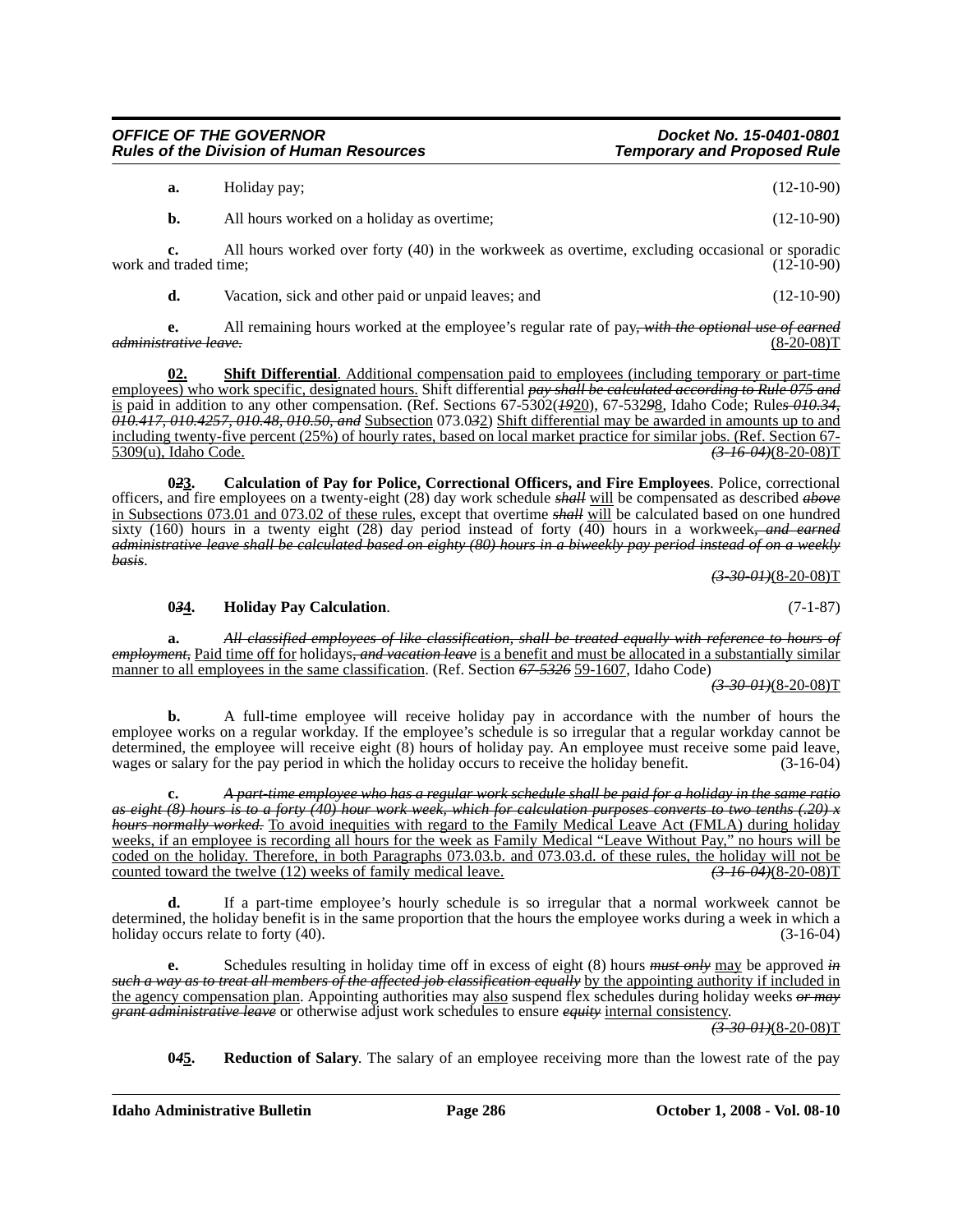# *OFFICE OF THE GOVERNOR*<br>Rules of the Division of Human Resources **Docket No. 15-0401-0801**<br>Temporary and Proposed Rule *Rules of the Division of Human Resources*

grade for his *or her* classification may be reduced to a lower rate within the pay grade by the appointing authority for disciplinary reasons enumerated in *Rule* Section 190 of these rules. (3.16.04)(8-20-08)T disciplinary reasons enumerated in *Rule* Section 190 of these rules.

*05. Temporary Merit Increases. Temporary merit increases shall not be calculated retroactively. (Ref. Section 67-5309C(b)(ii), Idaho Code) (7-10-88)*

**06.** *Department* **Salary Administration** *Policies*. Each *department shall adopt and file with the administrator current salary administration policies for the following actions to insure fairness and equity for all employees within that department:* agency must develop a compensation plan. Each agency compensation plan must be designed to consider recruitment and retention and ensure pay equity within the organization. (Ref. Section 67-<br>5309B, Idaho Code) (3.300 H)(8-20-08) 5309B, Idaho Code) *(3-30-01)*(8-20-08)T

| $\boldsymbol{a}$ . | <del>Merit increases and bonuses (Section 67-5309C(b), Idaho Code, and Rule 073.05.);</del> | 7-1-94)              |
|--------------------|---------------------------------------------------------------------------------------------|----------------------|
| $h_{\tau}$         | Reclassification (Rule 067);                                                                | $(4-5-85)$           |
| $\epsilon$         | Demotions (Rule 179);                                                                       | <del>(3 16 04)</del> |
| d.                 | <i>Intradepartmental transfers (Rule 125);</i>                                              | $(3-16-04)$          |
| $\epsilon$         | <i>Failure to complete promotional probationary periods (Rule 150.);</i>                    | <del>(3-16-04)</del> |
| f.                 | <i>Promotions (Rule 169):</i>                                                               | <del>(3 16 04)</del> |
| g.                 | <del>On-call time (Rule 010.49).</del>                                                      | <del>(3-16-04)</del> |

**07. Salaries for Temporary Appointments**. Except as provided *by* for in these *following* rules, salaries for employees hired under temporary and project-exempt appointments will be governed by Section 59-1603,<br>Idaho Code.  $(4.5.85)(8-20-08)T$  $(4-5-85)(8-20-08)$ T

# *(BREAK IN CONTINUITY OF SECTIONS)*

#### *075. SHIFT DIFFERENTIAL.*

*01. Eligibility. (12-10-90)*

*a. Shift differential compensation shall be paid if fifty percent (50%) or more of an employee's assigned hours in a workweek occur between 6 p.m. and 7 a.m. Leave hours taken shall be regarded as having been assigned during the same hours that the employee would have worked. (12-10-90)*

*b. Shift differential compensation shall be paid for all hours worked by an employee whose primary responsibility is to work in place of an absent employee and, whose assigned schedule varies from nights, days, and/ or swing. (3-16-04)*

*02. Shift Pay Rate. Shift differential compensation shall be paid at the rate of five percent (5%). (7-1-94)*

*03. Hours Paid at Shift Rate. If an employee qualifies for shift differential pay during a workweek, the shift rate shall be calculated for all hours reported in that week, including holiday pay, overtime and leave taken. The resulting amount of shift differential pay shall be included in the compensation for that pay period. (12-10-90)*

*04. Ineligible Employees. Employees who are ineligible for cash compensation and compensatory time for overtime work are ineligible for shift differential compensation. (Ref. Section 67-5329(1), Idaho Code)*

*(3-30-01)*

**Idaho Administrative Bulletin Page 287 October 1, 2008 - Vol. 08-10**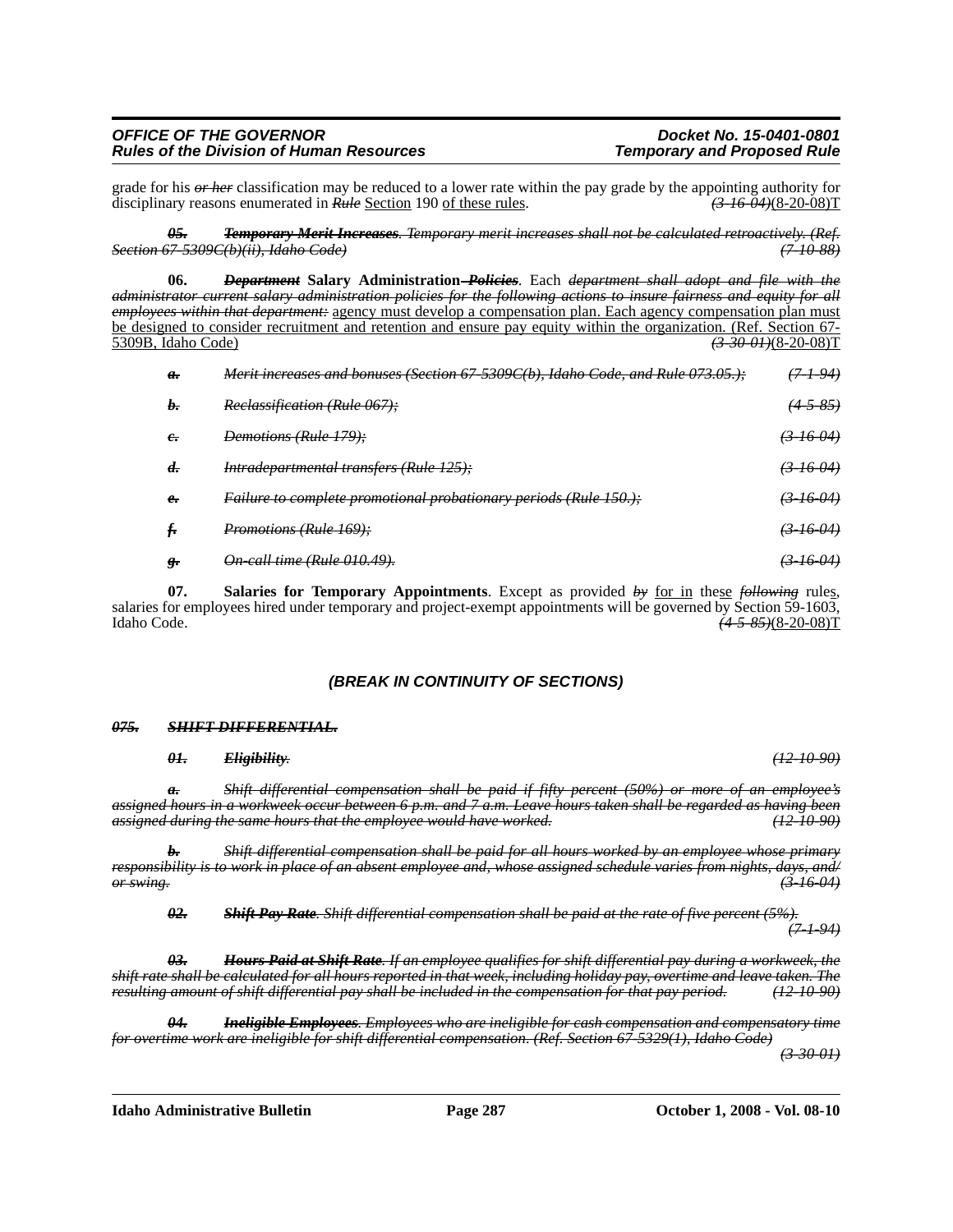*05. Multiple Positions. For an employee who has more than one (1) position, eligibility for shift differential shall be determined by position. (2-6-92)*

#### *076. ALTERNATIVE WORK SCHEDULES AND LOCATIONS.*

*An appointing authority may allow alternative work schedules and locations including flexible schedules, jobsharing, and telecommuting when determined to be in the best interests of the state and the employee. Internal policies on such options must be published for all employees and filed with the administrator. If applicable, agency policies must address: (3-16-04)*

| $\theta$ .         | Conditions of participation;                   | <del>(3 16 04)</del> |
|--------------------|------------------------------------------------|----------------------|
| b.                 | <i>Equipment use and provision:</i>            | $(3-16-04)$          |
| $e_{\overline{z}}$ | Workers compensation and liability issues; and | $(3-16-04)$          |
| $\boldsymbol{d}$   | Confidentiality.                               |                      |

#### **07***7***5. BONUSES.**

**01. Performance Bonuses**. Up to a total of *one* two thousand dollars (\$*1*2,000) may be awarded each fiscal year, in recognition of *excellent* exemplary performance. In extraordinary circumstances exceptions to the two thousand dollar (\$2,000) limit may be granted if approved in advance by the State Board of Examiners. *A memo documenting such* Documentation of the exemplary performance *should* and related bonus award must be provided to the employee and placed in *their* the employee's agency personnel file. (Ref. Sections 59-1603(7) and 67-<br>5309C(b)(iii), Idaho Code) (3-16-04)(8-20-08)T 5309*C(b)(iii)*D(1), Idaho Code)

**02.** *State Resource Savings Bonuses* **Employee Suggestion Award**. Appointing authorities may award *U*up to a total of twenty-five percent (25%) of the savings realized from an employee's idea to save taxpayer dollars, not to exceed *one* two thousand dollars (\$*1*2,000) *may also be awarded each fiscal year, in recognition of an employee's idea to save state resources*. *Each agency will develop an internal procedure to provide for prompt consideration and distribution of awards.* (Ref. Section 67-5309<del>*C(b)(iv)*</del>D, Idaho Code)

**a.** Suggestions*, that when implemented result in significant savings, may result in a larger bonus, but such amounts must be approved by the Board of Examiners* must be intended to increase productivity, conserve state resources, reduce state costs, or improve the morale of state employees. *(3-16-04)*(8-20-08)T

**b.** Suggestions that may deserve an award larger than two thousand dollars (\$2,000) and suggestions aimed at saving money outside the employee's state agency should be submitted *to* through the employee's agency first <u>for screening and support</u>, and then routed to the Division of Human Resources for centralized coordination and tracking. *The Division of Human Resources will forward the suggestion to the agency able to address implementation.* Awards greater than two thousand dollars (\$2,000) must be approved in advance by the State Board of Examiners. *(3-16-04)*(8-20-08)T

**c.** Employee suggestion awards may be funded from the expense category (personnel, operating, or irom which the savings were realized. (Ref. Section 67-5311(1), Idaho Code) (8-20-08) capital) from which the savings were realized. (Ref. Section  $67-5311(1)$ , Idaho Code)

#### **07***8***6. -- 079. (RESERVED).**

# **080. RECRUITMENT.**

The administrator *shall* will cooperate with the appointing authority of each *department* agency and with the director of the Department of *Commerce and* Labor in the operation of a coordinated recruiting program. *(4-5-85)*(8-20-08)T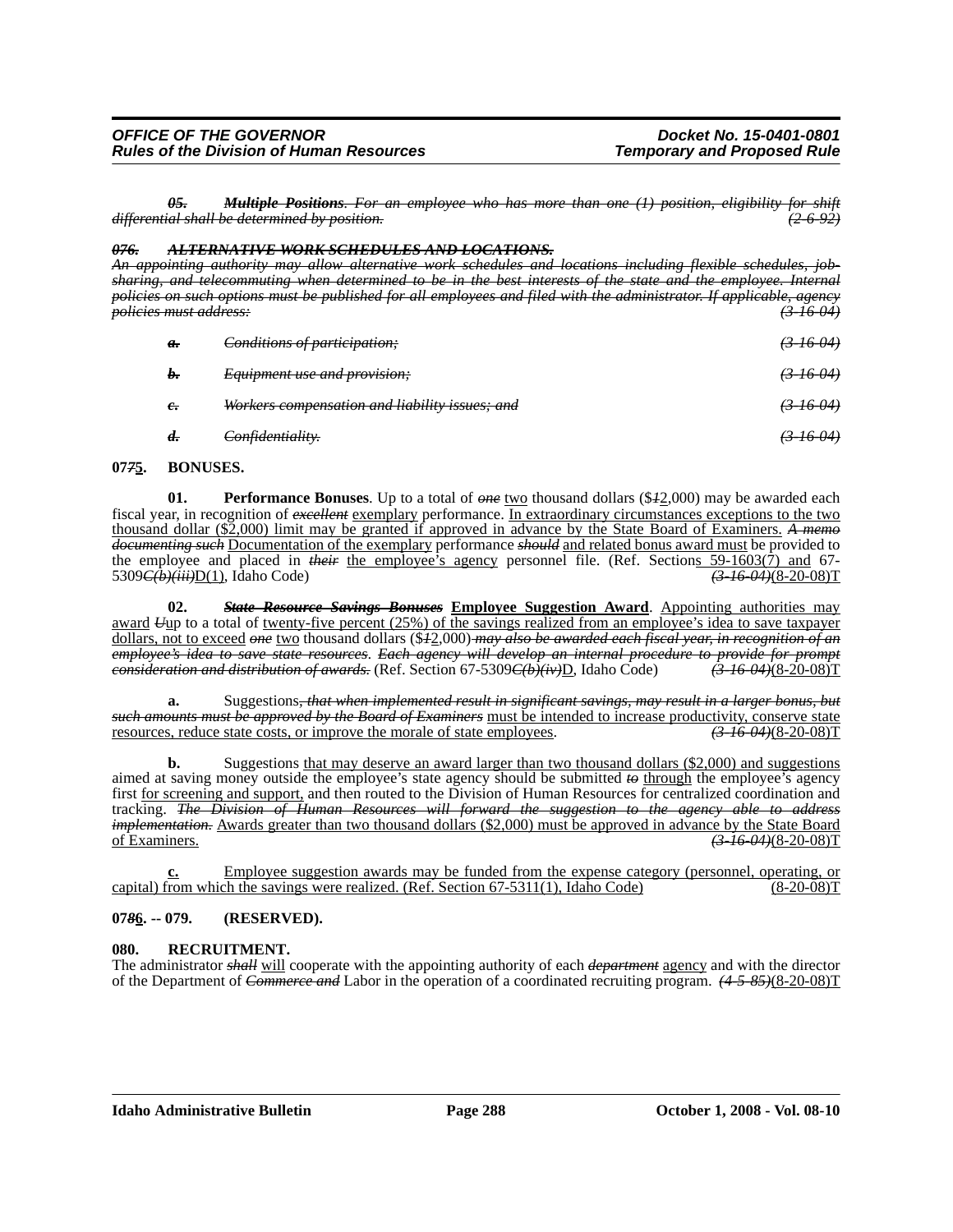# *(BREAK IN CONTINUITY OF SECTIONS)*

#### **082. METHODS OF RECRUITMENT.**

For the purpose of establishing eligibility registers, there are three (3) methods of recruitment: open competitive, *department* agency promotional, or statewide promotional. The scope of advertising and outreach for each approach will vary with agency preference, needs, and labor market strategies.  $(3-16-04)(8-20-08)T$ 

# **083.** *(RESERVED)* **MOVING EXPENSE REIMBURSEMENT.**

**01. Reimbursement Limitations**. The appointing authority may reimburse moving expenses for current or newly hired state employees in an amount less than or equal to ten percent (10%) of the employee's base salary or fifteen thousand dollars (\$15,000), whichever is less. Moving expense reimbursements must comply with the State Board of Examiners' State Moving Policy and Procedures that are in effect at the time the move takes place.  $(8-20-08)T$ 

**02. Exceptions to Reimbursement Limitations**. Exceptions to the expense reimbursement limits set forth in Subsection 083.01 of these rules may be granted if approved in advance by the appointing authority.

 $(8-20-08)T$ 

# **084. ANNOUNCEMENT OF RECRUITMENT.**

**01. Distribution of Announcements**. The announcement of each open-competitive recruitment *shall* will be supplied to the appropriate local offices of the Idaho Department of *Commerce and* Labor and to other locations determined necessary by the administrator to develop a register of eligibles. If the open competitive recruitment has been requested by the appointing authority in lieu of a promotional recruitment, it *shall* will be his *or her* responsibility to post or otherwise distribute the announcement so it can be seen by all employees of that *department* agency prior to its expiration date. (Ref. Rule Section 169)  $(3-16-04)(8-20-08)T$ *department* agency prior to its expiration date. (Ref. Rule Section 169)

**02. Posting of Promotional Announcements**. The announcement for each promotional recruitment *shall* will be supplied to the appointing authority of each affected *department* agency. It *shall* will be his *or her* responsibility to post, electronically communicate, or otherwise distribute such announcement so it can be seen by all employees in the *department* agency prior to the expiration date.  $\left(3\right)$   $\left(3\right)$   $\left(3\right)$   $\left(4$ employees in the *department* agency prior to the expiration date.

# *(BREAK IN CONTINUITY OF SECTIONS)*

# **086. APPLICATIONS.**

**01. Form**. All applications *shall* must be filed in the form *prescribed* approved by the administrator. *(3-16-04)*(8-20-08)T

**02. Filing of Applications**. Applications are currently accepted by internet application system, mail, personal delivery, electronic mail and FAX to the Division of Human Resources. An application will also be considered timely if any Job Service or agency human resources office receives and date stamps it by the closing date, notifies the Division of Human Resources, and ensures that it is delivered to the Division of Human Resources by close of the next business day. (3-16-04)

**03. Application by Military Personnel**. An application will be accepted after the closing date of the announcement from a person who was serving in the armed forces, or undergoing service-connected hospitalization of no more than one (1) year following discharge, during any period in which the announcement was open. The application must be submitted within one hundred twenty (120) days of the applicant's separation from the armed forces or hospitalization and prior to the expiration of the register established as a result of an examination. *The applicant must be a resident of Idaho when application is made.* (Ref. Sections 65-50*2*3 and 67-5309(f), Idaho Code) *(3-16-04)*(8-20-08)T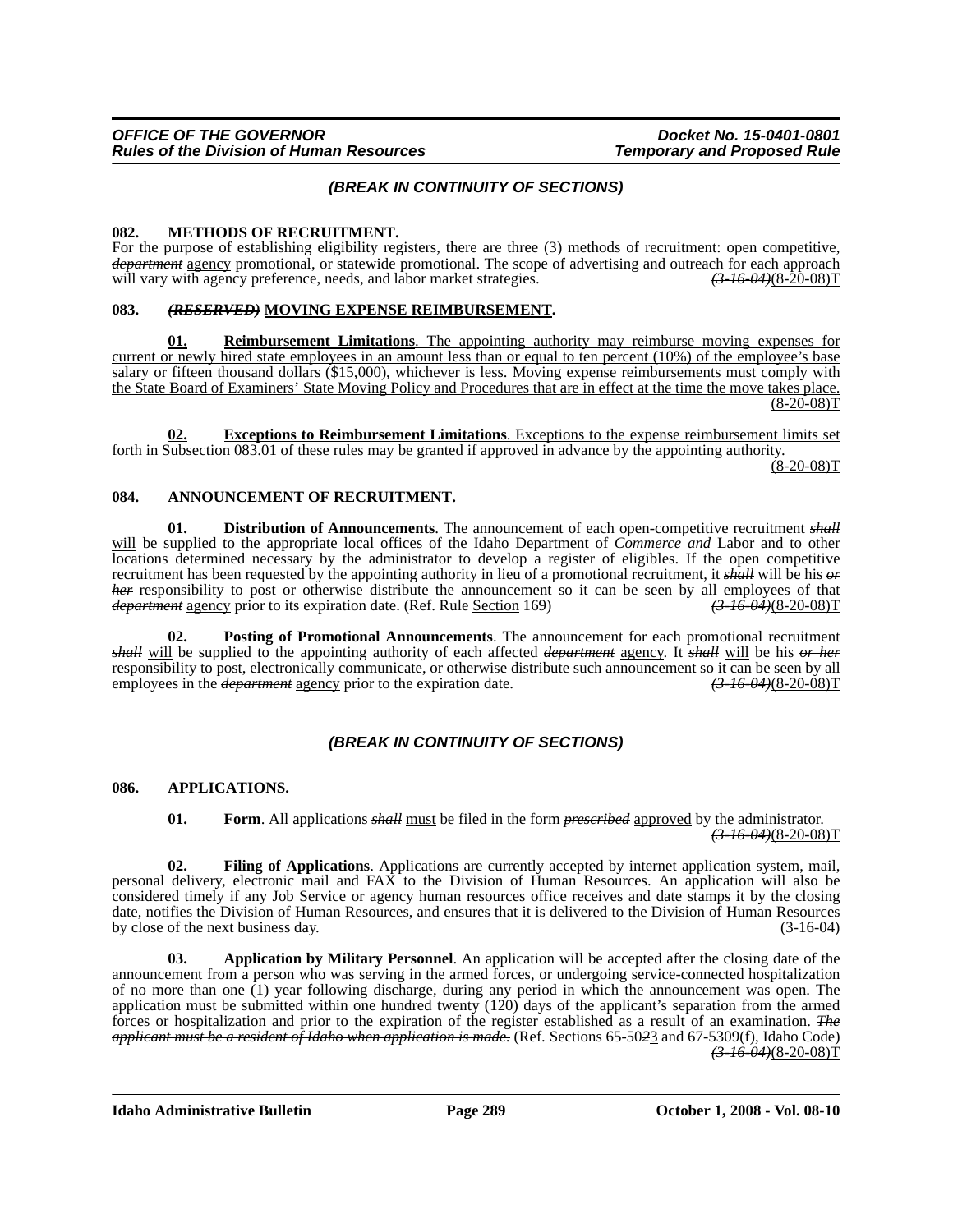| <b>OFFICE OF THE GOVERNOR</b>                   |  |
|-------------------------------------------------|--|
| <b>Rules of the Division of Human Resources</b> |  |

**04. Application by Disabled Veterans**. A disabled veteran may file an application at any time up until a selection for any classification for which the Division of Human Resources maintains a register as a source for future job openings or for which a register is about to be established, provided *he or she* the veteran has not already been examined twice for the same classification, does not have current eligibility on that register, or is not serving in a *classification* competitive position in the same *or higher* pay grade as the classification for which application is made. *The applicant must be a resident of Idaho when application is made.* (Ref. Sections 65-50*2*3*, 65-507* and 67- 5309(f), Idaho Code)

**05. Promotion of Entrance Probationary Employee**. Any classified employee on entrance probation may file an application for a promotional opportunity and be placed on a register but may not be appointed until permanent status has been attained. (Ref. Rule Subsections 159.01. and 169.03.) (3-16-04)

**06. Disclosure of Information for Hiring Purposes**. By submitting an application, an individual is deemed to authorize disclosure of confidential information to state agencies for purposes of screening, testing, interviewing and hiring. (Ref. Section 9-340C, Idaho Code). (12-10-90)

# *(BREAK IN CONTINUITY OF SECTIONS)*

# **092. PREPARATION OF EXAMINATIONS.**

**01. Content of Examinations**. Examinations may include any questions, tests or criteria designed to evaluate the suitability of applicants for job openings within a classification. So far as is practical, promotional examinations *shall* will be similar to corresponding open-competitive examinations and the same standards *shall* will be applied in determining scores. (3-30-01)

**02. Job Analysis and Confidentiality**. Contents of each examination *shall* will be determined by the Division of Human Resources*' staff* on the basis of appropriate professional techniques and procedures of job analysis and test development. No information concerning the specific content of the examination *shall* will be divulged to unauthorized personnel by Division of Human Resources*' staff* or other personnel who have access to the examinations. *(4-5-85)*(8-20-08)T

**03. Subject-Matter Experts**. The Division of Human Resources*' staff* may, at *their* its discretion, collaborate with appointing authorities, incumbents, subject-matter experts, or other qualified persons in the preparation of examinations.  $\left(8 - 1.84\right)$ preparation of examinations.

#### **093. CONDUCT AND RATING OF EXAMINATIONS INCLUDING VETERANS' PREFERENCE POINTS.**

**01. Designation of Examiners**. The examinations will be conducted and rated by persons designated lministrator. (8-1-81) by the administrator.

**02.** Scoring of Examinations. Each examination *shall* will be rated for final scores on the basis of one hundred (100) point maximum. The Division of Human Resources<sup>2</sup> staff shall will use appropriate statistical and professional techniques and procedures in determining passing points and final scores.  $\frac{(3.30 \text{ }0.4)(8-20-0$ professional techniques and procedures in determining passing points and final scores.

#### **03. Veterans Preference**. (3-16-04)

**a.** *War v*Veterans and disabled veterans points, when applicable under state law, *shall* will be added to the final score achieved in the examinations, notwithstanding the fact that the augmented final score may exceed one hundred (100) points. *Veterans preference points are only applicable when the applicant is a resident of Idaho.* Five (5) percentage points will be added to the earned rating of any veteran, as defined in Section 65-502, Idaho Code, and the widow or widower of any veteran, as defined in Section 65-502, Idaho Code, as long as the widow or widower remains unmarried. Pursuant to Section 65-504, Idaho Code, ten (10) percentage points will be added to the earned rating of any disabled veteran, as defined in Section 65-502, Idaho Code, or to the unmarried widow or widower of

**Idaho Administrative Bulletin Page 290 October 1, 2008 - Vol. 08-10**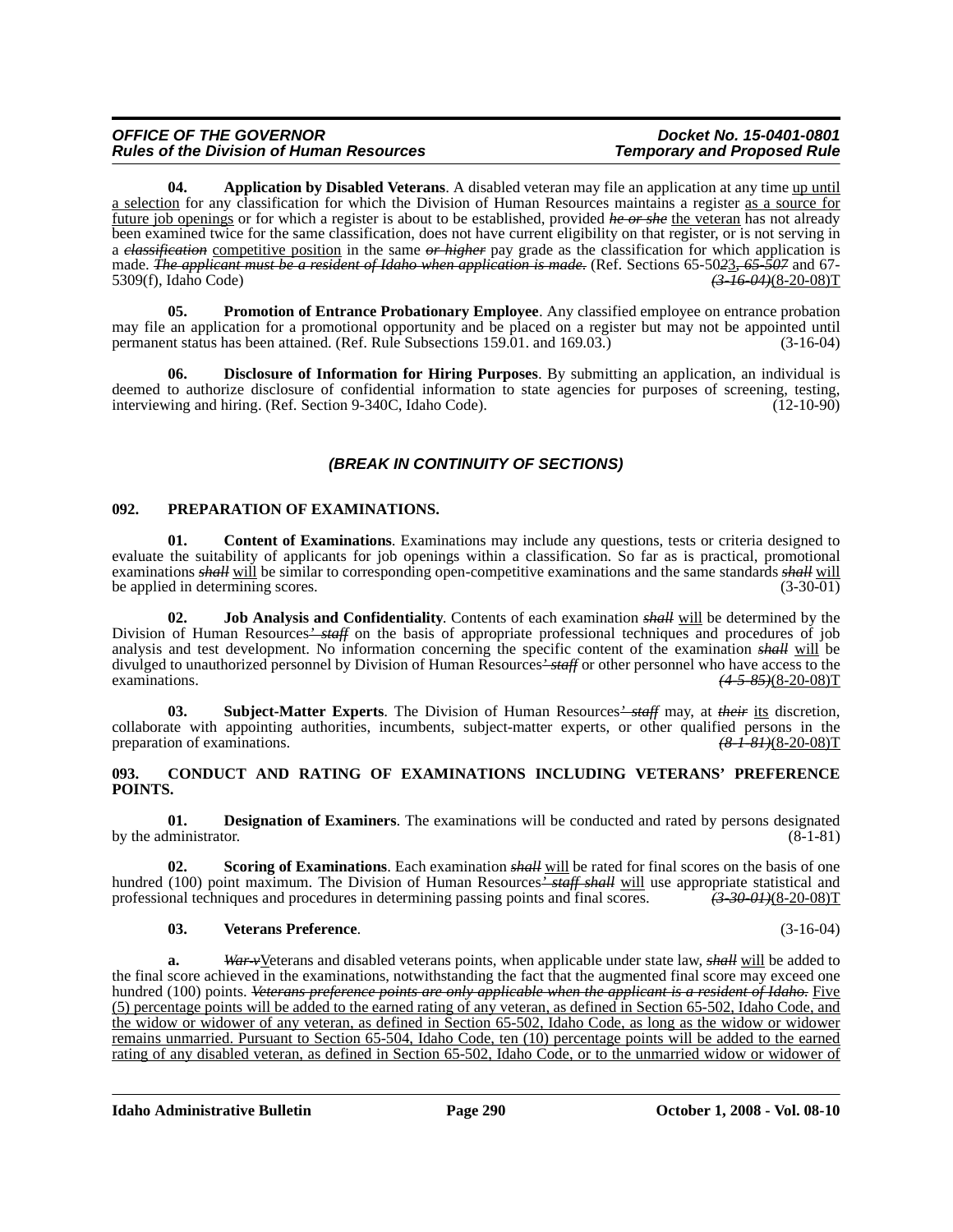the same, or the spouse of any eligible disabled veteran who cannot qualify for any public employment because of a service-connected disability. Employment registers will be established in order of final score except that the names of all five (5) and ten (10) percentage point preference eligibles resulting from the merit system will be placed on the register in accordance with their augmented rating. (Ref. Sections 65-506 and 67-5309(f), Idaho Code) *(3-16-04)*(8-20-08)T

**b.** *War v*<u>V</u>eterans and disabled veterans preference points *shall* <u>must</u> not be *added to the raw score in* ed to achieve a passing score. (3–16–04)(8–20–08) *order* used to achieve a passing score.

**04. Failing Score**. Failure in any part of the examination may disqualify the applicant in the entire examination and from having his  $\theta r$  here name placed on the register. Final scores  $\theta r$  will be computed in accordance with weights assigned the individual factors in the total examination.  $\theta$  (4-5-85)(8-20-08)T accordance with weights assigned the individual factors in the total examination.

**05. Use of Alternate Announcement**. An examination may be rated for another classification under current announcement at the discretion of the administrator. (3-16-04)

**06. Waiver of Examination**. Notwithstanding other provisions in these rules, when ten (10) or fewer applications are received from applicants meeting minimum qualifications for a position announcement and there is no existing register, the announced examination may be waived by the administrator. These applicants will be eligible for appointment and their placement on the register will take into account veterans' preference. When using registers developed in this manner, appointing authorities will provide the opportunity for placement interviews for each applicant on the register. (3-16-04) applicant on the register.

**07. Examination Upon Reclassification**. An employee occupying a position which is reclassified (Ref. Rule Subsection 067.01) may be required at the discretion of the administrator to pass an examination for the classification to which reclassified.  $(3.16.04)(8-20-08)T$ classification to which reclassified.

# *(BREAK IN CONTINUITY OF SECTIONS)*

# **100. ELIGIBILITY REGISTERS.**

Eligibility registers *shall be* are established by the Division of Human Resources*' staff* to provide for fair and impartial selection for entrance into the state classified service and for promotion on the basis of competitive merit examinations. *(4-5-85)*(8-20-08)T

# **101. TYPES OF ELIGIBILITY REGISTERS.**

There are four (4) kinds of eligibility registers: (4-5-85)

**01. Reemployment Preference Registers**. Registers with reemployment preference *shall* for a given classification will contain the names of classified employees of permanent status who have been laid off or notified of a pending layoff except limited service appointments. (See *Rule* Sections 140 and 146 of these rules).

*(3-16-04)*(8-20-08)T

**02.** *Departmental* **Agency Promotional Registers**. *Departmental* Agency promotional registers for a given classification will contain the names of classified employees in a given *department* agency who successfully passed an *departmental* agency promotional examination for the class. (Ref. Rule Subsection 086.05) (3-16-04)(8-20-08)T

**03. Statewide Promotional Registers**. Statewide promotional registers *shall* for a given classification will contain the names of all classified employees in all state *departments* agencies who successfully passed a statewide promotional examination for the class. (Ref. Rule Subsection 086.05)  $(3.16.04)(8.20-0.08)$ statewide promotional examination for the class. (Ref. Rule Subsection 086.05)

**04. Open Competitive Registers**. Open competitive registers *shall* for a given classification will contain the names of applicants who successfully passed an open competitive examination for the classification. *(3-16-04)*(8-20-08)T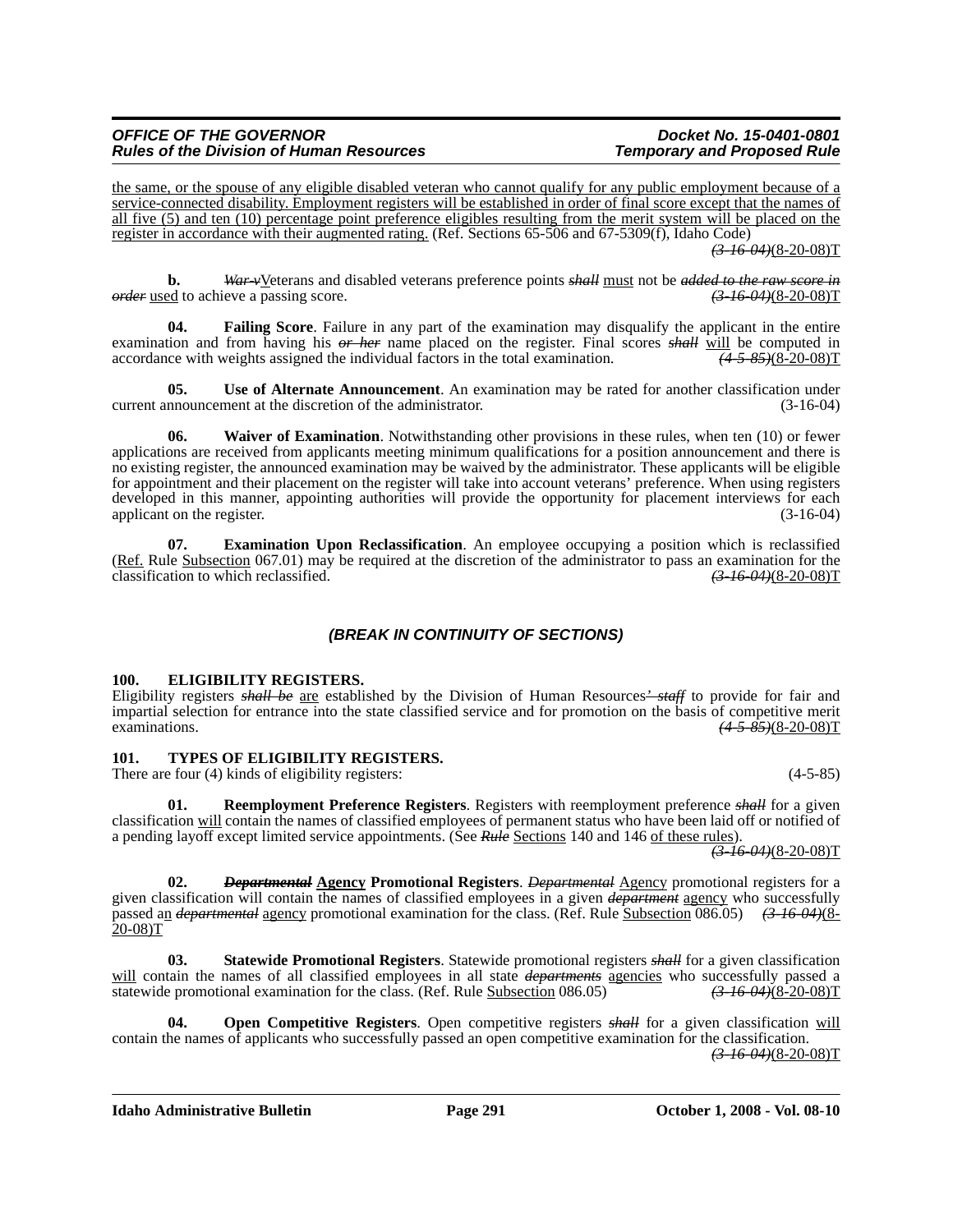#### **102. PLACEMENT ON REGISTER.**

**01. Score Order**. Eligible candidates *shall* will be placed on the register for a given classification ranked in descending numerical order based on their final score on the examination for such classification.

*(3-16-04)*(8-20-08)T

**02. Veterans' Preference**. Eligible veterans or surviving spouses entitled to five (5) point preference *shall* will be placed on the open competitive register in accordance with their final score on the examination augmented by preference points. (Ref. Rule Subsection 093.03, and Section 65-50*6*4, Idaho Code)

*(3-16-04)*(8-20-08)T

**03. Disabled Veterans' Preference**. Eligible ten percent (10%) or more disabled veterans, Purple Heart recipients, or surviving spouses entitled to ten (10) point preference *shall* will be placed *at the top of* on the open-competitive register *above all other non-preference candidates* in order of their final score on the examination augmented by preference points. Veterans who have a current service-connected disability of thirty percent (30%) or more will be offered an interview when their final score on the hiring list places them within the top ten (10) qualified candidates. If more than ten (10) thirty percent (30%) or greater disabled veterans place in the top ten (10) qualified scores of a hiring list, at least ten (10) will be offered an interview. (Ref. Rule Subsection 093.03 and Section 65-506, Idaho Code) *(3-16-04)*(8-20-08)T

**04. Veterans' Preference Points for Initial Appointment Only**. The additional points added by reason of veterans' preference *shall* will be used the first time a qualified veteran is hired by a state agency and not for the purpose of promotions. (Ref. Section 65-50*6*4, Idaho Code) Initial appointments do not include:

*(3-16-04)*(8-20-08)T

| <u>a.</u>      | <u>Jobs held by patients, inmates, or students employed at a state</u> institution; | $(8-20-08)T$ |
|----------------|-------------------------------------------------------------------------------------|--------------|
| b.             | Temporary or casual employment; or                                                  | $(8-20-08)T$ |
| $\mathbf{c}$ . | An office filled by election.                                                       | $(8-20-08)T$ |

# *(BREAK IN CONTINUITY OF SECTIONS)*

#### **104. REMOVAL OF NAMES.**

**01.** Reasons Specified. Names may be removed from any eligibility register(s) by the administrator because of: because of: *(3-16-04)*(8-20-08)T

**a.** Appointment of the eligible candidate from the register to the classification or appointment to a ation in a higher pay grade.  $(3-16-04)$ classification in a higher pay grade.

**b.** A statement by the eligible candidate that he *or she* is not willing to accept appointment under conditions previously specified.

**c.** Physical, mental or other disability where it has been demonstrated that the disability will prevent the eligible candidate from satisfactorily performing the essential functions of the position with reasonable accommodation for the disability. (3-16-04)

**d.** Failure of an eligible candidate to respond within seven (7) calendar days to documented good faith inquiry concerning availability for employment. (3-16-04)

**e.** The eligible candidate's conduct renders him *or her* unsuitable for the position or classification for which he *or she* applied.  $(3-16-04)(8-20-08)T$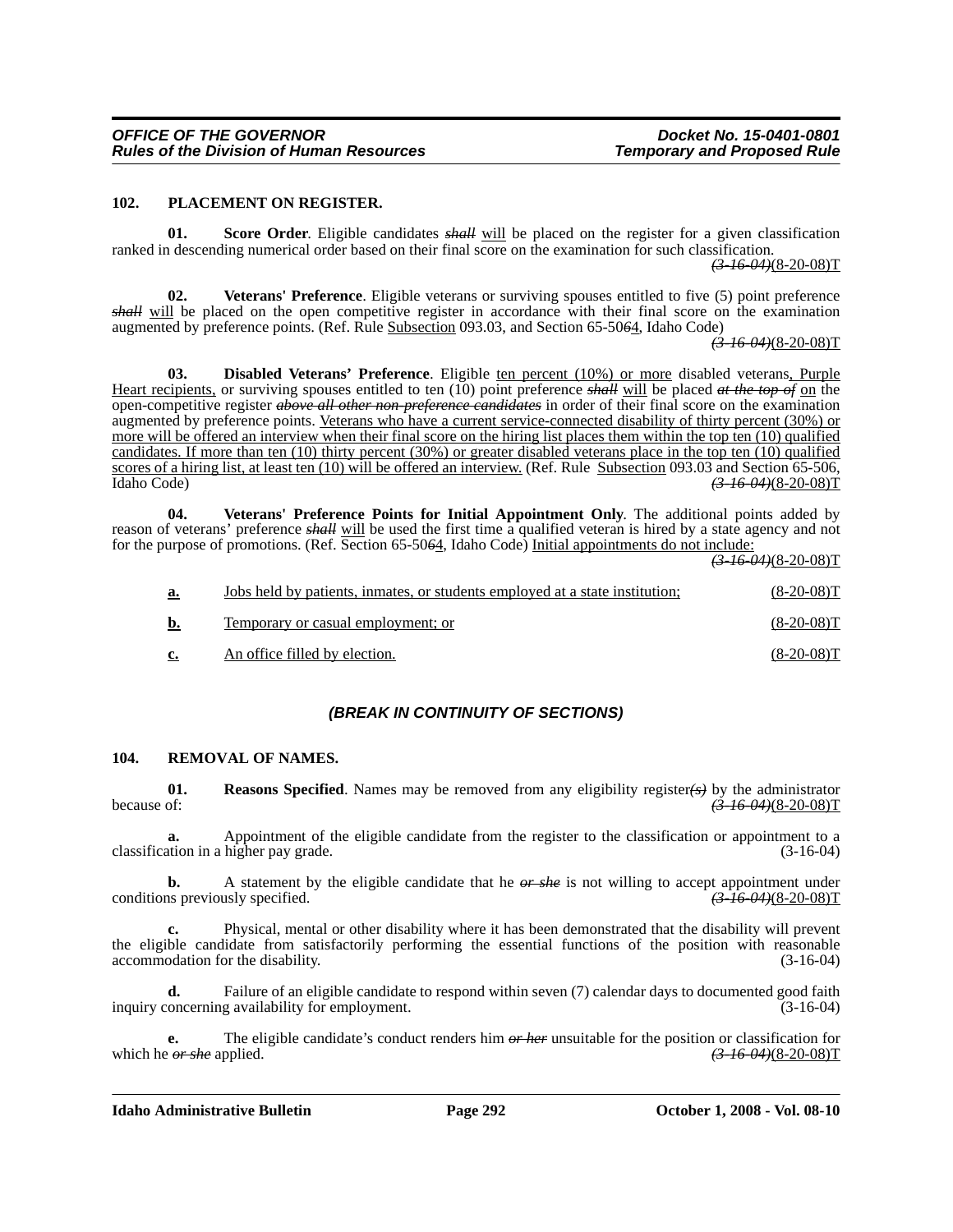**f.** Written rejection of the eligible candidate for good cause by an appointing authority as approved by the administrator. (3-30-01)

**g.** Conviction of an eligible candidate of any felony. (3-30-01)

**h.** False statements of material facts given in the eligible candidate's application for employment or equent examinations or interviews. any subsequent examinations or interviews.

**i.** Dismissal of an eligible candidate from state service. (3-30-01)

**j.** Paying, promising to pay, or giving any money, thing, service or consideration to any person, directly or indirectly, for any service or influence given, used, or promised towards securing appointment. (3-16-04)

**k.** Directly or indirectly obtaining information regarding examinations to which, as an applicant, he  $\theta r$ <br>**k** is not entitled.  $\left(3-16-04\right)\left(8-20-08\right)T$ *she* is not entitled. *(3-16-04)*(8-20-08)T

**l.** Refusing an interview or refusing to accept a position under the conditions set forth in the recruitment announcement. (3-16-04)

**m.** Having been certified for a probationary appointment for three (3) separate positions in the same classification in the same *department* agency and not been accepted for employment for good cause.

*(3-16-04)*(8-20-08)T

**n.** Declining three (3) separate offers of employment or reemployment without good cause. (3-16-04)

**02. Limitations and Duration of Removal**. The administrator will determine if the candidate will be removed from all registers, registers for a particular classification, or registers for specified agencies. All removals will be for one (1) year unless otherwise authorized by the administrator. (3-16-04)

# *(BREAK IN CONTINUITY OF SECTIONS)*

#### **111. ADEQUATE REGISTERS.**

A register with at least five (5) eligible candidates *shall be* is adequate. If no register exists or if there are less than five (5) eligible candidates, appointing authorities may: five (5) eligible candidates, appointing authorities may:

**01. Selection from Inadequate Register**. Hire an eligible candidate listed on an inadequate register.  $(3 - 30 - 01)$ 

**02.** Provisional Appointment. Make a provisional appointment pursuant to  $\frac{Rule\text{Subsection}}{3.46.04}(8-20-08)T$ of these rules. *(3-16-04)*(8-20-08)T

**03.** Request Certification. Request the administrator authorize certification from an eligibility register for a comparable classification. (3-16-04)

**04. Special Request**. Request specialized recruitment. (3-30-01)

# *(BREAK IN CONTINUITY OF SECTIONS)*

#### **119. APPOINTMENTS, REINSTATEMENTS, TRANSFERS, AND RESIGNATIONS.**

*01. Form. Appointing authorities shall notify the administrator of each appointment on the prescribed*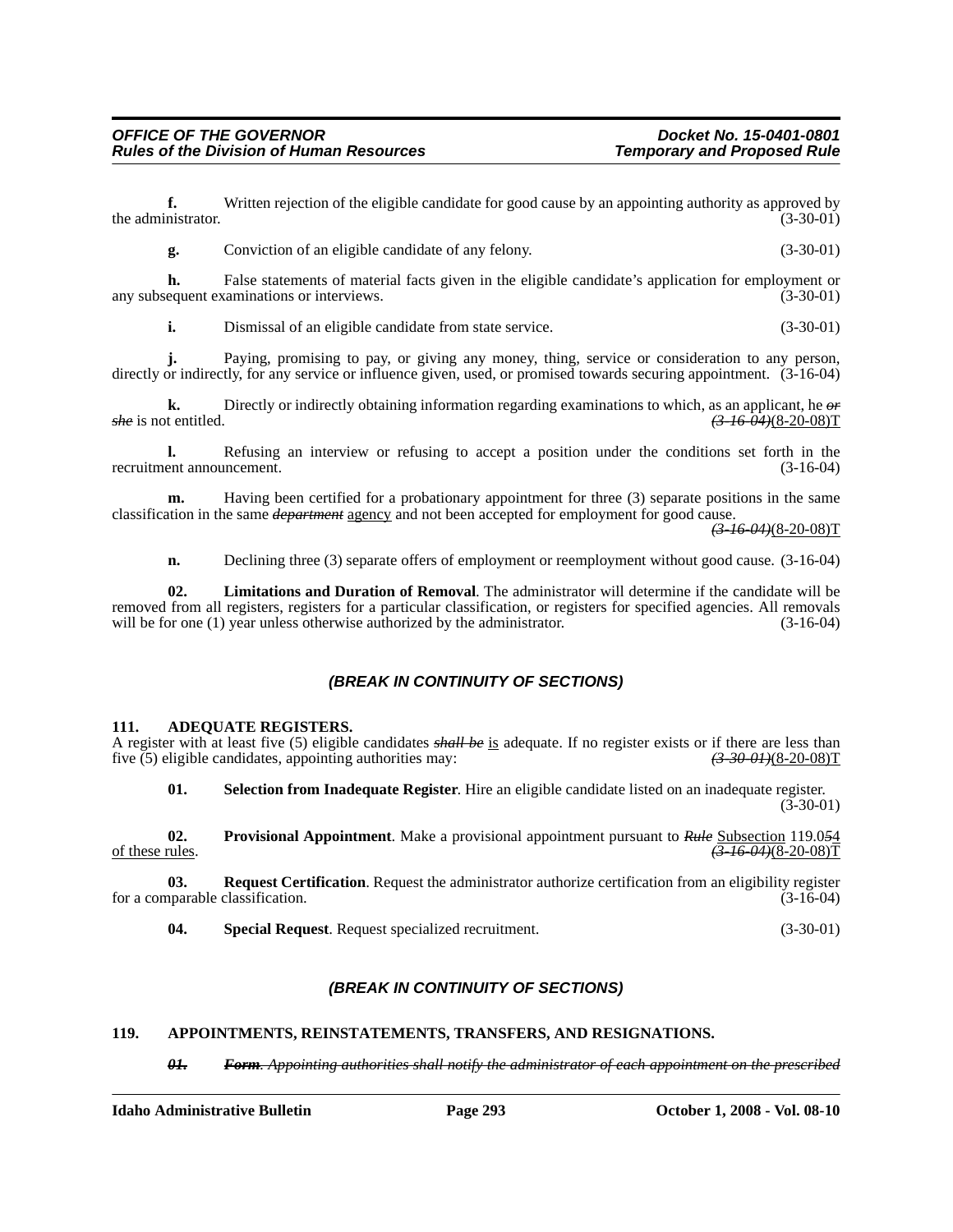*form. (2-6-92)*

**0***2***1. Reemployment Preference Register**. New appointments to a classification within an *department* agency are not permissible if there is an *departmental* agency reemployment preference register (Ref. Rule Subsection 101.01) for that classification with names of eligibles who are willing to accept employment.

*(3-16-04)*(8-20-08)T

**0***3***2. Credited State Service**. Except as provided by *Rules* Section 040 and Subsection 250.02 of these rules, no classified credited state service *shall* accrues to employees for any service under temporary, project exempt, or nonclassified appointments. or nonclassified appointments.

**0***4***3. Probationary Period Required**. All appointments to positions in the state classified service whenever adequate eligibility registers exist for the classification *shall be* are probationary appointments except as otherwise provided in *Rule* Sections 040 and 150 of these rules. *(3-16-04)*(8-20-08)T

# **0***5***4. Provisional Appointment**. (7-1-93)

**a.** A provisional appointment may be authorized in the absence of an adequate register. (Ref. Section 67-5309(k), Idaho Code) *(3-16-04)*(8-20-08)T

**b.** In nominating a person for provisional appointment, the appointing authority will transmit to the administrator an application for employment of the nominee. If the applicant meets the minimum qualifications established for the classification, the nominee may be provisionally appointed to fill an existing vacancy in a position for no longer than thirty (30) calendar days after establishment of an adequate register. Successive provisional appointments of the same individual or successive provisional appointments to the same position will not be permitted unless specifically authorized by the administrator. (3-16-04)

**c.** Provisional incumbents will be given opportunity to take the examination for the classification of position. Any provisional employee who fails to pass such an examination within certifiable range or who has an opportunity to take such an examination and has not done so will be separated no later than thirty (30) calendar days after the establishment of an adequate register of eligibles.

# **120. LIMITED SERVICE APPOINTMENTS.**

**01. Designation**. Classified positions expected to be of limited duration due to funding or nature of the position or project must be identified and designated in advance of announcement. (3-16-04)

**02. Permanent Status and Expedited Layoff**. Employees appointed under limited-service appointments have permanent classified status after successful completion of probation. These employees have the same rights and responsibilities as other permanent employees but may be subject to expedited layoff pursuant to  $Rul$ e Paragraph 140.031.c. of these rules. *Rule* Paragraph 140.031.c. of these rules.

**03. Limited Service Agreement**. Appointing authorities making limited-service appointments *shall* must prepare, no later than the date of appointment, a written agreement for signature of both the employee and appointing authority describing the non-career nature of the appointment, potential for layoff, and the duration the employee may expect to work. Renewals and*/or* updated agreements are required every two (2) years. A copy of the agreement *shall* must be submitted to the administrator. *(3-16-04)*(8-20-08)T

# *(BREAK IN CONTINUITY OF SECTIONS)*

# **122. TEMPORARY APPOINTMENTS (NON-CLASSIFIED).**

Temporary appointments *shall be* are limited to one thousand three hundred eighty-five (1,385) hours of work in any twelve (12) month period for any one (1) *department* agency. Both calculations *shall* begin on the date of the original temporary appointment. An applicant who is hired as a temporary employee from a hiring list created from a certified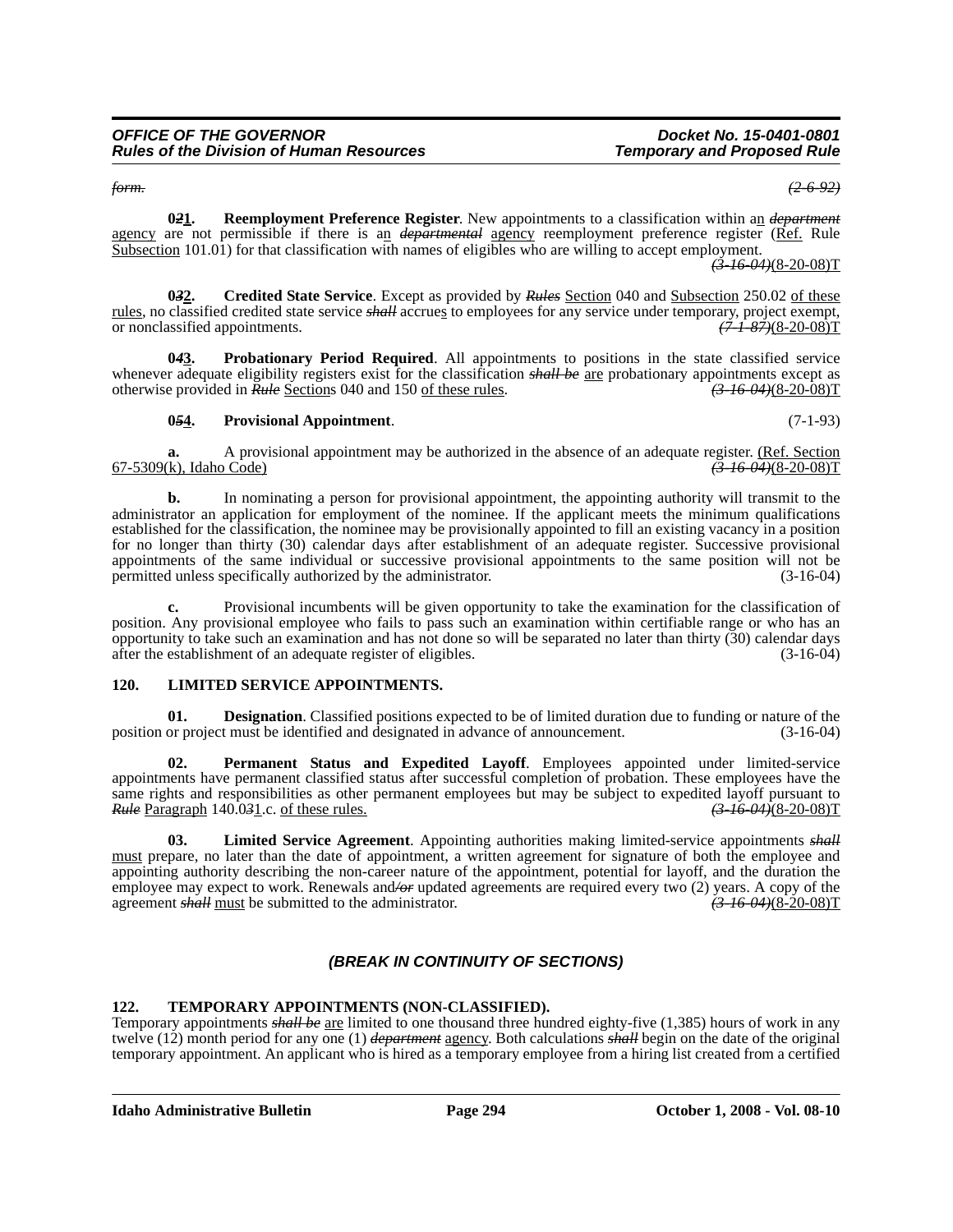#### *OFFICE OF THE GOVERNOR*<br>Rules of the Division of Human Resources **Docket No. 15-0401-0801**<br>Temporary and Proposed Rule *Rules of the Division of Human Resources*

register, and serves at least one thousand forty (1,040) hours of continuous service, may be hired by the employing agency into that position in classified service as an entrance probationary employee without further examination. The announcement for the temporary position from which the certified register was created must indicate that the temporary position has the potential of becoming a permanent classified position. The classified position must be in the same classification and at the same location as announced. (Ref. Section 67-5302(33, Idaho Code)

*(3-16-04)*(8-20-08)T

# *(BREAK IN CONTINUITY OF SECTIONS)*

# **124. REINSTATEMENTS.**

**01. Eligibility**. As determined by the administrator, a current or former employee *shall* will be eligible for reinstatement to a classification in which he *or she* held permanent status, or if deleted its successor, or to another classification of equal or lower pay grade under the following conditions (salary treatment is covered by *Rule* Subsection 072.05 of these rules). *(3-16-04)*(8-20-08)T

**a.** Reinstatement is limited to a period equal to the length of the employee's probationary and nt employment combined.  $(3-30-01)$ permanent employment combined.

The current or former employee must have separated from the classification for which reinstatement is desired without prejudice. A former employee must also have separated from state classified service<br>(3-16-04) without prejudice.

**c.** The current or former employee must meet the current minimum qualifications of the classification to which reinstatement is desired. (3-16-04)

**02.** Reinstatement Prohibited. Reinstatement of a current or former employee is not permissible as long as there is *a departmental* an agency register (Ref. Rule Subsection 101.01) for that classification with names of eligibles who have reemployment preference status. (3.46.04) (8.20.08) T eligibles who have reemployment preference status.

**03. Examination**. The administrator may require a current or former employee to pass an examination assification to which reinstatement is desired. (3-16-04) for the classification to which reinstatement is desired.

**04. Probationary Period**. An appointing authority may negotiate for a probationary period as a condition of reinstatement except where prohibited. (Ref. Rule Subsections 124.05 and 145.01). (3-16-04)

**05. Return from Military Duty**. An employee returning from military leave without pay (Ref. Rule Subsection 250.05) who is relieved or discharged from military duty under conditions other than dishonorable *shall* will be, upon application, reinstated in his *or her* former position, or one of comparable classification, without loss of credited state service, status, or pay as prescribed by Sections 46-216, 65-508, and 65-511 *and 65-512*, Idaho Code, USERRA, or the Military Selective Service Act, Title 38, Chapter 43, U.S. Code. Application for reemployment must be made *within ninety (90) calendar days after separation from military duty or from hospitalization continuing after discharge up to one (1) year* in accordance with the provisions of USERRA. Salary treatment is covered by *Rule*<br>Subsection 072.08 of these rules. Subsection 072.08 of these rules.

#### **125. TRANSFERS.**

**01.** Authority to Transfer. An appointing authority may transfer an employee at any time from one position to another in the same classification. (3-16-04)

**02. Transfer Within Pay Grade**. An appointing authority may transfer an employee from a classification in which he *or she* holds permanent status to another classification allocated to the same pay grade for which the employee meets the minimum qualifications. *(3-16-04)*(8-20-08)T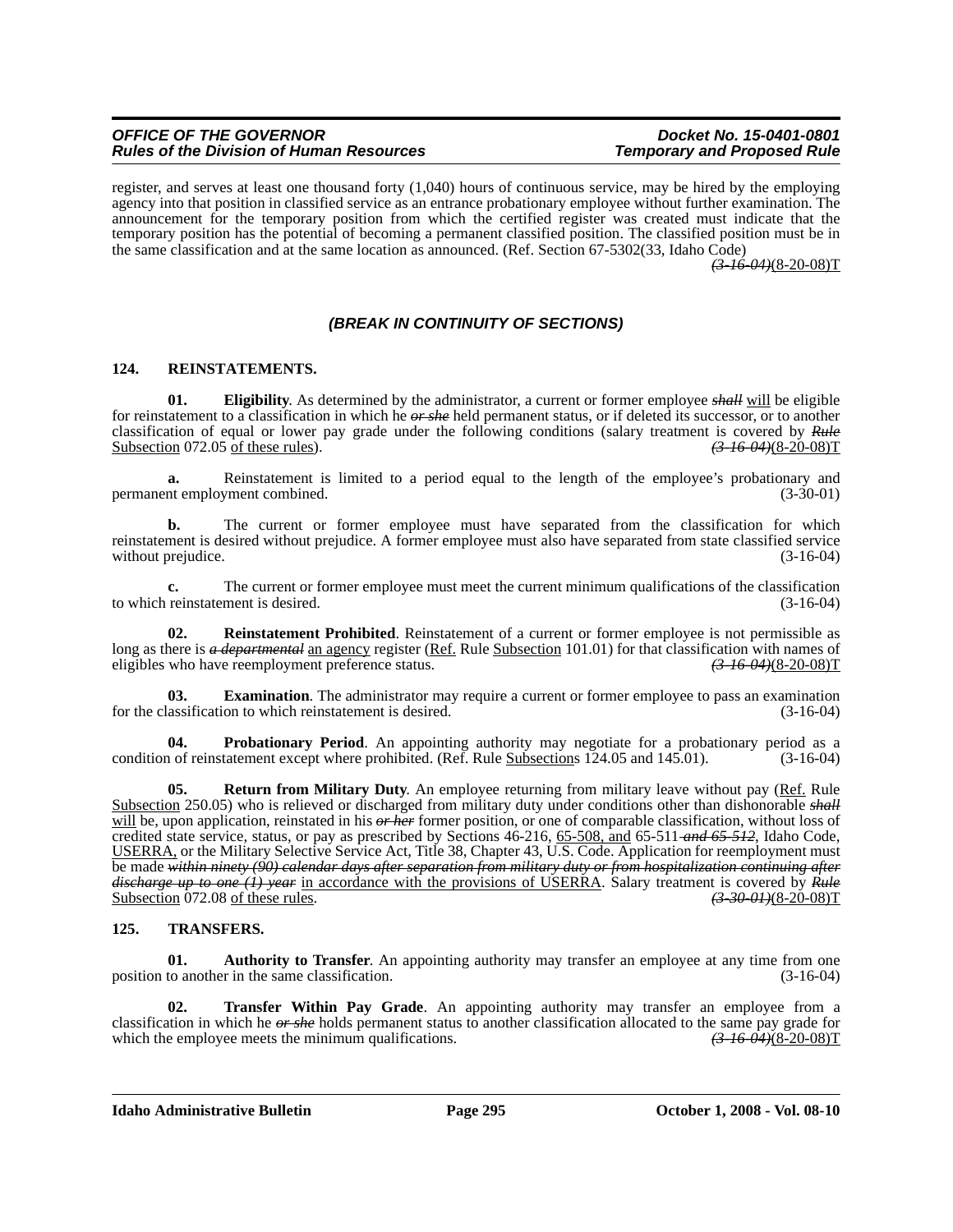| <b>OFFICE OF THE GOVERNOR</b>                   |
|-------------------------------------------------|
| <b>Rules of the Division of Human Resources</b> |

**03. Probationary Period**. An appointing authority may negotiate with an employee for a probationary period as a condition for a voluntary transfer. Voluntary probation is not allowed for intradepartmental agency<br>transfers. (Ref. Rule Section 150) (3-16-04)(8-20-08) transfers. (Ref. Rule Section 150)

**04.** Limitation. Transfers will not be used to abridge an employee's rights in reduction in force ed by  $R$ ule Sections 140 through 147 of these rules.  $(7-1-87)(8-20-08)T$ prescribed by *Rule* Sections 140 through 147 of these rules.

**05. Transfer Between** *Departments* **Agencies**. An employee *shall be* is eligible for transfer between *departments* agencies in the same classification in which he *or she* holds permanent status or to another classification in the same or lower pay grade for which the employee meets the minimum qualifications. Accrued vacation and sick leave *shall* will be transferred in accordance with *Rules* Subsections 230.04 and 240.02 of these rules. Salary treatment is covered by *Rule* Subsection 072.04 of these rules. treatment is covered by *Rule* Subsection 072.04 of these rules.

**Restriction**. Transfer of an employee between *departments* agencies is not permissible as long as there is a *departmental* agency register with reemployment preference status (Ref. Rule Subsection 101.01) for the classification in the *department* agency to which transfer is desired with names of eligibles who are willing to accept reemployment.<br>
(3.46.04)(8.20.08)T reemployment. *(3-16-04)*(8-20-08)T

**07. Examination**. The administrator may require an employee transferring between classifications to pass an examination for the classification to which transfer is desired. (3-16-04)

**08. Involuntary Transfer**. Notice and an opportunity to be heard must be given to any employee o an involuntary transfer. (Ref. Rules 010.39 and 200.01.a.). subject to an involuntary transfer. *(Ref. Rules 010.39 and 200.01.a.).* 

# **126. RESIGNATION.**

**01. Notice**. A classified employee may resign at any time. A resignation is effective at the time designated by the employee, without need for written or advance notice, or acceptance of the resignation by the *department* appointing authority.  $(6.11.89)(8-20-08)T$ *department* appointing authority.

**02. Rescission and Reinstatement**. Once an employee has submitted a resignation, reinstatement is in the discretion of the *department* appointing authority as provided in *Rule* Section 124 of these rules. The *department* appointing authority may but is not required to allow an employee to rescind a resignation prior to its effective date. *(3-16-04)*(8-20-08)T

**03. Resignation in Lieu of Dismissal**. An employee may resign in lieu of being dismissed for cause. (7-1-93)

# **127. -- 128. (RESERVED).**

# **129. ACTING APPOINTMENT TO A POSITION.**

**01. Conditions for Acting Appointment**. At the discretion of an appointing authority, a classified employee with permanent status may be appointed to a position in a classification of higher pay grade within his  $\theta$ *r* her own department agency in an acting capacity whenever:<br>(3-16-04)(8-20-08)T *her* own *department* agency in an acting capacity whenever:

**a.** The incumbent of the position in the higher classification is on authorized leave of absence; or (3-16-04)

**b.** A vacancy exists and there is no *departmental* agency register with reemployment preference status (Ref. Rule Subsection 101.01) with names of eligibles who are willing to accept reemployment, nor adequate departmental agency register for the classification. *departmental* agency register for the classification.

**02. Minimum Qualifications**. To be eligible for an acting appointment, an employee must meet the n qualifications of the class. (4-5-85) minimum qualifications of the class.

**03. Notification**. Appointing authorities *shall* must notify the administrator of each acting appointment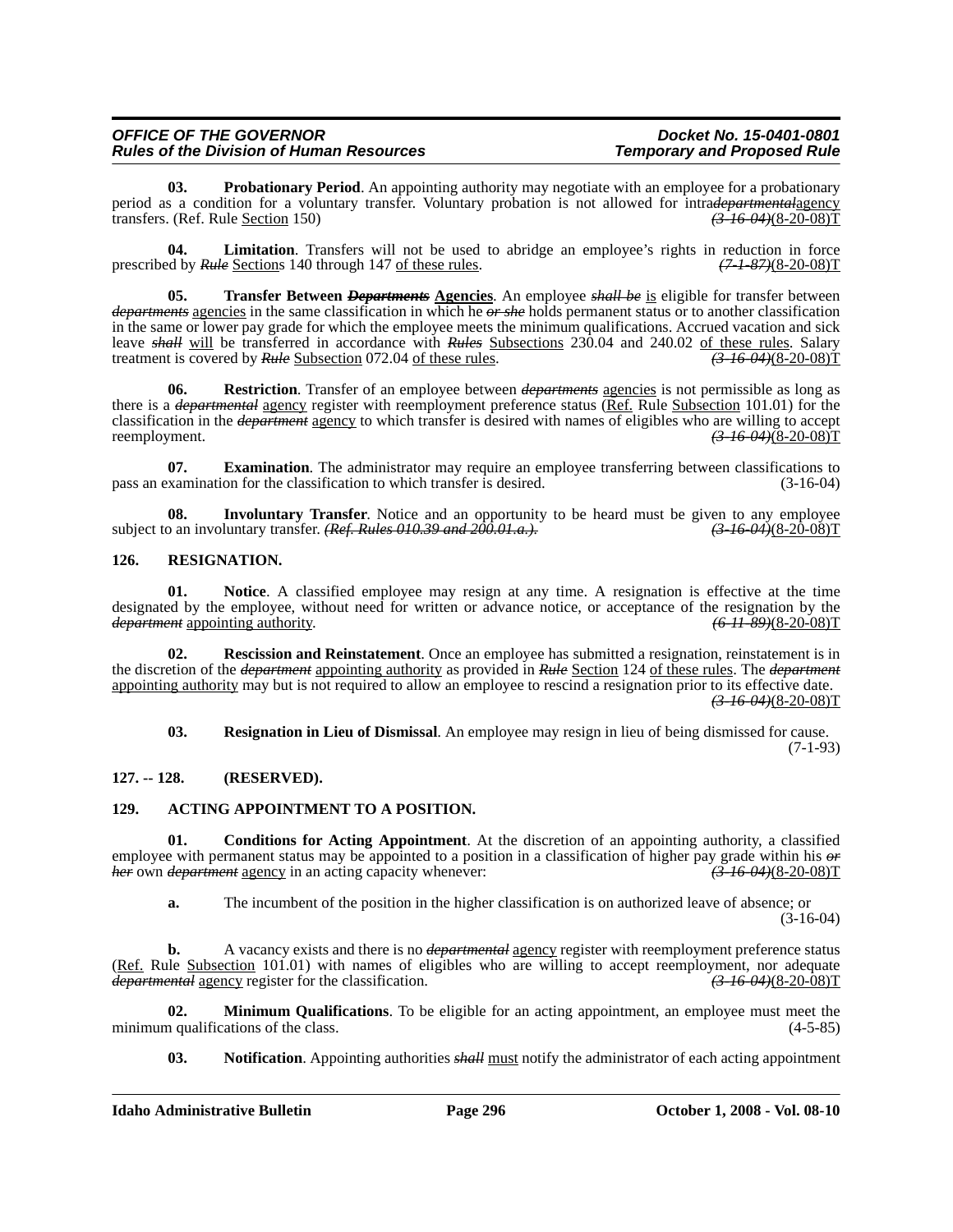no later than the effective date of the appointment unless an exception is specifically authorized by the administrator. *(3-16-04)*(8-20-08)T

**04. Effective Date**. The effective date of each acting appointment may be retroactive to the beginning of the pay period during which approval is granted. (3-16-04)

# *(BREAK IN CONTINUITY OF SECTIONS)*

# **140. REDUCTION IN FORCE.**

| to: | 01. | <b>Conditions for Layoff.</b> An appointing authority may lay off an employee whenever necessary due | $(3-16-04)$ |
|-----|-----|------------------------------------------------------------------------------------------------------|-------------|
|     | а.  | Shortage of funds or work;                                                                           | $(3-16-04)$ |
|     | b.  | Reorganization;                                                                                      | $(3-16-04)$ |

**c.** The end of a limited service appointment; (3-16-04)

**d.** An employee's failure to complete interagency promotional probation when demotion options are not available; or (3-16-04)

**e.** The abolishment of one (1) or more positions (ref. Rule Section 066). (3-16-04)

**02. Layoff Decisions**. Layoff decisions must not be based on race, color, national origin, gender, age, religion, disability, or political affiliation. Layoffs *shall* must be accomplished in a systematic manner with equity for the rights of classified employees and *shall* must not do away with an employee's right to problem solving, or appeal<br>if the layoff is in fact a dismissal.  $\left(3-16-04\right)\left(8-20-08\right)T$ if the layoff is in fact a dismissal.

**Assessment for Adverse Impact**. In planning and conducting a reduction in force, the appointing authority *shall* must consider the effect layoff units and positions to be abolished may have on the composition of the agency work force. If layoff units *and/*or exclusions are established, adverse impact of protected classes *shall* must be assessed. The appointing authority *shall* must administer the reduction in force consistent with state and federal laws, and rules and guidelines governing adverse impact. and rules and guidelines governing adverse impact.

**04. Layoff by Position**. Reduction in force *shall* must be by classification of position.

*(3-16-04)*(8-20-08)T

**a.** Reduction in force may be limited to or specifically exclude employees appointed under selective certification, (Section 112) for bona fide occupational qualifications, or appointed to a classification with minimum qualification specialties. Inclusions or exclusions must include or exclude all incumbents of the classification appointed under similar selective certification, or the same option or minimum qualification specialty and must be approved in advance by the administrator. (3-16-04)

**b.** An appointing authority may petition the administrator to exclude an individual *or individuals* from a reduction in force whose retention may be required to meet agency mission critical needs. Requests must provide a documented rationale and exclusions must be approved in advance by the administrator.  $\left(3\right)$   $\left(3\right)$ documented rationale and exclusions must be approved in advance by the administrator.

**c.** Limited-service appointments are defined by the project, program, or function for which the appointments were made. When a limited service project is completed or funding concluded, the limited service appointee is separated from state service as a layoff. However, limited service appointees have no reemployment preference and will not displace other regular permanent or limited services staff via voluntary demotion in lieu of layoff. (3-16-04)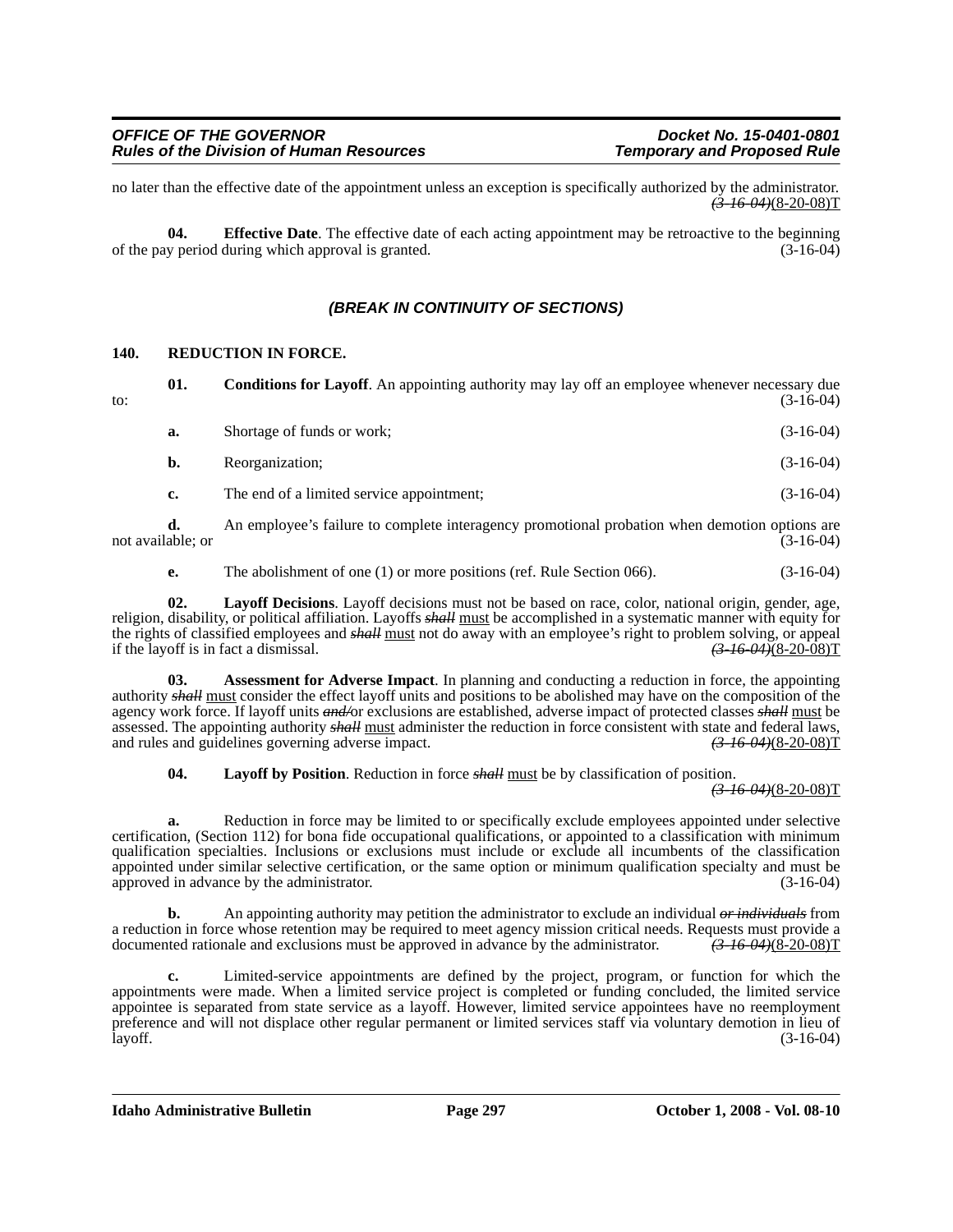| <b>OFFICE OF THE GOVERNOR</b>                   |  |
|-------------------------------------------------|--|
| <b>Rules of the Division of Human Resources</b> |  |

**05. Layoff Unit**. Reduction in force *shall* must be *department* agency-wide or by organizational unit designated for layoff purposes. Layoff units *(subdivisions of an agency for layoff purposes)* are geographic, programmatic, or other identified subdivisions of an agency designated for layoff purposes by the appointing authority. *and* They must be approved by the administrator before the effective date of the layoff. Organizational layoff unit designations must be renewed with a change in appointing authority or administrator.

*(3-16-04)*(8-20-08)T

**06. Reduction of Hours Worked**. An involuntary reduction in the number of hours worked for a selected position *or positions shall* constitutes a layoff unless there is an equal reduction of hours worked for all positions in the same classification in the *department* agency or approved layoff unit for a limited period of time, *i.e.* such as a furlough. *(3-16-04)*(8-20-08)T

**07. Downward Reclass**. A material change in duties of one (1) or more positions resulting in an employee's reclassification to a classification allocated to one (1) pay grade lower *shall* does not constitute a layoff. (Ref Section 067). More than one (1) pay grade change downward is considered a layoff, unless the change of duties is disciplinary (Ref. Section 190).  $(3-16-04)(8-20-08)T$ is disciplinary (Ref. Section 190).

# **141. CALCULATION OF RETENTION POINTS.**

There will be an evaluation of all employees in the classification in the *department* agency or organizational unit affected by the reduction in force based on a retention point system. Retention points are derived from experience as described in performance evaluations and classified credited state service. Qualified *war* veterans are given preference through additional retention points. (Ref. Subsection 141.0*5*3), The appointing authority will determine a process for the impartial assessment of evaluations to assign points as follows:

| <b>Overall Performance Level Documented As:</b> | <b>Retention Points Earned Per Hour</b><br>of Credited State Service |
|-------------------------------------------------|----------------------------------------------------------------------|
| Superior or equivalent                          | . 100                                                                |
| <b>Very Good or equivalent</b>                  | .075                                                                 |
| Satisfactory or equivalent                      | <del>.050</del>                                                      |
| Needs Improvement or equivalent                 | -0                                                                   |
| Unsatisfactory                                  | -0                                                                   |

| <b>Exemplary Performance - .100 points</b>        |
|---------------------------------------------------|
| Solid Sustained Performance - .075 points         |
| Achieves Performance Standards - .050 points      |
| Does Not Achieve Performance Standards - 0 points |

#### *(3-16-04)*(8-20-08)T

**01. No Performance Evaluation on File for a Twelve-Month Period**. All credited state service for which there is no performance evaluation *shall* will receive seventy-five thousandths (.075) points per hour. A supervisor's failure to document performance in a timely manner cannot be used to disadvantage an employee during<br>retention point calculation.  $\left(3-16-04\right)\left(8-20-08\right)T$ retention point calculation.

**a.** Grace period. Supervisors have ninety (90) days after each two thousand eighty (2,080) hours an employee works to complete the performance evaluation documentation. During that ninety  $(90)$  day time frame, the evaluation may be written to cover the two thousand eighty (2,080) hours or extended to also cover the time frame up<br>to the date of the evaluation. (3-16-04) to the date of the evaluation.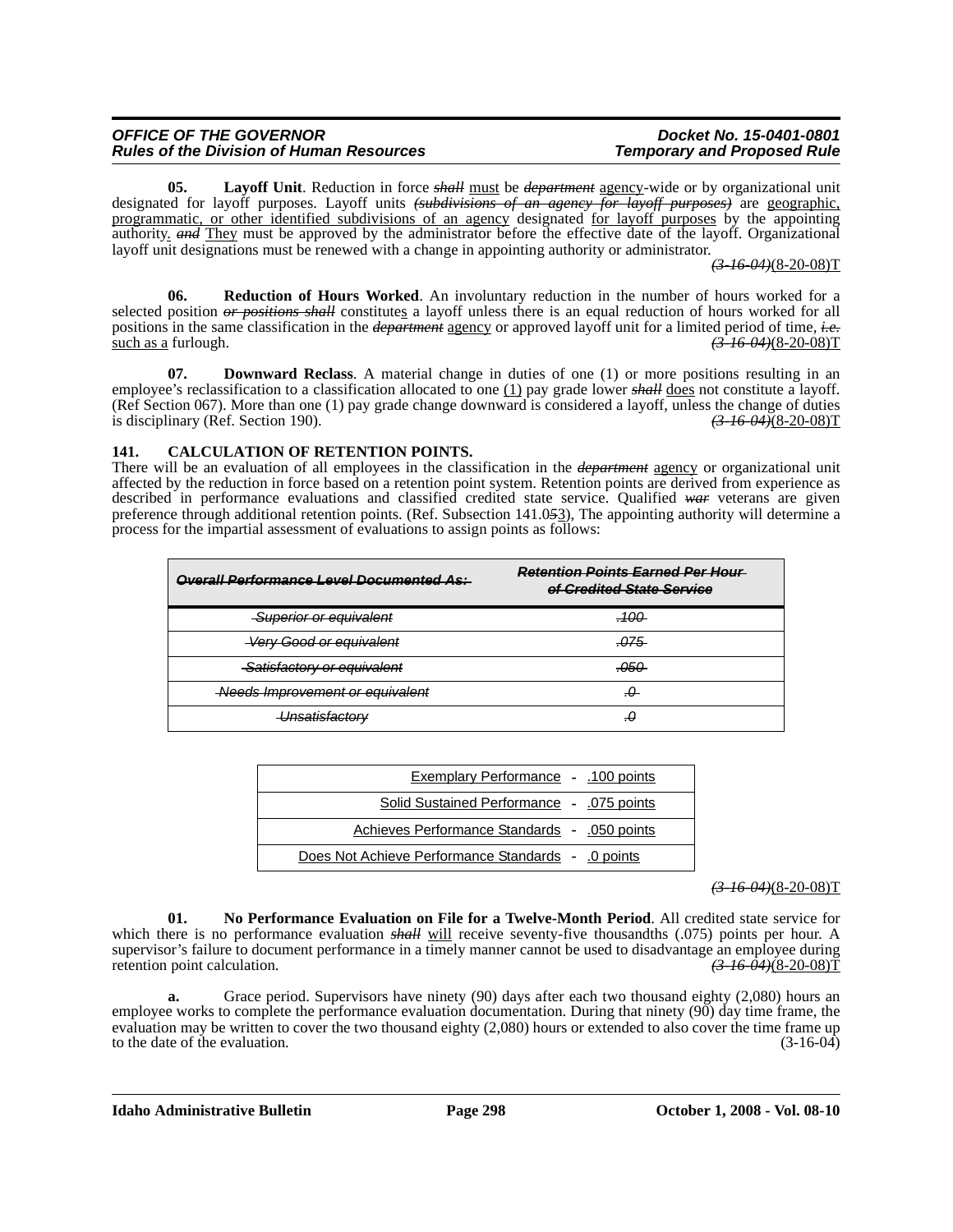| <b>OFFICE OF THE GOVERNOR</b>                   |  |
|-------------------------------------------------|--|
| <b>Rules of the Division of Human Resources</b> |  |

**b.** Changes in prior periods not allowed. Once an evaluation has been signed by the supervisor, employee, manager, and other applicable reviewers, the document may not be changed, unless the change is a result of a problem solving dispute resolution. (3-16-04)

**02. Calculation of Retention Points Since Last Evaluation**. The most recent performance evaluation should be used to pro-rate retention points when calculating credited state service since that evaluation, unless that evaluation occurred more than two thousand eighty (2,080) hours from the date of calculation. In such cases, points are calculated in conformance with  $Rule$  Subsection 141.01 of these rules.  $\left(3.1604\right)/\left(3.2000\right)$ are calculated in conformance with *Rule* Subsection 141.01 of these rules.

**Qualified War Veterans (War Era) Preference.** *War v*Veterans *(War Era)* as defined in Title 65, Chapter 5, Idaho Code, *shall* will receive preference by the addition of retention points equivalent to three (3) years of *satisfactory* service at a level that achieves performance standards. (Ref. Section 65-501, Idaho Code)

*(3-16-04)*(8-20-08)T

**04.** Calculation Date Cutoff. No points will be calculated for the sixty (60) days prior to the effective ne layoff. (3-16-04) date of the layoff.

**05.** Audit of Retention Points. Each employee *shall be* is entitled to an audit of retention points by an independent auditor designated by the administrator in cases of dispute between the appointing authority and the employee. The request for audit must be filed with the appointing authority within five (5) calendar days of the employee's receipt of layoff notification. The decision of the independent auditor *shall be* is binding on both parties unless an appeal is filed within thirty-five (35) calendar days from the date of the auditor's notification to the affected parties. *(7.1.87)***(8-20-08)T** *(7.1.87)***(8-20-08)T** 

# *(BREAK IN CONTINUITY OF SECTIONS)*

# **143. REDUCTION IN FORCE DETERMINATION AND NOTIFICATION.**

**01. Identification of Classifications**. The appointing authority will identify the classification*(s)* of positions to be reduced or eliminated.  $(3-16-04)(8-20-08)T$ 

**02. Calculation of Retention Points**. Retention points will be calculated for all employees assigned to the classification of position including those serving in underfill positions (Ref. Rule Subsection 01*0*1.*604*).<br>Retention points need not be calculated where layoff involves a single-incumbent class.  $\frac{73-16-04}{(3-16$ Retention points need not be calculated where layoff involves a single-incumbent class.

**03. Order of Reduction in Force**. The order of reduction in force *shall* will be by type of appointment held by the employee in the affected classification*(s)* as follows: first to be laid off are provisional appointees, next the entrance probationary appointees, and then the permanent appointees including those serving a voluntary probation. Employees *shall* will be placed on the layoff list beginning with the employee with the highest number of retention points. Employee layoffs *shall* will be made from the layoff list in inverse order. When two (2) or more employees have the same combined total of retention points, retention *shall* will be determined in the following sequence: (Ref. Rule Paragraph 150.02.c.) *(3-16-04)*(8-20-08)T

- **a.** The employee with the highest total retention points for the past thirty-six (36) months. (3-16-04)
- **b.** Random selection. (4-5-85)

**04. Notification to Affected Employees**. Each employee affected *shall* will be notified in writing of layoff and the rationale for the decision at least fifteen (15) calendar days prior to the effective date. Notification *shall* will include a copy of the *departmental* agency layoff procedure and a copy of the computation of retention points when required (Ref. Rule <u>Subsection</u> 142.02). *(3-16-04)*(8-20-08)T

**05. Notification to Administrator**. The appointing authority *shall* must give written notice of layoff to the administrator at least fifteen (15) calendar days prior to its effective date and *shall* must provide a list of persons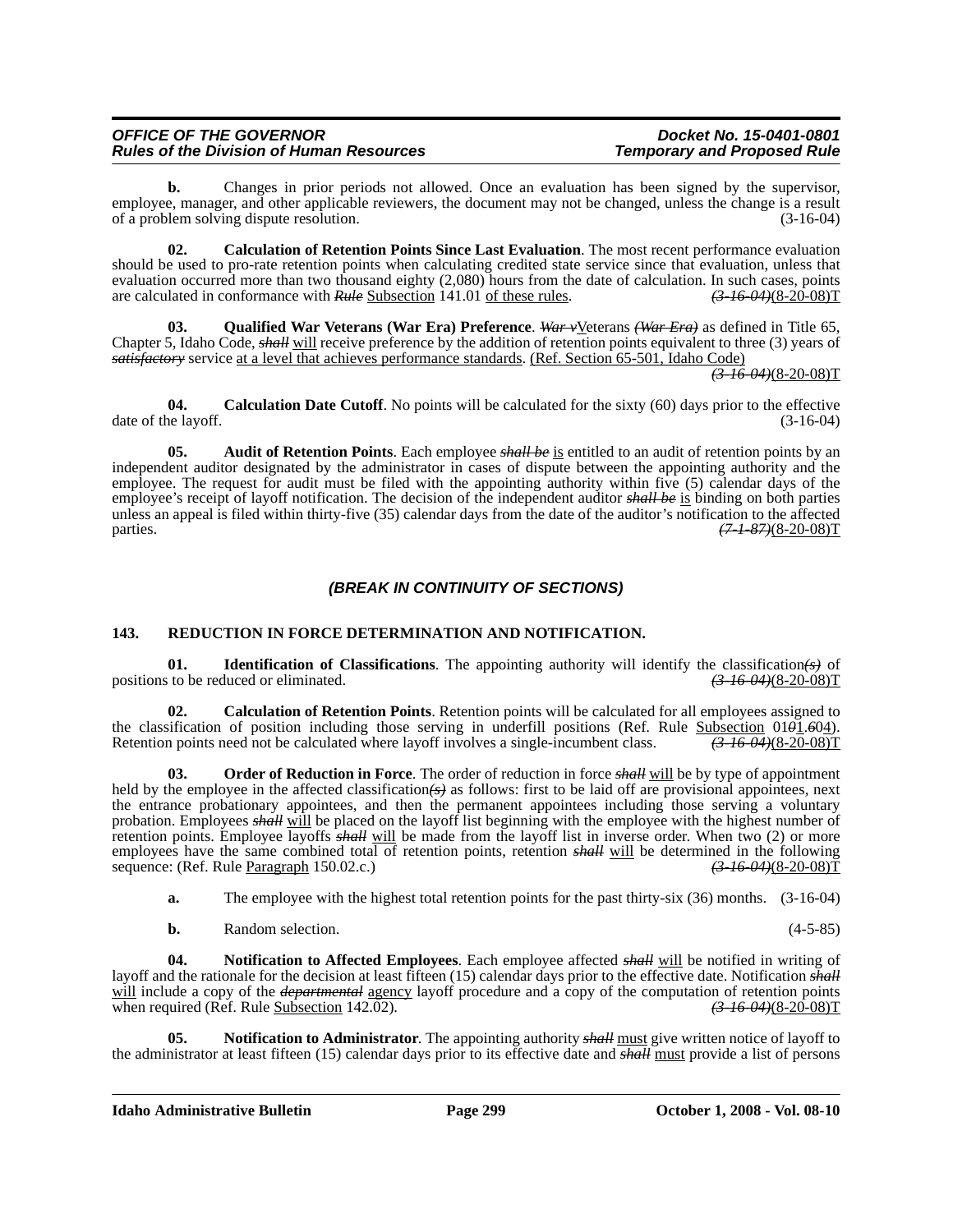affected by the layoff with their retention point calculations and *shall* must indicate which employees will be laid off. *(4-5-85)*(8-20-08)T

# *(BREAK IN CONTINUITY OF SECTIONS)*

#### **145. USE OF REGISTERS WITH REEMPLOYMENT PREFERENCE.**

#### **01. Priority for Reemployment by Agency that Conducted the Layoff**. (3-16-04)

**a.** The employee who has been laid off, or *officially notified* given official, written notice of a pending layoff date (Ref. Rule Subsection 143.05) *shall* will be offered reemployment to a position in the classification from which laid off or layoff is pending, before any person outside that agency may be promoted to, transferred to, reinstated or appointed to that classification by an appointing authority of that *department or* agency. Appointing authorities may reassign or transfer individuals who are in the same classification within their *department* agency but may not demote, promote, reclassify, or make acting appointments to that classification. If that *department* agency determines a need to fill that classification, the employee scheduled for lay off or who was laid off has first priority for that position. (Ref. Rule **Subsections** 125.04 and 125.08) Extenuating circumstances due to short term budget, workload, location, or other complexities may be used by the appointing authority to request a temporary waiver of this rule by the administrator.  $\left(3-16-04\right)\left(8-20-08\right)T$ this rule by the administrator.

**b.** When attempting to fill vacancies for a classification where a lay off occurred, the *department or* agency *shall* will provide an opportunity to interview and *shall* will make their hiring selection from the individuals their agency laid off from the classification, including those separated from state service under *Rule* Subsection 150.02 of these rules and those that took a voluntary demotion in lieu of layoff. *(3-16-04)*(8-20-08)T

**c.** Individuals being returned to the classification from which they were laid off will be reinstated with the same salary, permanent status and their sick leave balance restored. If the pay minimum has increased, see *Rule*<br>Subsection 072.043 of these rules.<br> $\frac{(3-16-04)(8-20-08)T}{\frac{(3-16-04)(8-20-08)T}{\frac{(3-16-04)(8-20-08)T}{\frac{(3-$ Subsection  $072.043$  of these rules.

**02. Consideration for Hire by Other Agencies**. For promotional opportunities, internal agency candidates are normally considered before outside recruitment occurs, including other agencies' laid off candidates. However, individuals who have been laid off must be offered the opportunity to interview before other agencies consider candidates from statewide promotional or open-competitive recruitments. (3-16-04)

**03. Employment by Other Agency**. Individuals may be reappointed or reinstated if eligible. The salary of an employee re-hired after a layoff is negotiable between the employee and new appointing authority in the current pay grade for the classification in which the employee is appointed. (3-16-04) current pay grade for the classification in which the employee is appointed.

**Return to Register**. If an individual finds another agency's position unsatisfactory or does not satisfactorily complete a voluntary probation period, he *or she* may be placed back on a register for the remainder of their twelve (12) month time frame. Individuals appointed to a position, other than the classification from which laid off, will remain on preference register status for the remainder of the twelve (12) month period if otherwise eligible. *(3-16-04)*(8-20-08)T

# *(BREAK IN CONTINUITY OF SECTIONS)*

#### **147. VOLUNTARY DEMOTION IN LIEU OF LAYOFF.**

Within their layoff unit, an employee with permanent status may choose to accept a voluntary demotion rather than be laid off. Demotion options are limited to a classification, or if deleted, its successor, in which the employee held permanent status in the *department* agency. Such demotion *shall* will not be permitted if it causes the layoff of an employee with greater retention points. *(3-16-04)*(8-20-08)T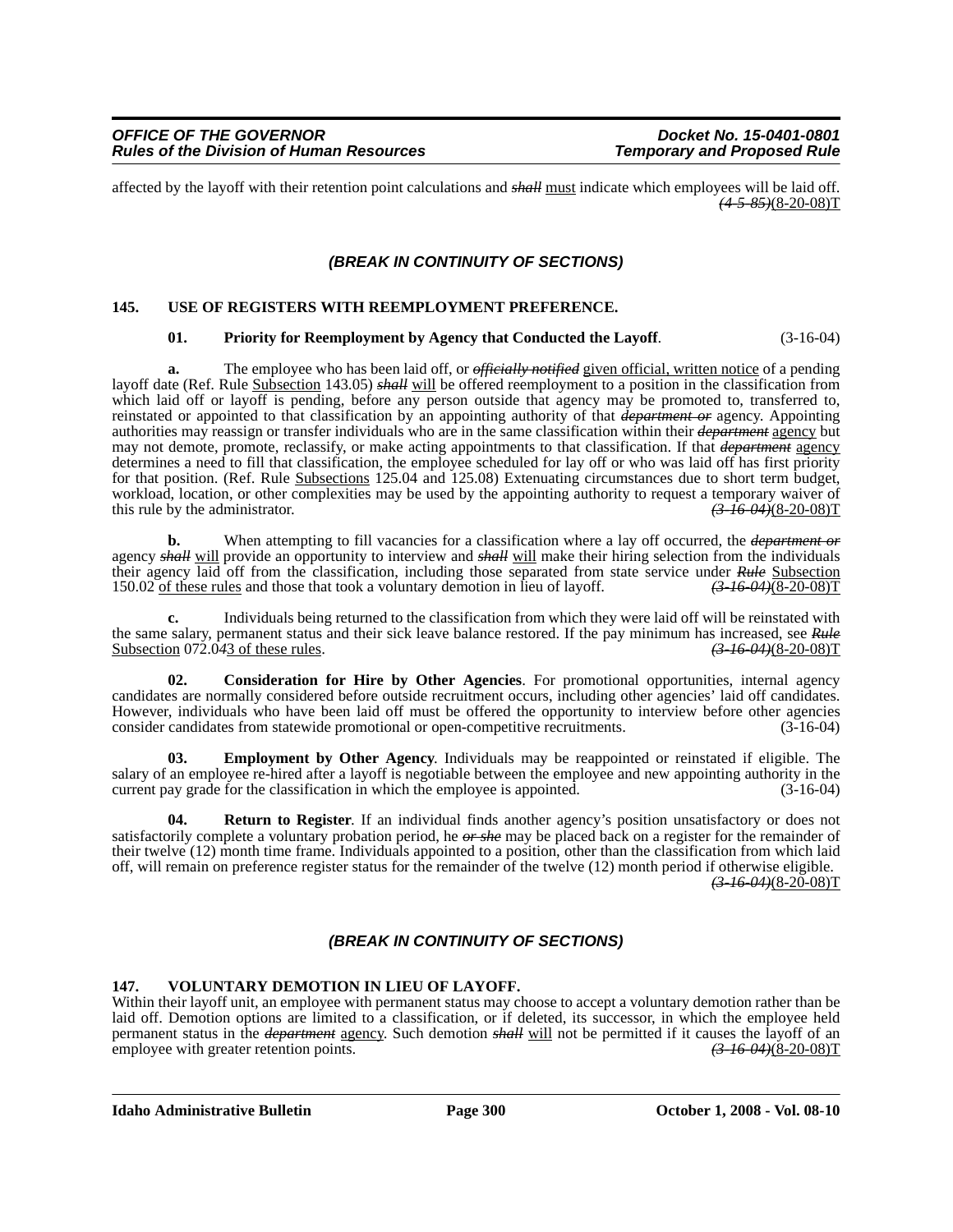# **01. Eligibility**. (3-16-04)

**a.** Qualified. Employee must meet the classification's current minimum qualifications and any n qualification specialties. (3-16-04) minimum qualification specialties.

**b.** Exclusion. Limited service appointees are not eligible to take any voluntary demotion that would result in the displacement of other employees. However, voluntary demotions to a vacant position are allowed with the approval of the appointing authority. (3-16-04)

**Acceptance**. To accept a voluntary demotion rather than a layoff, the employee must notify the appointing authority in writing of their decision no later than three (3) working days after written notification of the layoff and opportunity to demote to a specific position. (3-16-04)

# **148. -- 149. (RESERVED).**

# **150. PROBATIONARY PERIODS.**

**01.** Probationary Period Required. Except as provided in *Rule* Section 040 of these rules, every appointment and promotion to a classified position *shall be* is probationary, or in the absence of adequate registers, provisional. (7.1.87)(8-20-08) provisional. *(7-1-87)*(8-20-08)T

**02. Types of Probationary Periods**. The probationary period serves as a working test period to provide the *department* agency an opportunity to evaluate a probationary employee's work performance and suitability for the position. There are three (3) types of probationary periods:  $\left(\frac{3-30-01}{8-20-08}\right)$ 

**a.** Entrance probation is the probationary service required of an employee at the time of his *or her* original appointment or any subsequent appointment to state classified service excluding reinstatement and transfer, the duration of which *shall be* is one thousand forty (1,040) hours of credited state service except for peace officers (defined in Section 19-5101, Idaho Code), who *shall* must serve two thousand eighty (2,080) hours.

*(3-30-01)*(8-20-08)T

**b.** Promotional probation is the probationary service required when an employee is promoted, the duration of which *shall be* is one thousand forty (1,040) hours of credited state service except for peace officers (defined in Section 19-5101, Idaho Code), who *shall* must serve two thousand eighty (2,080) hours.

# *(3-30-01)*(8-20-08)T

**c.** Voluntary probation is *the probationary period negotiated* an agreement between employees *seeking inter-agency transfer, voluntary demotion, and/or reinstatement* and the *hiring* appointing authority for interagency employment actions such as reinstatement, transfer, or voluntary demotion. A voluntary probation is not to be used for employment actions within the agency. The probationary period is negotiable but may not exceed one thousand forty (1,040) hours of credited state service except for peace officers (defined in Section 19-5101, Idaho Code), who may serve up to two thousand eighty (2,080) hours. *Voluntary probation agreements must be approved by the administrator and kept on file with the Division for the duration of the probationary period. (3-16-04)*(8-20-08)T

**03. Extension of Probationary Period**. Upon *petition by an appointing authority that demonstrates* written request demonstrating good cause, the administrator may extend the probationary period of an employee for an additional specified period not to exceed one thousand forty (1,040) hours of credited state service. *Petitions* Extension must *be received by the administrator* occur before an employee has worked one thousand forty (1,040) hours or two thousand eighty (2,080) hours for peace officers. (Ref. Section 67-5309(j), Idaho Code)

*(3-16-04)*(8-20-08)T

**04. Interruption of Probationary Period**. The probationary period in any classification must be completed within a single *department* agency uninterrupted by *resignation,* termination (Ref. Rule Subsection 152.02) or dismissal (Ref. Rule Section 190). An employee who separated during the probationary period must begin<br>a new probationary period upon reappointment or promotion.  $\frac{(3-16-04)(8-20-08)T}{\frac{(3-16-04)(8-20-08)}{T}}$ a new probationary period upon reappointment or promotion.

# **05. Acting and Temporary Service Credit**. At the request of the hiring agency, the administrator will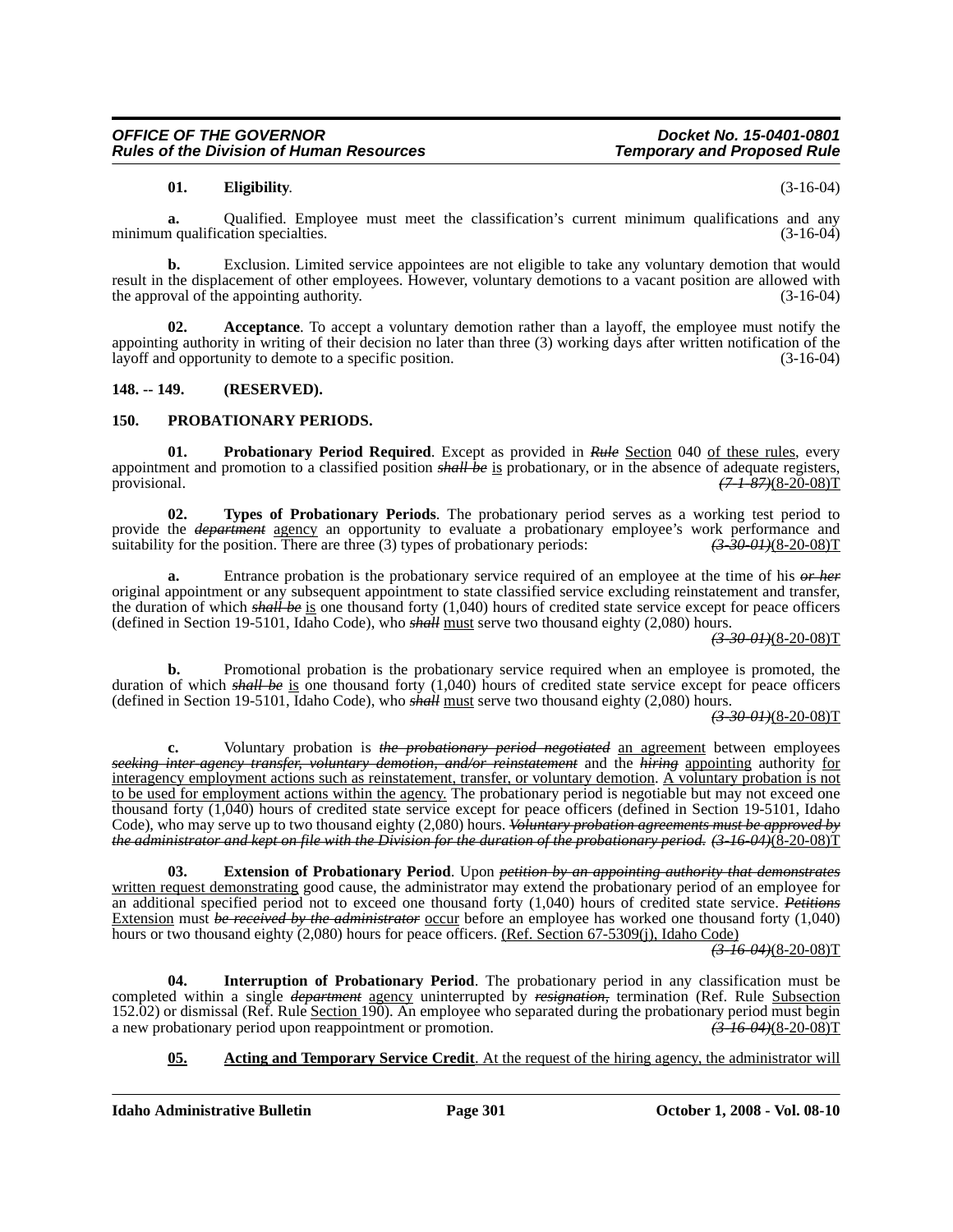allow temporary and acting appointment service time in a given classification to be used toward fulfilling the entrance probationary requirement in that classification as established in Section 67-5309(j), Idaho Code. The temporary or acting appointment duties must be substantially the same as the regular permanent appointment. (Ref. Section 67-5309(x), Idaho Code, and Rule Sections 122 and 129 and Subsection 150.01) (8-20-08)T Section  $67-5309(x)$ , Idaho Code, and Rule Sections 122 and 129 and Subsection 150.01)

# *(BREAK IN CONTINUITY OF SECTIONS)*

#### **152. SEPARATION DURING PROBATION.** (3-30-01)

**01.** Notification. If a probationary employee does not serve satisfactorily, the appointing authority, *shall* must, no later than thirty (30) calendar days after the expiration of the probationary period, provide the employee and the Division of Human Resources a performance evaluation indicating unsatisfactory performance.<br>(Ref. Section 67-5309(i), Idaho Code and Rule Subsection 210.04)  $\left(3-16-04\right)\left(8-20-08\right)T$ (Ref. Section 67-5309(j), Idaho Code and Rule Subsection 210.04)

#### **02. During Entrance and Voluntary Probation**. (3-30-01)

**a.** An employee who does not serve satisfactorily during the entrance or voluntary probation *shall* must first be given the opportunity in writing to resign without prejudice; an employee who fails to resign may be terminated without cause assigned and without the right to file for problem-solving or an appeal. (Ref. Section 67- 5309(j), Idaho Code, and Subsection 210.04) *(3-16-04)*(8-20-08)T

**b.** Notice to the employee of termination for unsatisfactory service *shall* must be made not later than fifteen (15) calendar days prior to the effective date of termination, unless there are extenuating circumstances.

*(7-1-87)*(8-20-08)T

# *(BREAK IN CONTINUITY OF SECTIONS)*

#### **159. STATUS AND TENURE.**

**01. Probationary Promotions**. Employees serving a promotional probationary period *shall* have continued permanent status in the classification from which promoted until they are certified as having satisfactorily completed the promotional probationary period in the classification to which promoted. (Ref. Rule Sections 151, 152.03, and 153)  $(3-16-04)(8-20-08)T$ 152*.03*, and 153) *(3-16-04)*(8-20-08)T

**02. Tenure of Employment**. All employment in the state classified service *shall be* is without definite term except where the term may be specified by law, or under conditions of a limited-service appointment. (Ref. Rule Section 120) *(3-16-04)*(8-20-08)T

#### **160. -- 168. (RESERVED).**

#### **169. PROMOTIONS.**

#### **01. Use of Promotional Registers**. (7-1-93)

**a.** Preference for Promotion. Whenever practical, a vacancy in a classified position *shall* must be filled by the promotion of an employee in the *department* <u>agency</u> in which the vacancy occurs. (Ref. Section 67-5309(g), Idaho Code) (3.300  $\frac{(3.30 \text{ }\theta\text{~H})(8-20-08)}{1}$ 5309(g), Idaho Code)

**b.** Exception. An appointing authority may request that a position be filled from a statewide promotional register (Ref. Rule Subsection 101.03) or an open competitive register (Ref. Rule Subsection 101.04) whenever he *or she* determines that such an appointment will best serve the interests of the *department* agency.

*(3-16-04)*(8-20-08)T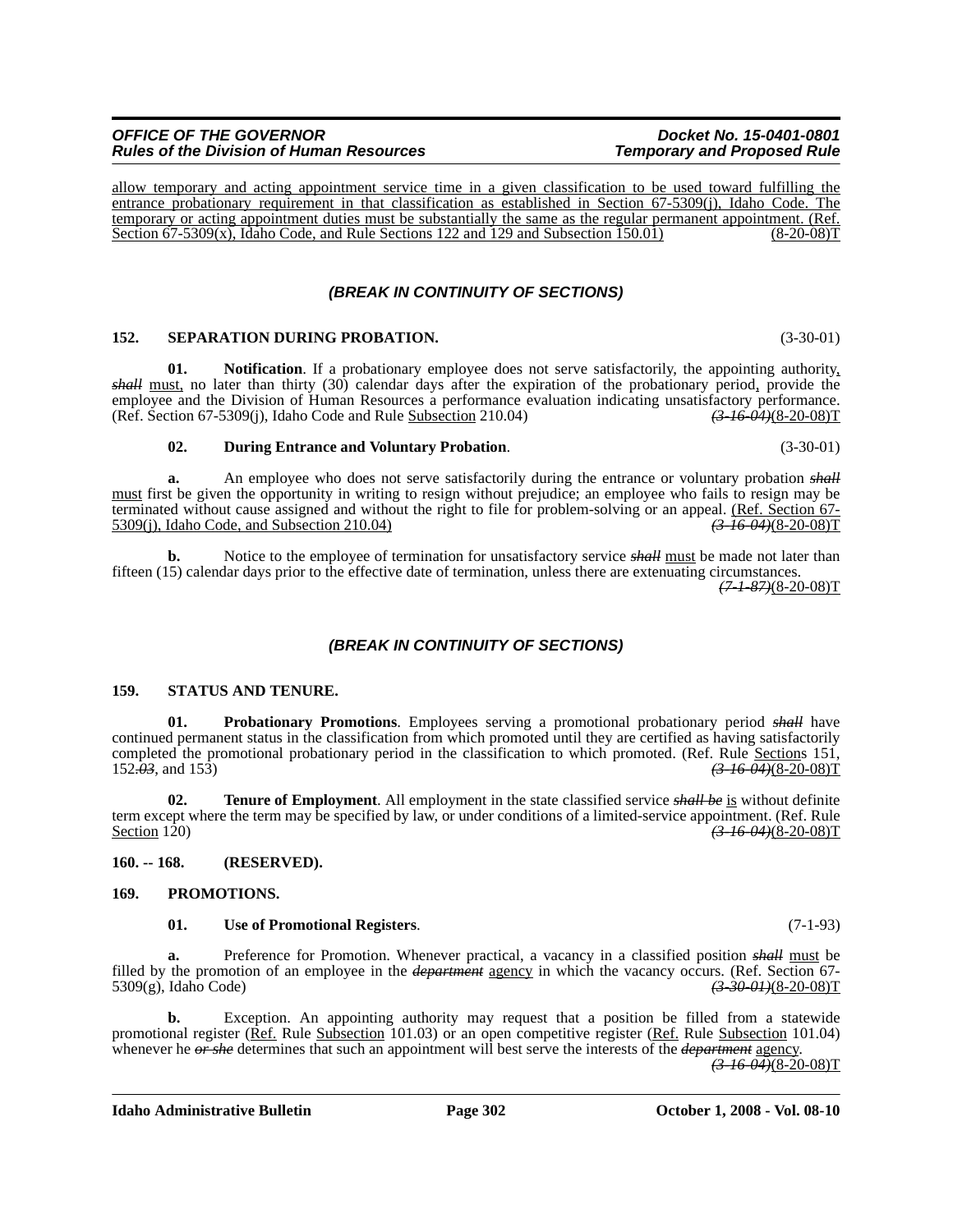**c.** *Departmental* Agency Registers with Reemployment Preference Status. Promotions to a classification are not permissible as long as there is an *departmental* agency register with reemployment preference status (Ref. Rule Subsection 101.01) for the classification with names of eligible candidates who are willing to accept reemployment. *(3-16-04)*(8-20-08)T

**02.** Inter*departmental***agency Promotions**. All *interdepartmental* interagency promotions *shall* must using statewide promotional registers (Ref. Rule Subsection 101.03)  $(7 + 87)(8-20-08)T$ be made using statewide promotional registers (Ref. Rule Subsection 101.03)

**Eligibility for Promotion.** Promotional appointees must have permanent status (Ref. Rule Section et the minimum qualifications of the promotional classification.  $\left(\frac{3.16}{3.16}\right)^{3.16}$ 159) and must meet the minimum qualifications of the promotional classification.

**04. Promotion, In-Grade**. To reflect unique agency organization design, an agency may choose to request an internal competitive process to recognize the advancement of an employee with permanent status from a position occupied in one classification to a position in another classification having greater points, more responsibility, or a unique specialty area, but within the same pay grade. With the approval of the administrator, an in-<br>grade promotion will be treated in all regards as a promotion. (8-20-08) grade promotion will be treated in all regards as a promotion.

**170. -- 178. (RESERVED).**

#### **179. DEMOTIONS.**

Demotions are reductions of an employee from a position which the employee occupies in one classification to a position in another classification in a lower pay grade. Demotions authorized under these rules apply to both probationary and permanent status employees who meet the minimum qualifications of the classification to which demoted. *(3-16-04)*(8-20-08)T

# *(BREAK IN CONTINUITY OF SECTIONS)*

# **190. DISCIPLINARY ACTIONS.**

**01. Cause for Disciplinary Actions or Separation From State Service**. Dismissal, suspension, demotion, or <u>the</u> reduction in pay, <u>of a classified employee</u>, may occur for any of the following causes during the employee's employment:<br>  $\frac{(3-16-04)(8-20-08)T}{\frac{(3-16-04)(8-20-08)}{T}}$ employee's employment:

**a.** Failure to perform the duties and carry out the obligations imposed by the state constitution, state statutes, or rules of the *department* agency or the Division of Human Resources and Idaho Personnel Commission. *(3-16-04)*(8-20-08)T

**b.** Inefficiency, incompetency, or negligence in performing duties, or job performance that fails to take that fails to the ablished performance standards. meet established performance standards.

**c.** Physical or mental incapability for performing assigned duties, if a reasonable accommodation e made for the disabling condition. (Ref. Rule 010.56) cannot be made for the disabling condition. *(Ref. Rule 010.56)* 

**d.** Refusal to accept a reasonable and proper assignment from an authorized supervisor. (4-5-85)

**e.** Insubordination or conduct unbecoming a state employee or conduct detrimental to good order and discipline in the *department* agency. *(4-5-85)*(8-20-08)T

**f.** Intoxication <u>or being under the influence of alcohol</u>, or the misuse of medications or controlled substances, while on duty.  $(4-5-85)(8-20-08)T$ 

**g.** Careless, negligent, or improper use or unlawful conversion of state property, equipment, or funds. (4-5-85)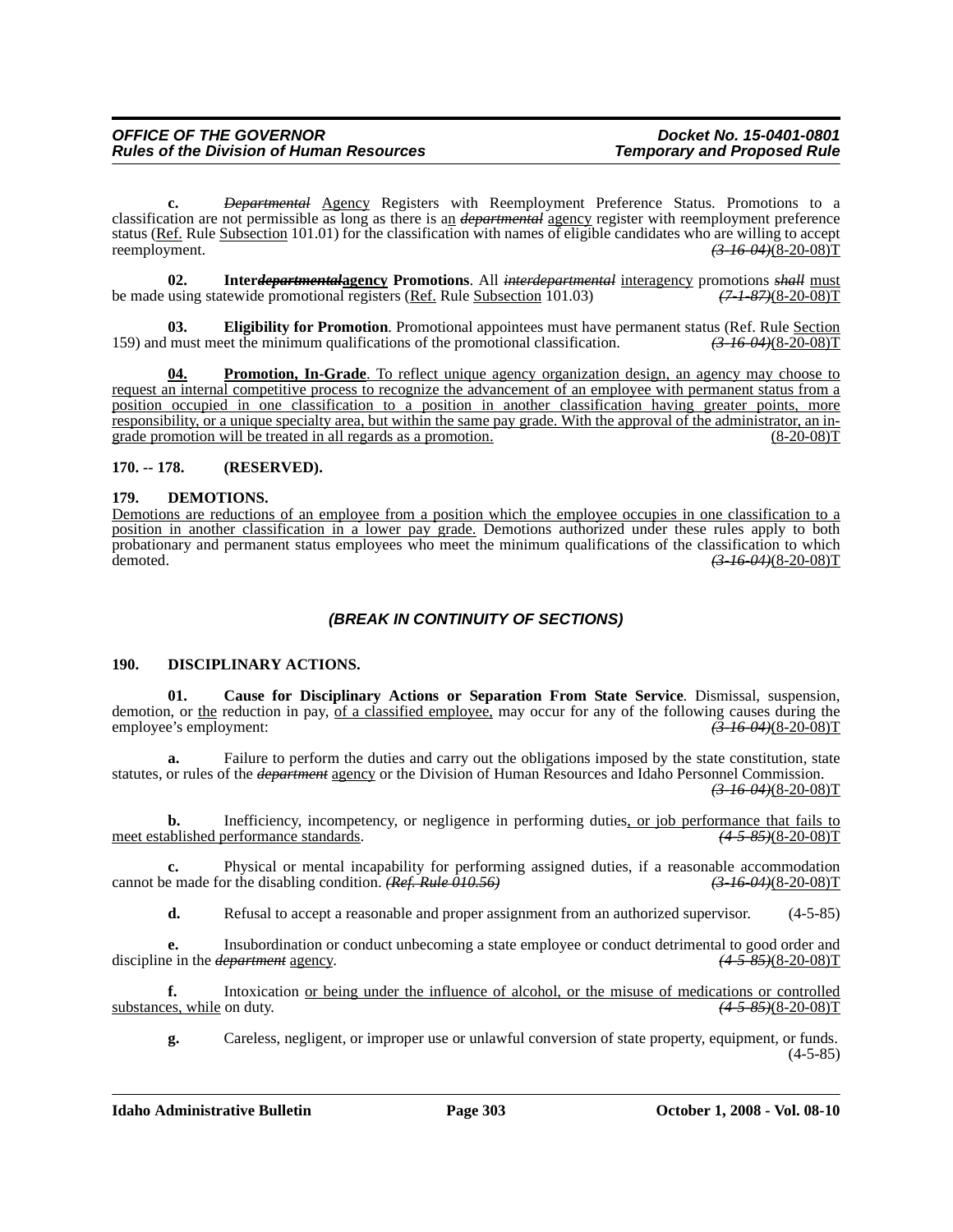**h.** Use of any influence which violates the principles of the merit system in an attempt to secure a promotion or privileges for individual advantage. (4-5-85)

**i.** Conviction of official misconduct in office, or conviction of any felony, or conviction of any other crime involving moral turpitude. (4-5-85)

| j.           | Acceptance of gifts in exchange for influence or favors given in $\theta$ the employee's official capacity. | $\left(4 - 5 - 85\right) (8 - 20 - 08)$ T |
|--------------|-------------------------------------------------------------------------------------------------------------|-------------------------------------------|
| k.           | Habitual pattern of failure to report for duty at the assigned time and place.                              | $(4-5-85)$                                |
| 1.           | Habitual improper use of sick leave.                                                                        | $(4-5-85)$                                |
| m.           | Unauthorized disclosure of confidential information from official records.                                  | $(4-5-85)$                                |
| n.           | Absence without leave.                                                                                      | $(4-5-85)$                                |
| $\mathbf{0}$ | Misstatement or deception in application for employment.                                                    | $(4-5-85)$                                |

**p.** Failure to obtain or maintain a current license or certificate lawfully required as a condition in nece of duties.  $(4-5-85)$ performance of duties.

**q.** Prohibited participation in political activities. (Ref. Section 67-5311, Idaho Code) (4-5-85)

**02. Suspension for Investigation**. An appointing authority may suspend with pay an employee for investigation of disciplinary causes enumerated *above* in Subsection 190.01 of these rules. Each suspension for investigation *shall* will be superseded by reinstatement to duty, dismissal or disciplinary suspension within thirty (30) calendar days of the suspension for investigation or within an extension of an additional thirty (30) calendar days approved by the administrator. Further extensions may be granted with the approval of the Administrator.

*(3-30-01)*(8-20-08)T

**03. Disciplinary Suspension**. An appointing authority may suspend without pay an employee for discipline for causes enumerated above. Disciplinary suspension of an employee with permanent status *shall be* is subject to appeal by the employee to the Commission. (3.46.04)(8-20-08)<sup>T</sup> subject to appeal by the employee to the Commission.

**Suspension on Felony Charges**. An appointing authority may suspend without pay an employee upon the issuance of a complaint, an information or indictment for felony charges. Such suspensions may remain in effect during the time such charges are pending. Full reinstatement of all benefits and salary that the employee would have otherwise been entitled *shall* must be provided by the appointing authority to the employee upon a subsequent finding that charges or information were without grounds or the employee was not found guilty. For the purpose of this rule, a judgment withheld under Rule 33(d) of the Idaho Rules of Criminal Procedure is a conviction.

*(7-1-87)*(8-20-08)T

**05. Notice To Administrator**. Whenever an appointing authority considers it necessary to take disciplinary action against an employee, he *or she shall* must notify the employee and the administrator concurrently in writing; and *shall* must set forth the specific rule*(*s*)* violated and the reasons for the action. Suspensions with pay for investigation (Ref. Rule <u>Subsection</u> 190.02) may be made without prior notice to the employee; in this case, the appointing authority *shall* must notify the administrator as soon as practical.  $(7-1-87)(8-20-08)T$ appointing authority *shall* must notify the administrator as soon as practical.

# **191. -- 199. (RESERVED).**

#### **200. PROBLEM-SOLVING AND DUE PROCESS PROCEDURES.**

# **01. Overview of Procedures**. (3-30-01)

**a.** The due process procedure deals with the disciplinary matters set forth in Section 67-5315(2),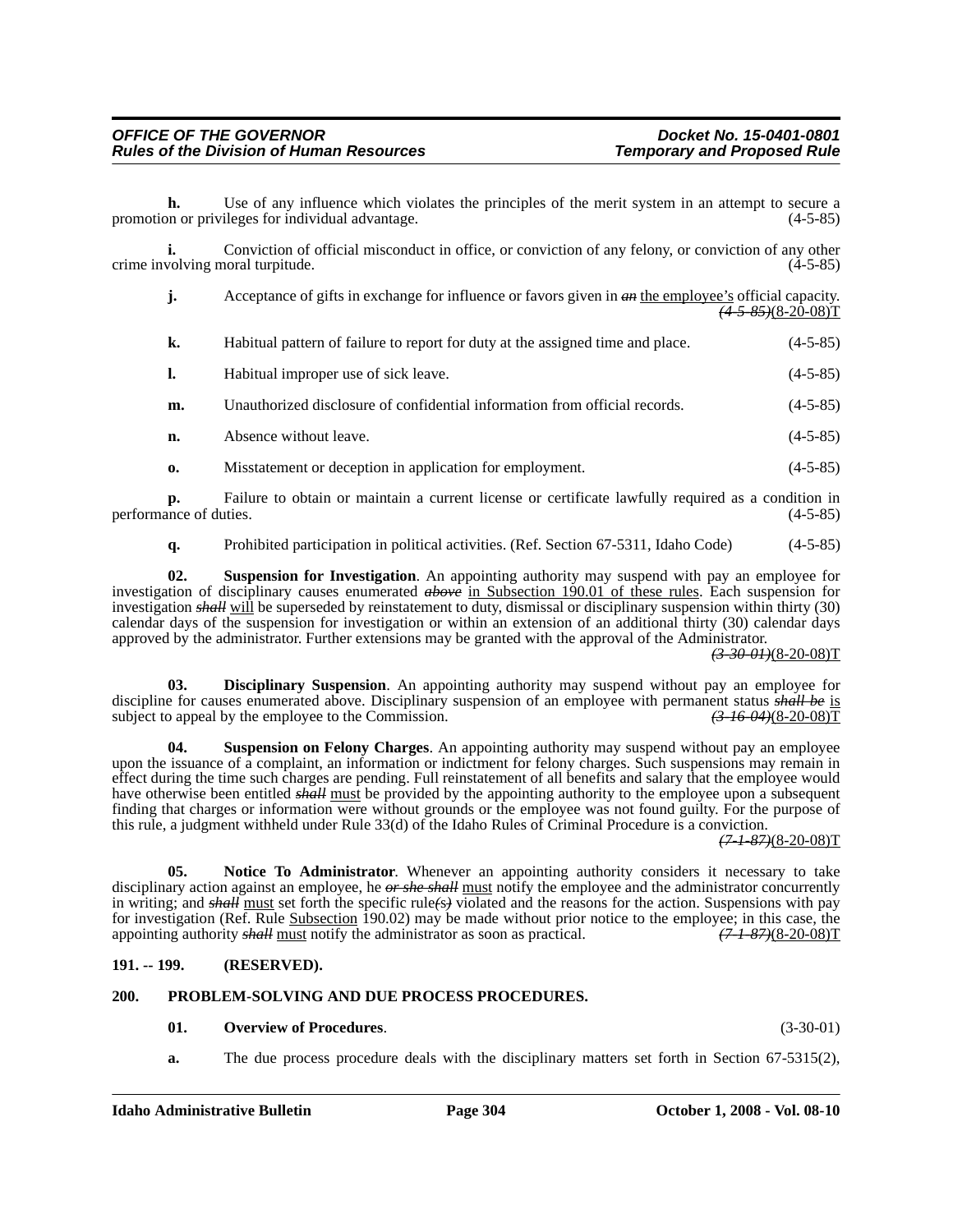| <b>OFFICE OF THE GOVERNOR</b>                   |  |
|-------------------------------------------------|--|
| <b>Rules of the Division of Human Resources</b> |  |

Idaho Code, dismissals, suspensions without pay, and demotions, and with all involuntary transfers. The due process procedure generally requires the employee receive notice and an opportunity to respond before a disciplinary decision or involuntary transfer is made by the *department* agency Decisions regarding disciplinary dismissals, suspensions without pay, and demotions are appealable in accordance with *Rule* Section 201 of these rules.  $(3-30-01)(8-20-08)T$ 

**b.** The problem-solving procedure deals with all matters not specifically reserved for the due process procedure. Problem solving decisions *are* may not *appealable* be appealed to the Commission except as authorized<br>by Section 67-5316, Idaho Code. by Section 67-5316, Idaho Code.

**02. Establishment of** *Departmental* **Agency Problem-Solving and Due Process Procedures**. Each participating *department shall* agency must maintain written employee problem-solving and due process procedures, which have been approved by the administrator for conformity to law and *this* Section 200 of these rules.

*(7-1-98)*(8-20-08)T

**03. Eligibility and Time for Filing Under Problem-Solving Procedure**. Any classified employee with permanent, provisional or entrance probationary status may file under the problem-solving procedure as defined by Section 67-5315(1), Idaho Code. An employee *shall* must file under the problem-solving procedure in writing not later than ten (10) working days after being notified or becoming aware of a nondisciplinary matter which may be handled through the problem-solving procedure; however, if the filing alleges an ongoing pattern of harassment or illegal discrimination, the *department* agency is strongly encouraged to waive any time limits. (Ref. Rule Subsection 200.03). The time limit for filing *shall* will be extended due to the employee's illness or other approved leave, up to ten (10) days after return to the job. The *department* agency may accept a filing that is or appears to be filed late. *Department* Agency policies may provide for waiver of time elements or any intermediate step of the problemsolving procedure upon mutual agreement of the employee and appointing authority. *(3-16-04)*(8-20-08)T

**04. Elements of the Problem-Solving Procedure**. The procedure *shall* must contain a statement from the *department* agency head encouraging employees to use the procedure for any nondisciplinary, job-related matters, and encouraging the employee, supervisors, and upper-level managers and administrators to resolve the matter at the lowest management level possible within the organization. The statement *shall* must also provide a means whereby *department* agency representatives can obtain timely authority, if needed, to resolve the matter. The procedure *shall* must require the employee to make a reasonable attempt to discuss the issue with the immediate supervisor before filing. After a written filing is received, the procedure *shall* must provide for such additional levels of management as are appropriate in the *department* agency. The procedure *shall* must also provide for the use of an impartial mediator upon agreement by the employee and *department* agency. Timelines *shall* must not exceed five (5) working days between each step. The procedure *shall* must also inform the employee that he *or she* is entitled to be represented by a person of the employee's own choosing at each step of the procedure, except the initial informal discussion with the immediate supervisor. Two (2) or more employees may join in a single filing under the problem-solving procedure. Retaliation for filing under the problem-solving procedure, for participating as a witness, or representative *shall be* is expressly prohibited. This procedure *shall* does not apply to unsatisfactory performance during entrance probation (Ref. Sections 67-5309(j), 67-5315(1), Idaho Code; Rule Sections 152 and 153).  $\left(3\text{-}16\text{-}04\text{/}(8\text{-}2$ (Ref. Sections 67-5309(j), 67-5315(1), Idaho Code; Rule Sections 152 and 153).

**05. Filings Alleging Sexual Harassment or Other Illegal Discrimination**. Each *department's* agencies's problem-solving procedure *shall* must provide an optional alternative procedure for an employee to file allegations of sexual harassment or discrimination based on race, color, sex, national origin, religion, age, or disability. The procedure *shall* must expressly prohibit sexual harassment and discrimination. Employees *shall* must be informed of their right to file complaints with the Idaho Human Rights Commission. The alternative procedure *shall* must designate a specific person or persons to receive and investigate such filings, and *shall* must require that the investigation and resolution of them be conducted with maximum regard for confidentiality. *(7-1-98)*(8-20-08)T

**Elements of Due Process Procedure**. An *department* agency must provide notice and an opportunity to respond before making a decision to impose any disciplinary sanction or involuntary transfer, as set forth in Section 67-5315(2), Idaho Code. With respect to notice, an *department* agency must provide notice of the contemplated action, the basis or reason for the contemplated action, and an explanation of the evidence supporting the contemplated action. The notice *shall* must be provided to the employee and administrator concurrently. With respect to the opportunity to respond, the employee must be given the opportunity to respond to the notice and present reasons why the contemplated action should not be taken. The opportunity to respond *shall* must not occur later than ten (10) working days after the employee has received notice, unless both the employee and *department* agency agree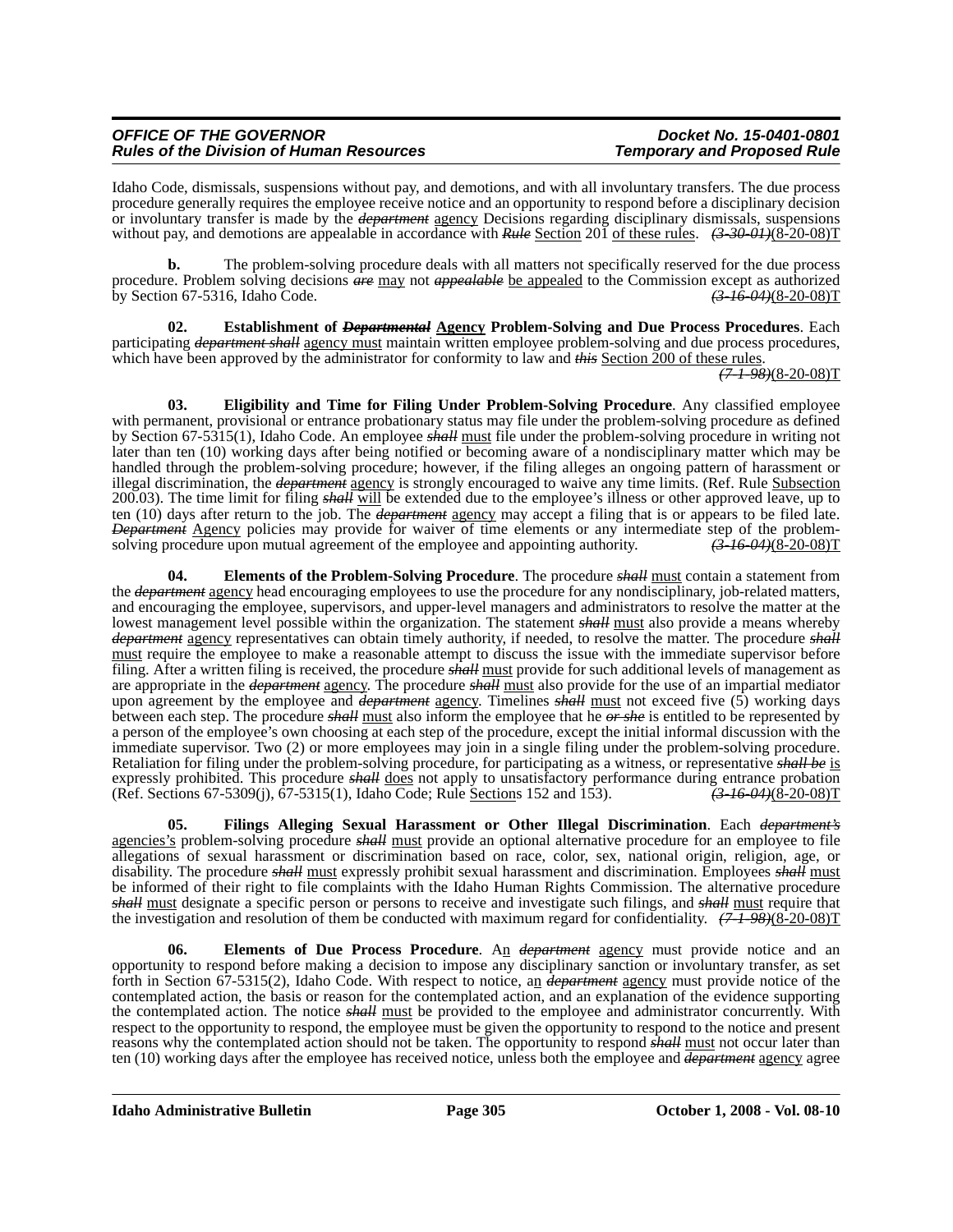# *OFFICE OF THE GOVERNOR*<br>Rules of the Division of Human Resources **Docket No. 15-0401-0801**<br>Temporary and Proposed Rule *Rules of the Division of Human Resources*

otherwise in writing. After the employee has responded, or after the period to respond has expired or has been waived in writing by the employee, whichever occurs first, the appointing authority, or designee, *shall* must make and implement the *department's* agencies's decision not later than ten (10) working days thereafter, excluding days the appointing authority, or designee, is out of the office, unless both the employee and *department* agency agree otherwise in writing. The procedure *shall* must inform the employee of his *or her* right to be represented by a person of the employee's own choosing during the opportunity to respond. The procedure *shall* must also provide for the use of an impartial mediator upon agreement by the employee and *department* agency. The procedure does not apply to unsatisfactory performance during entrance and promotional probation (Ref. Sections 67-5309(j), 67-5315(2), Idaho Code; Rule Sections 150 through *Rule* 153). The due process procedure is complete when the appointing authority, or designee, mails or delivers a decision to the affected employee. The decision  $\frac{shall}{must}$  also be sent to the administrator concurrently.  $administrator$  concurrently.

**07. Notification**. A copy of the approved problem-solving and due process procedures *shall* must be furnished and explained to each employee with permanent, provisional or entrance probationary status in the *department* agency concerned. *(7-1-98)*(8-20-08)T

**08. Assistance to** *Departments* **Agencies**. The administrator *shall* will assist *departments* agencies whenever requested in the development or revision of their *departmental* agency problem-solving and due process procedures. *(7-1-98)*(8-20-08)T

# **201. APPEAL PROCEDURE.**

**01. Idaho Rules of Administrative Procedure**. In addition to the following rules on appeals and petitions for review, the "Idaho Rules of Administrative Procedure of the Attorney General" on contested cases, IDAPA 04.11.01.000 et seq., apply with the following exceptions, which are inconsistent with the Commission's statute or practice: IDAPA 04.11.01.055, 202, 240, 250, 270.01, 280, 300, 302, 651, 720, 730, 740, 790, 791, 821.02, and 860. Petitions for rulemaking and declaratory rulings are addressed in Sections 270 and 271 of these rules. (3-16-04)

**02. Filing of Appeal and Appearances**. Every appeal filed with the Commission *shall* must be written. The appeal *shall* must be filed at the Division of Human Resources which serves as the office of the Commission, and *shall* must state the decision that is being appealed and the action requested of the Commission. The Commission *shall* must serve a copy of the appeal on the respondent and upon the legal counsel for the Commission. Notices of appearance and notices of substitution of counsel need not be filed by deputy attorneys general or members of law firms already representing a party in an appeal or petition for review.*(3-16-04)*(8-20-08)T

**Time for Appeal.** An appeal from a decision of an appointing authority *shall be* is deemed to be timely filed if received at the office of the Commission within thirty-five (35) calendar days after completion of the *departmental* agency due process procedure. Personal delivery or deposit in the United States mail, postage prepaid, of a written notification to the affected employee of the appointing authority's decision *shall* constitutes completion of the *departmental* agency due process procedure. An appeal of a decision or action of the administrator or staff must be filed at the office of the Commission within thirty-five (35) calendar days of personal delivery of notice of the decision or action, deposit of the notice in the United States mail, postage prepaid, or deposit of the notice in Statehouse mail.  $(3.16 \text{ } 0.4)(8.20 \text{ } 0.08)$ T  $\left(3\right. 16\left. 04\right)$ (8-20-08)T

**04. Non-Jurisdictional Appeals**. Appeals which are non-jurisdictional may be dismissed without motion by the hearing officer, the chair of the Commission, or his *or her* designee. If a hearing officer orders such a dismissal, the dismissal may be appealed to the Commission as a petition for review pursuant to *Rule* Subsection 202.01 of these rules. If the chair of the Commission orders such a dismissal, it constitutes the final order of the Commission and may be appealed pursuant to Sections 67-5317(3) and 67-5318, Idaho Code. *(3-16-04)*(8-20-08)T

**Setting of Hearing**. Within fifteen (15) days after receiving the appeal from the Commission, the hearing officer *shall* must consult with the parties to set a mutually agreeable date for hearing. The hearing officer may thereafter postpone or continue the hearing for good cause.  $\left(\frac{3-16-04}{8-20-08}\right)T$ may thereafter postpone or continue the hearing for good cause.

**06. Filing of Documents**. Once an appeal is referred to the hearing officer, all documents relating thereto *shall* must be filed directly with the hearing officer during the pendency of the appeal. Copies of all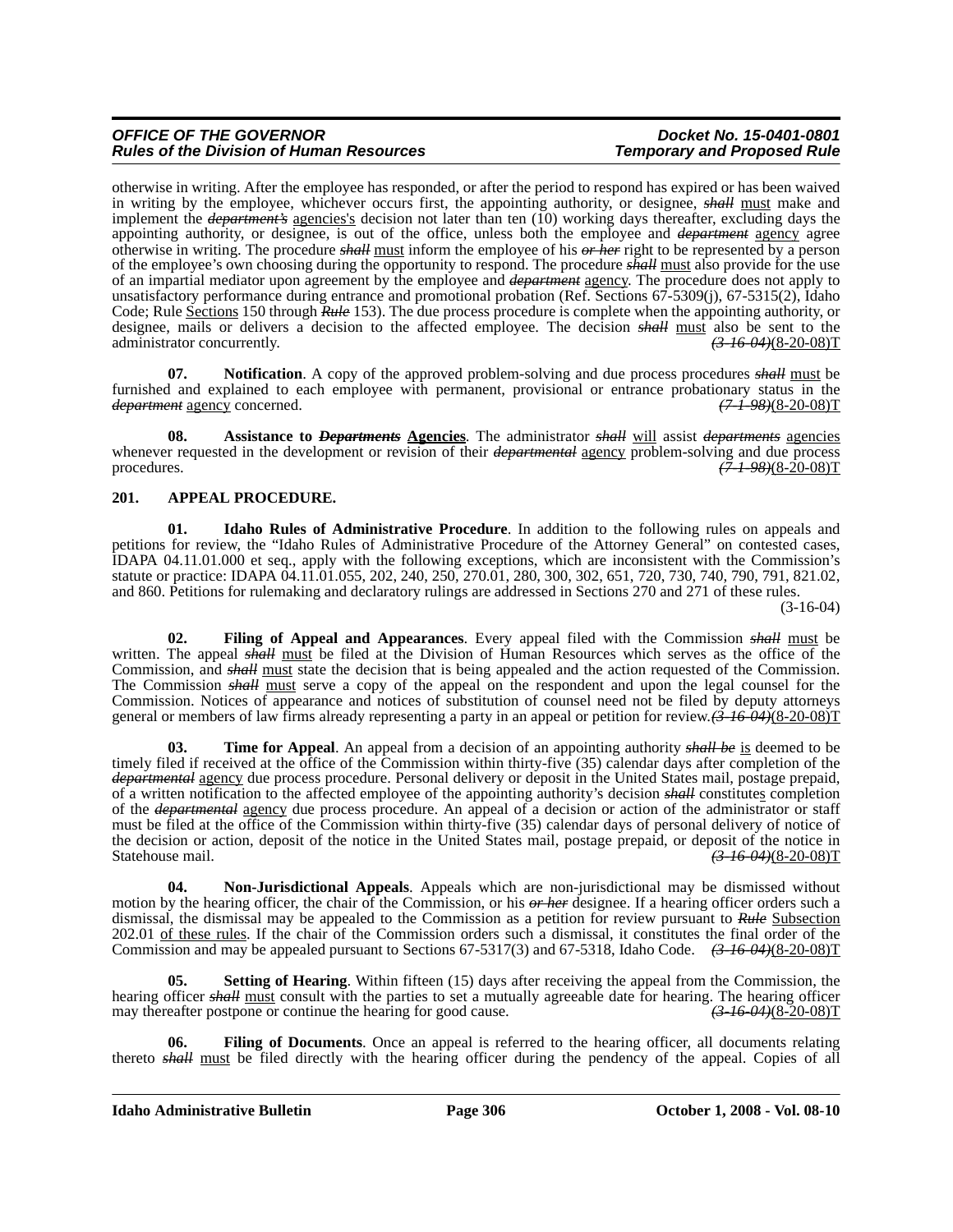| <b>OFFICE OF THE GOVERNOR</b>                   | Docket No. 15-0401-0801            |
|-------------------------------------------------|------------------------------------|
| <b>Rules of the Division of Human Resources</b> | <b>Temporary and Proposed Rule</b> |

documents submitted *shall* must be provided simultaneously to opposing counsel and unrepresented parties. *(7-1-87)*(8-20-08)T

**07. Burden of Proof**. In disciplinary actions, the appointing authority has the burden of proving cause for the discipline by a preponderance of the evidence. In all other actions, the appellant has the burden of proof by a preponderance of the evidence. (7-1-87)

**08. Open Hearing**. Every hearing *shall be* is public, unless the hearing officer closes the hearing for good cause. Individual parties may represent themselves (pro se) or be represented by an attorney.

*(3-16-04)*(8-20-08)T

**09.** Protective Orders. The hearing officer may issue protective orders limiting access to information in the course of a hearing. (7-1-93) obtained in the course of a hearing.

**10. Decision of Hearing Officer**. The hearing officer *shall* must issue a decision in the form of a preliminary order. The preliminary order *shall* must explain the right to file a petition for review under Section 67- 5317, Idaho Code. The preliminary order, consisting of such findings of fact, conclusions of law and orders as are necessary, together with the record of the proceedings *shall* must be filed at the office of the Commission. A copy of the hearing officer's decision *shall* must be promptly sent or delivered to the parties. A motion for reconsideration under Section 67-5243, Idaho Code, is not permitted.  $\left(3.1604\right)(8-20-08)$ T under Section 67-5243, Idaho Code, is not permitted.

**11. Procedure for Award of Attorney Fees and Costs**. As part of his preliminary order, the hearing officer *shall* must make findings as to the entitlement to attorney fees and costs, if any, pursuant to Section 12-117, Idaho Code. If the hearing officer finds a prevailing party is entitled to statutory attorney fees and costs, the prevailing party *shall* must file a memorandum of costs, including a supporting affidavit stating the basis and method of computation of the amount claimed. The memorandum *shall* must be filed with the hearing officer not later than ten (10) working days after receipt of the hearing officer's decision or no attorney fees and costs *shall* must be awarded. Objections to the award of attorney fees and costs *shall* must be filed not later than ten (10) working days after receipt of the memorandum of costs and supporting affidavit. The hearing officer *shall* must conduct a hearing on the award of attorney fees and costs within ten (10) days of receiving any objections to the award. If no objections are timely filed with the hearing officer, or if the parties stipulate to have the matter decided on the briefs, no hearing *shall be* is required. The hearing officer *shall* determines the amount of the award and *shall* must make written findings as to the basis and reasons for the award within ten (10) days after the hearing on the award of attorney fees and costs. If no hearing is required, the hearing officer *shall* must issue his*/her* decision on the award of attorney fees and costs no later than thirty (30) days after receipt of the prevailing party's memorandum of costs and supporting affidavit.

*(3-16-04)*(8-20-08)T

**12. Factors Considered in Award of Attorney Fees and Costs**. The following factors *shall be* are considered in the determination of an award of attorney fees and costs: (12-10-90)

| a. | The time and labor required;                          | $(12-10-90)$ |
|----|-------------------------------------------------------|--------------|
| b. | The experience and ability of the attorney;           | $(12-10-90)$ |
| c. | The prevailing charges for like work;                 | $(12-10-90)$ |
| d. | The amount involved and the results obtained;         | $(12-10-90)$ |
| e. | Awards in similar cases; and                          | $(12-10-90)$ |
| f. | Any other factor that appears pertinent to the award. | $(12-10-90)$ |

# *(BREAK IN CONTINUITY OF SECTIONS)*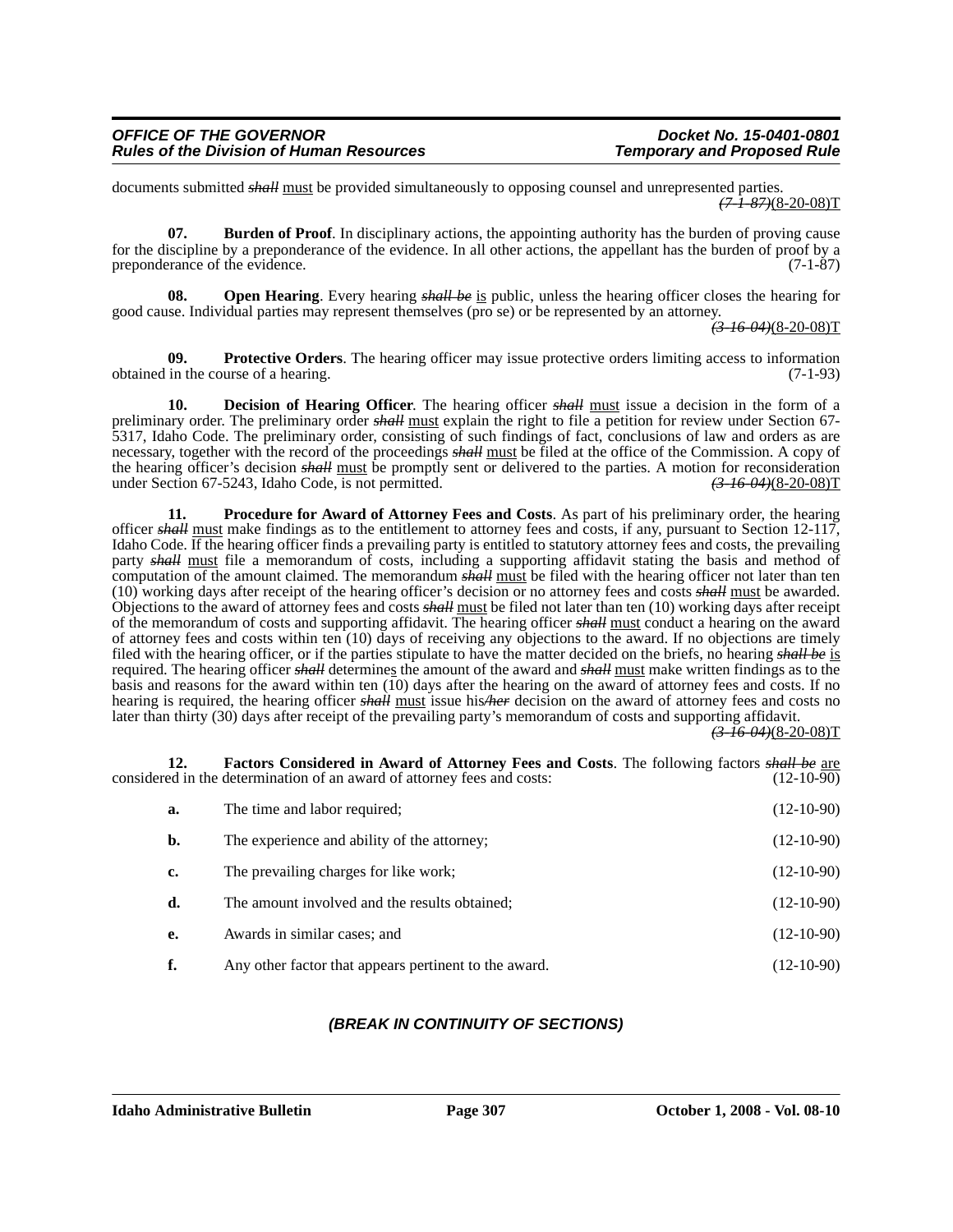#### *OFFICE OF THE GOVERNOR*<br>Rules of the Division of Human Resources **Docket No. 15-0401-0801**<br>Temporary and Proposed Rule *Rules of the Division of Human Resources*

#### **203. REFERRALS FROM FEDERAL AGENCIES ON DISCRIMINATION COMPLAINTS.**

When the Division of Human Resources receives a complaint from a federal agency alleging violation of employment laws, the administrator *shall* must take prompt action to investigate. If the complaint is *department* agency specific, the appointing authority will take necessary actions to ensure the investigation is thorough, staff are fully cooperative, and submit findings and any corrective action plan to the administrator and other proper authorities. *(3-16-04)*(8-20-08)T

# **204. -- 209. (RESERVED).**

#### **210. PERFORMANCE EVALUATIONS.**

**01. Performance Evaluations**. Each *department shall* agency must adopt and maintain a system of employee performance evaluations provided it meets the basic objectives of the state's performance evaluation system as approved by the administrator. *(3-30-01)*(8-20-08)T

**02. Approval of Form**. The Division of Human Resources' staff *shall* will make available a standard format for this purpose. An appointing authority may utilize another form provided it meets the basic performance criteria and ratings and is approved by the administrator.  $\left(3\text{-}16\text{-}04\right)\left(8\text{-}20\text{-}08\right)T$ criteria and ratings and is approved by the administrator.

**03. Purpose**. The purpose of performance evaluation is to provide an objective evaluation by the immediate supervisor of an employee's performance in comparison with established expectations for the position; and to identify an employee's strengths and weaknesses and where improvement is necessary. All performance evaluations *shall* must be discussed with affected employee who *shall* will be allowed opportunity to submit written comments regarding the evaluation contents. *(3-16-04)*(8-20-08)T)

**04. Use of Evaluations**. Performance evaluations should be used in connection with promotions, transfers, demotions, retentions, separations, and reassignments (Ref. Section 67-5309(h), Idaho Code); and used as the affirmative certification for merit increases and bonuses (Ref. Section 67-5309*C*B(*b*d), Idaho Code); and for certifying a probationary employee to permanent status (Ref. Rule Section 151). Other uses of performance evaluations are optional with the appointing authority. evaluations are optional with the appointing authority.

**05. Evaluation Schedule**. All classified employees *shall* must be evaluated after one thousand forty (1,040) hours of credited state service from the date of initial appointment or promotion and after each two thousand eighty (2,080) hours of credited state service thereafter. (Ref. Section 67-5309C( $\theta$ h) and (*ii*j), Idaho Code.) Part-time employees *shall* must be evaluated on an annual basis. (3.30.01/(3.20-08)T employees *shall* must be evaluated on an annual basis.

**06. Retention of Evaluation**. A copy of the performance evaluation *shall* must be retained in *departmental* agency records, and a copy *shall* must be furnished to the employee. The performance rating *shall* must be transmitted to the administrator. Agency records and supporting documentation are subject to review by the Division of Human Resources. All performance evaluation documents *shall* must be copied and forwarded with the employee when an interagency promotion, demotion or transfer occurs.  $\left(3\right)$   $\left(3\right)$   $\left(3\right)$   $\left(4\right)$  employee when an interagency promotion, demotion or transfer occurs.

**07**. **Supervisors' Requirements**. Supervisors are required to manage performance on a consistent basis including completion of performance evaluations on all employees under their direct supervision. (3-16-04)

# **211. -- 219. (RESERVED).**

#### **220. RECORDS.**

#### **01. Employee Service Records**. (7-1-93)

**a.** For each employee in classified service, the Division of Human Resources*' staff shall* maintains a service record which *shall* must include all personnel transactions pertinent to the employee's employment history.<br>(Ref. Section 67-5309(n), Idaho Code)<br>(3-16-04)(8-20-08) (Ref. Section 67-5309(n), Idaho Code)

**b.** Service records or a facsimile thereof for classified employees *shall* must be maintained permanently by the administrator.  $(3-30-0)+(3-30-0)+(3-20-0)(8-20-0)(8-20-0)$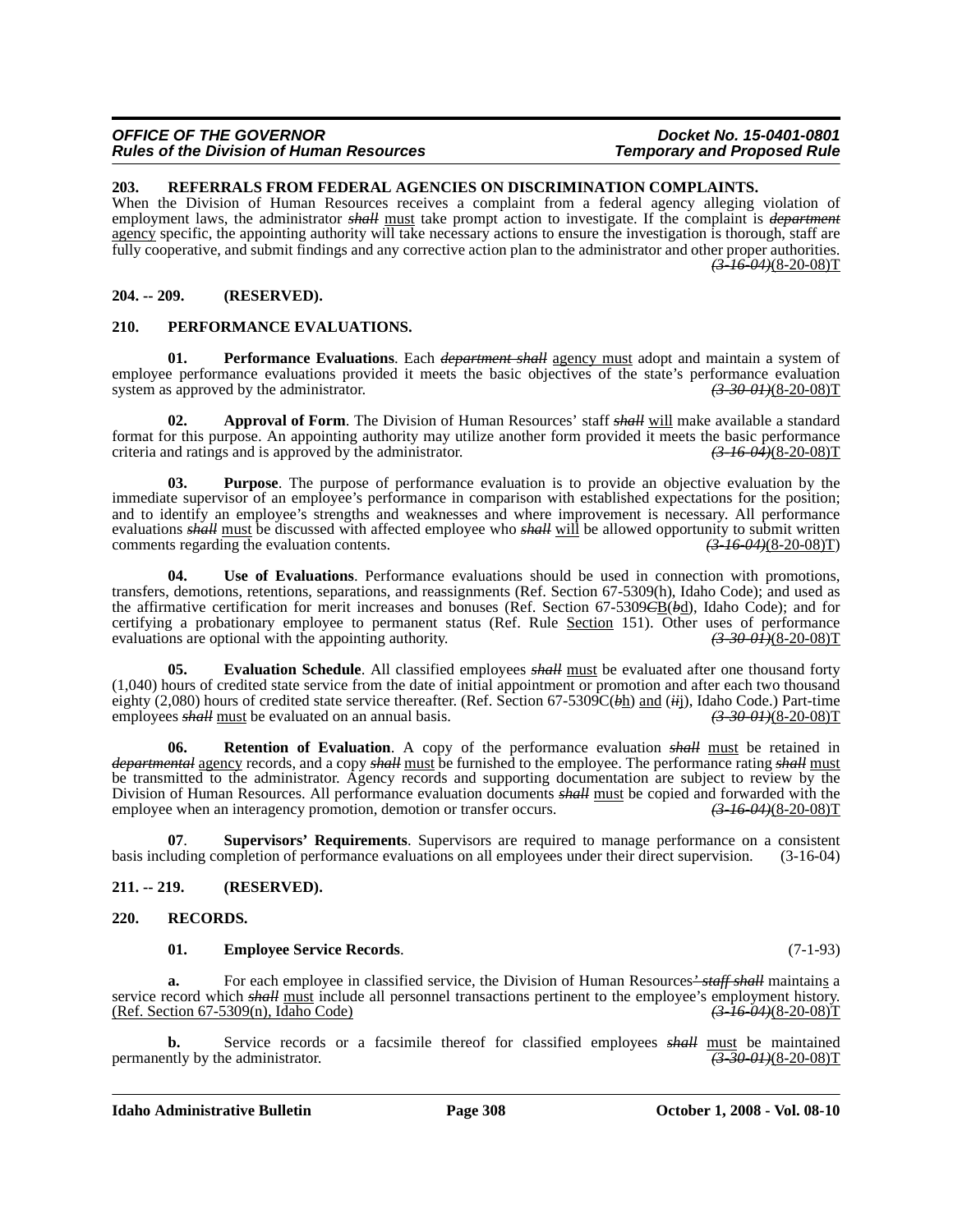**c.** Any employee may at all reasonable times during business hours review his *or her* service record maintained in the Division of Human Resources or maintained in any *department* agency. Except for material used to screen and test for employment, all information maintained in an employee's service record *shall* must be made available to the employee or designated representative upon request. File contents may be corrected if found in error according to the procedure contained in Section 9-342, Idaho Code. *(3-30-01)*(8-20-08)T

**02. Administrative Records**. The administrator *shall* must permanently maintain a record of the proceedings of the Commission and a record of all hearings of appeals. *(3-16-04)*(8-20-08)T

**03. Employee Personnel Action Documents**. The appointing authority *shall* must furnish each employee with notice of every personnel action affecting the employee's status, pay, tenure, or other terms and conditions of employment, including a copy of their performance evaluations.  $\left(3\text{-}30\text{-}04\right)(8-20-08)T$ conditions of employment, including a copy of their performance evaluations.

**04. Transfers, Reemployment and Promotions Between** *Departments* **Agencies**. When an employee seeks a transfer, reemployment, or promotion between *departments or* agencies, the appointing authority of the hiring *department or* agency, or designee, *shall be* is entitled to examine the employee's service record and current agencies performance information before the hiring decision is made. (Ref. Section 67-5309(o), Idaho Code)

*(3-16-04)*(8-20-08)T

# **221. -- 229. (RESERVED).**

#### **230. VACATION LEAVE.**

**01.** Eligibility. All classified employees, regardless of status or whether full-time or part-time, *shall* earn vacation leave and *be* <u>are</u> eligible to take and be paid for unused vacation leave in accordance with Sections 67-<br>5334, 67-5335, and 67-5337, Idaho Code. 5334, 67-5335, and 67-5337, Idaho Code.

**02. Rate of Accrual**. All credited state service (ref. Sections 67-5332 and 59-1604, Idaho Code, for definitions) *shall be* are counted in determining leave accrual rate. *(4-5-85)*(8-20-08)T

**03. Mutual Agreement**. Vacation leave requested by the employee may be used only when approved by the *department* agency. The employee and the *department shall* agency must mutually agree upon such time or times when vacation leave *will* least interferes with the efficient operation of the *department* agency taking into consideration the vacation preference of the employee.<br>
(7.1.87)(8-20-08)T consideration the vacation preference of the employee.

**04.** *Interdepartmental* **Interagency Transfer**. An employee who is transferred from one state *department* agency to another *department shall* agency will be credited with accrued vacation leave by the receiving *department* agency at the time of transfer. *(3-30-01)*(8-20-08)T

# **231. -- 239. (RESERVED).**

#### **240. SICK LEAVE.**

**01. Eligibility**. Sick leave *shall be* is earned in accordance with Section 67-5333, Idaho Code. Sick *HH* must only be taken in pay periods subsequent to being earned.  $\left(\frac{3-30-01}{8-30-01}\right)$  (8-20-08) leave *shall* must only be taken in pay periods subsequent to being earned.

**Inter<del>departmental</del><u>agency</u>** Transfer. An employee who is transferred from one state *department* agency to another *shall* will be credited by the receiving *department* agency with the amount of sick leave accrued at the time of transfer. (3.30.04)(8-20-08)  $(3-30-01)(8-20-08)T$ 

**03. Reasons for Use**. Sick leave *shall* must only be used in cases of actual illness or disability or other medical and health reasons necessitating the employee's absence from work, or in situations where the employee's personal attendance is required or desired because of serious illness, disability, or death and funeral in the family. For purposes of this rule, family means a spouse, child, foster child, parent, brother, sister, grandparent, grandchild, or the same relation by marriage, or legal guardian.  $\left(3\right)$   $\left(3\right)$   $\left(3\right)$   $\left(3\right)$   $\left(4\right)$  same relation by marriage, or legal guardian.

**Idaho Administrative Bulletin Page 309 October 1, 2008 - Vol. 08-10**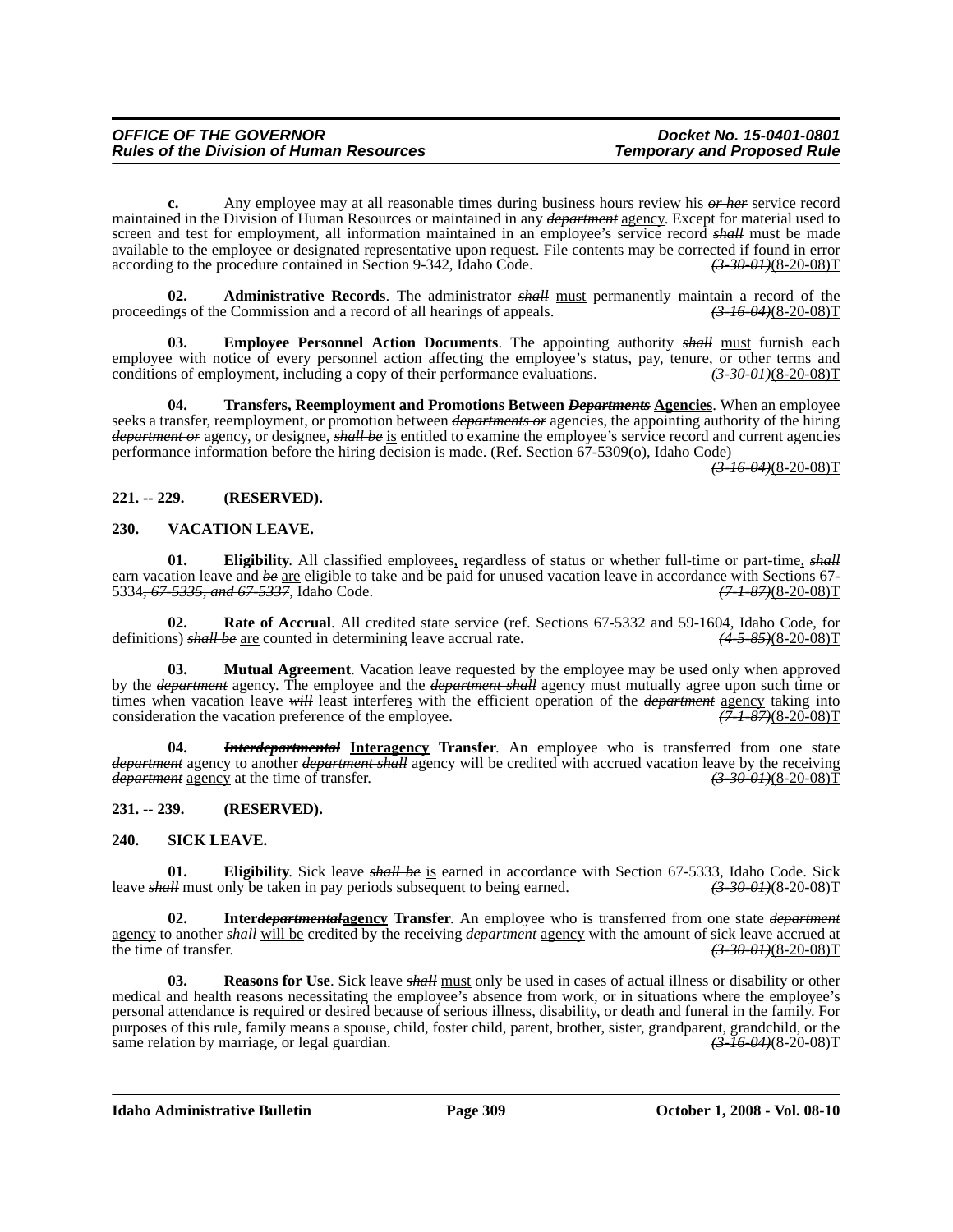#### *OFFICE OF THE GOVERNOR*<br>Rules of the Division of Human Resources **Docket No. 15-0401-0801**<br>Temporary and Proposed Rule *Rules of the Division of Human Resources*

*04. Medical, Dental, or Optical Appointments Leave (MDA). Employees are allowed up to two (2) hours for each occasional appointment without charge to sick leave for personal or family-member medical, dental or optical examination or treatment. Occasional appointments are those which are traditionally considered to be preventative, wellness related, or diagnostic. Ongoing treatment for physical or mental illness is not covered by MDA. Use of this benefit may be limited by the appointing authority on a case by case basis where frequency of use is impeding organizational effectiveness or misuse is suspected. If more than two (2) hours are needed for appointments additional time may be charged to sick leave. (Ref. Rule 250.13) (3-16-04)*

**0***5***4. Serious Medical Conditions**. Sick leave may be used in conjunction with Family and Medical Leave. (Ref. Rule Section 242) *(3-30-01)*(8-20-08)T

**0***6***5. Notification**. It is the responsibility of the employee to notify his *or her* supervisor as soon as possible in the event of sickness or injury which prevents the employee from reporting for duty. *(4-5-85)*(8-20-08)T

**076.** Donated Leave. Vacation leave may be transferred to another employee for the purposes of sick leave in accordance with Section 67-533*5(7)*4, Idaho Code. Such transfers are to be made from employee to employee. Vacation leave is retained by the donating party until it is converted to sick leave in the receiving employee's account. *(3-16-04)*(8-20-08)T

**0***8***7. Sick Leave Abuse**. A predictable and reliable level of attendance is an essential function of almost all positions. Consistent with the provisions of the Americans with Disabilities Act and the Family Medical Leave Act, a supervisor may investigate suspected sick leave abuse including a pattern of unscheduled absences which have a negative impact on the requirements of the job and take appropriate action. When an employee is absent due to illness or injury in excess of three (3) days, a doctor's certificate of justifiable cause for the absence may be required of the employee at the discretion of the immediate supervisor. A doctor's certification of illness or injury may be required of an employee for periods of less than three (3) consecutive working days whenever the immediate supervisor or manager believes special investigation of the absence should be made. (Ref. Rule Section 190 and Section 67-5333, Idaho Code)  $\left(3-16-04\right)\left(8-20-08\right)T$ Section 67-5333, Idaho Code)

# **241. WORKERS COMPENSATION AND DISABILITY.**

**01. Use of Leave in a Workers Compensation Claim**. In the event of a disability incurred on the job covered by workers compensation, the employee *shall* will be given the choice of either: (8-20-08)T

**a.** *1) l*Leave of absence without pay while receiving workers compensation; or (8-20-08)T

**b.**  $\frac{2}{\mu}$ Utilizing a portion of accrued sick leave to supplement workers compensation to maintain his *or her* regular salary. (8-20-08)T

**c.** No appointing authority may require an employee to accept sick leave, vacation leave, or compensatory time off for overtime in lieu of workers compensation provided by law. Additionally, an employee may not waive his *or her* rights to workers compensation and cannot accept earned leave or other benefits in lieu thereof. *(4-5-85)*(8-20-08)T

**02. Layoff After** *Six Months'* **Twelve Weeks' Disability**. If the employee becomes disabled, whether or not due to a workers compensation injury, and is unable to return to work after *six* twelve (*6*12) *months'* weeks' absence or when accrued sick leave has been exhausted, whichever is longer, the employee's position *shall* will be declared vacant unless otherwise prohibited by state or federal law. The employee's name is certified to a reemployment preference register when the administrator has been notified by the physician that the employee is able to return to work. (Ref. Rule Subsection 101.01) *The period of absence is not interrupted by the employee's full return to work for less than two (2) consecutive work weeks. Return to work as part of a rehabilitation program does not interrupt the calculation of the period of absence.* 

**a.** *The employee's name shall be certified to a reemployment preference register when the administrator has been notified by the physician that the employee is able to return to work.* If an employee is not eligible for the protections of the Family and Medical Leave Act (FMLA), the employee may only take a maximum of twelve (12) weeks absence due to their disability every twelve (12)-month period. The period of absence for such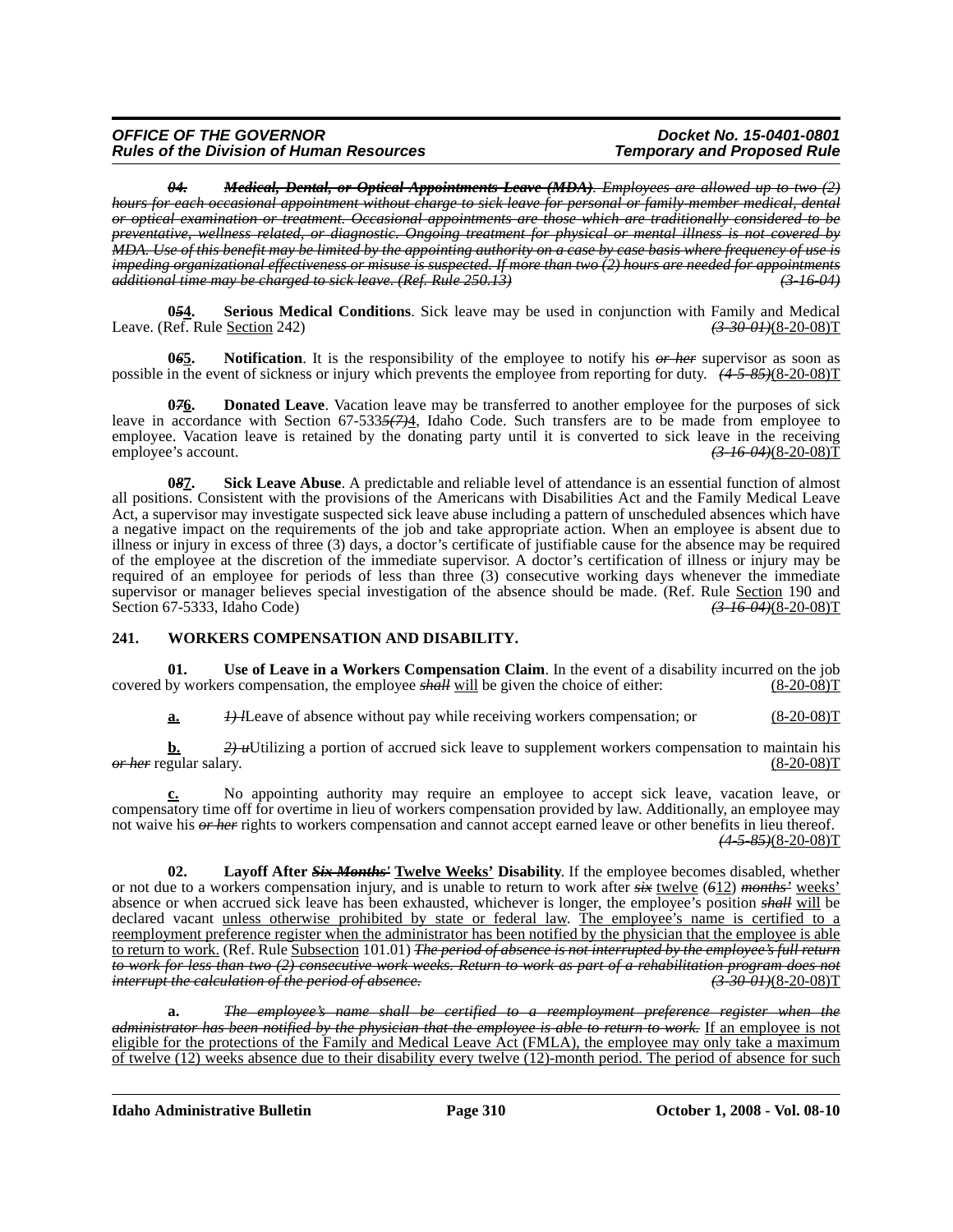an employee is not interrupted by the employee's full return to work for less than two (2) consecutive work weeks and return to work as part of a rehabilitation program does not interrupt the calculation of the period of absence.

*(3-16-04)*(8-20-08)T

**b.** Conditional releases will be considered in accordance with the Americans with Disabilities Act. (3-16-04)

# *(BREAK IN CONTINUITY OF SECTIONS)*

# **243. MATERNITY AND PATERNITY LEAVE.**

**01. Use Of Sick Leave**. Pregnancy, child birth or related medical conditions generally are considered temporary disabilities and *shall be* are treated as such for sick leave purposes. Maternity and paternity leave *shall be* are granted under the same conditions and requirements as other compensable and non-compensable leave under these rules, including the Family and Medical Leave Act.  $(3-16-04)(8-20-08)T$ 

**02. Determination of Disability Period**. The employee's physician *shall be* is considered the primary authority in determining the disability period insofar as compensable sick leave is concerned. *(3-16-04)*(8-20-08)T

**03. Additional Time Off**. Maternity and paternity leave preceding and following the time that the person is disabled *shall be* is leave without pay unless the employee elects to use accrued vacation leave, earned administrative leave or compensatory time off for overtime. *administrative leave* or compensatory time off for overtime.

**Discrimination Prohibited**. Pregnancy discrimination is prohibited. The employee may continue to work as long as she is physically capable of performing the duties of her position and may return to work as soon as she is physically able as determined by her physician. (3-30-01)

**05. Adoption and Foster Care**. Leave will be granted for adoption and foster care as set forth in the nd Medical Leave Act. (Ref. Rule Section 242) (3-30-01) Family and Medical Leave Act. (Ref. Rule Section 242)

# *(BREAK IN CONTINUITY OF SECTIONS)*

#### **250. SPECIAL LEAVES.**

#### **01. Leave of Absence Without Pay**. (7-1-93)

**a.** Approval. In addition to workers' compensation, family medical leave, disability, or other statewide leave policies, the appointing authority may grant an employee leave without pay for a specified length of time when such leave would not have an adverse effect upon the *department* agency. The request for leave must be in writing and must establish reasonable justification for approval.  $(3-16-04)(8-20-08)T$ writing and must establish reasonable justification for approval.

**b.** Reemployment. The appointing authority approving the leave of absence assumes full responsibility for returning the employee to the same position or to another position in a classification allocated to the same pay grade for which the employee meets minimum qualifications. (7-1-87)

**c.** Exhaustion of Accrued Leave. Unless prohibited by workers compensation, family medical leave, disability, or other statewide leave policies, the appointing authority has discretion on whether the employee is required to exhaust accrued vacation leave, earned administrative leave or compensatory time off for overtime before<br>commencing leave without pay. (Ref. Section 240)  $\left(3-16-04\right)\left(8-20-08\right)T$ commencing leave without pay. (Ref. Section 240)

**d.** Resignation. If vacation leave, earned administrative leave and compensatory time off for overtime are not exhausted and the employee resigns from state service while on leave, he *or she shall* will be paid for such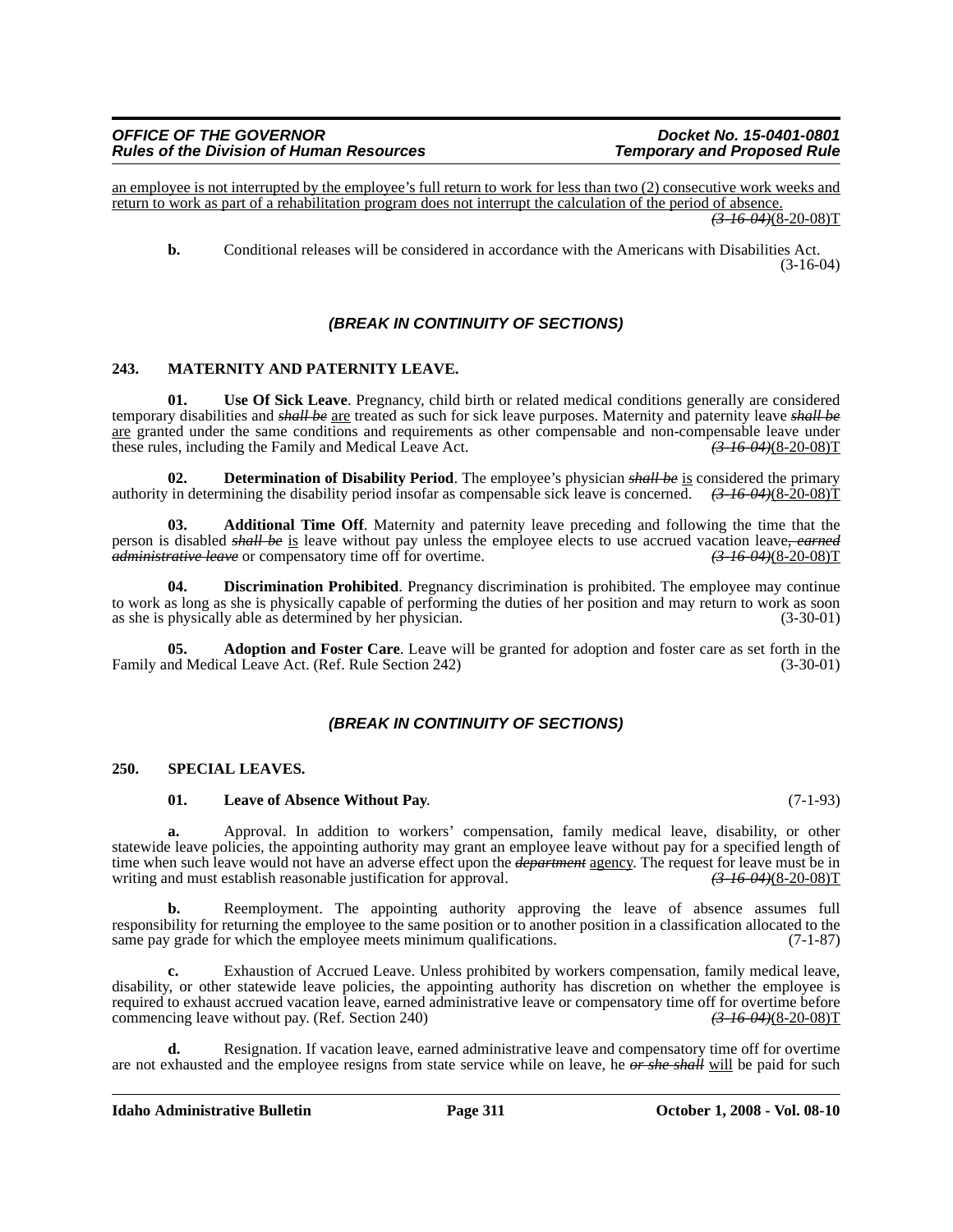| <b>OFFICE OF THE GOVERNOR</b>                   | Docket No. 15-0401-0801            |
|-------------------------------------------------|------------------------------------|
| <b>Rules of the Division of Human Resources</b> | <b>Temporary and Proposed Rule</b> |

accruals in accordance with Sections 67-533*7*4 and 67-532*9(3)*8, Idaho Code. *(7-1-87)*(8-20-08)T

# *02. Leave of Absence to Assume a Nonclassified Position. (7-1-93)*

*a. Approval. An appointing authority may approve a leave of absence from classified service to a classified employee to assume a nonclassified position. Such leave of absence shall not extend beyond the time the employee would be eligible for reinstatement to classified service or ninety (90) days past the service of the appointing authority, whichever comes first. (Ref. Rule 124.01.a.) (3-16-04)*

*b. Credited State Service. An employee on leave of absence to assume a nonclassified position continues to accrue credited state service. (3-16-04)*

**0***3***2. Leave Defaults**. When an employee does not have accrued sick leave to cover an entire absence the following leave types *shall* will be used to the extent necessary to avoid leave without pay: accrued compensatory time*; earned administrative leave;* and vacation. If abuse of sick leave is suspected see *Rule* Subsection 240.0*8*7 of these rules. *(3-16-04)*(8-20-08)T

**0***4***3. Military Leave With Pay**. Employees who are members of the National Guard or reservists in the armed forces of the United States *who are directed by proper military authority to participate in ordered and authorized field training under the National Defense Act shall receive military leave with pay for a maximum fifteen (15) working days in any one (1) calendar year* engaged in military duty ordered or authorized under the provisions of law, are entitled each calendar year to fifteen  $(15)$  days of military leave of absence from their respective duties without loss of pay, credited state service or evaluation of performance. Such leave is *exclusive of* separate from vacation, *and* sick leave, *and* holiday, or compensatory time off for overtime. (Ref. Section 46-216, Idaho Code). *(4-5-85)*(8-20-08)T

054. Military Leave Without Pay. An employee whose employment is reasonably expected to continue indefinitely, and who leaves his *or her* position either voluntarily or involuntarily in order to perform active military duty, has reemployment rights as defined in *Rule* Subsection 124.05 of these rules. The employee *shall* will either be separated from state service or placed in "inactive" status, at the option of the appointing authority.

 $\left(3 - 16 - 04\right)$ (8-20-08)T

**0***6***5.** *Administrative* **Leave of Absence With Pay**. *At the discretion of the appointing authority, an employee may be granted administrative leave with pay when such leave is in the best interest of the department.* A period of absence from duty with the approval of the appointing authority, or as required or allowed by law or these rules, during which time the employee is compensated. Leaves of absence with pay have no adverse effect on the status of the employee and include the following leaves: (8-20-08) (8-20-08) T

| <u>a</u> . | Vacation leave;                            | $(8-20-08)T$                  |
|------------|--------------------------------------------|-------------------------------|
| b.         | Sick leave;                                | $(8-20-08)T$                  |
| c.         | Special leave situations; and              | $(8-20-08)T$                  |
| <u>d.</u>  | Compensatory time off for overtime worked. | $(4 - 5 - 85)(8 - 20 - 08)$ T |
| 07.        | Egened Administrative Legne                | (7–1–93)                      |

*a. Authority for Use. In any week that an employee would be compensated an amount greater than forty (40) hours times the employee's regular rate of pay, an appointing authority may allow the employee to accumulate earned administrative leave to the extent necessary to reduce the cash compensation to forty (40) hours. An appointing authority may allow a part-time employee to accumulate earned administrative leave for the hours worked between the regularly-scheduled hours and forty (40) hours. Earned administrative leave shall be calculated based on one hundred sixty (160) hours for police, correctional officers, and fire employees pursuant to Rule 073.02. (3-30-01)*

*b. Ineligible Employees. Employees who are ineligible for cash compensation and compensatory time*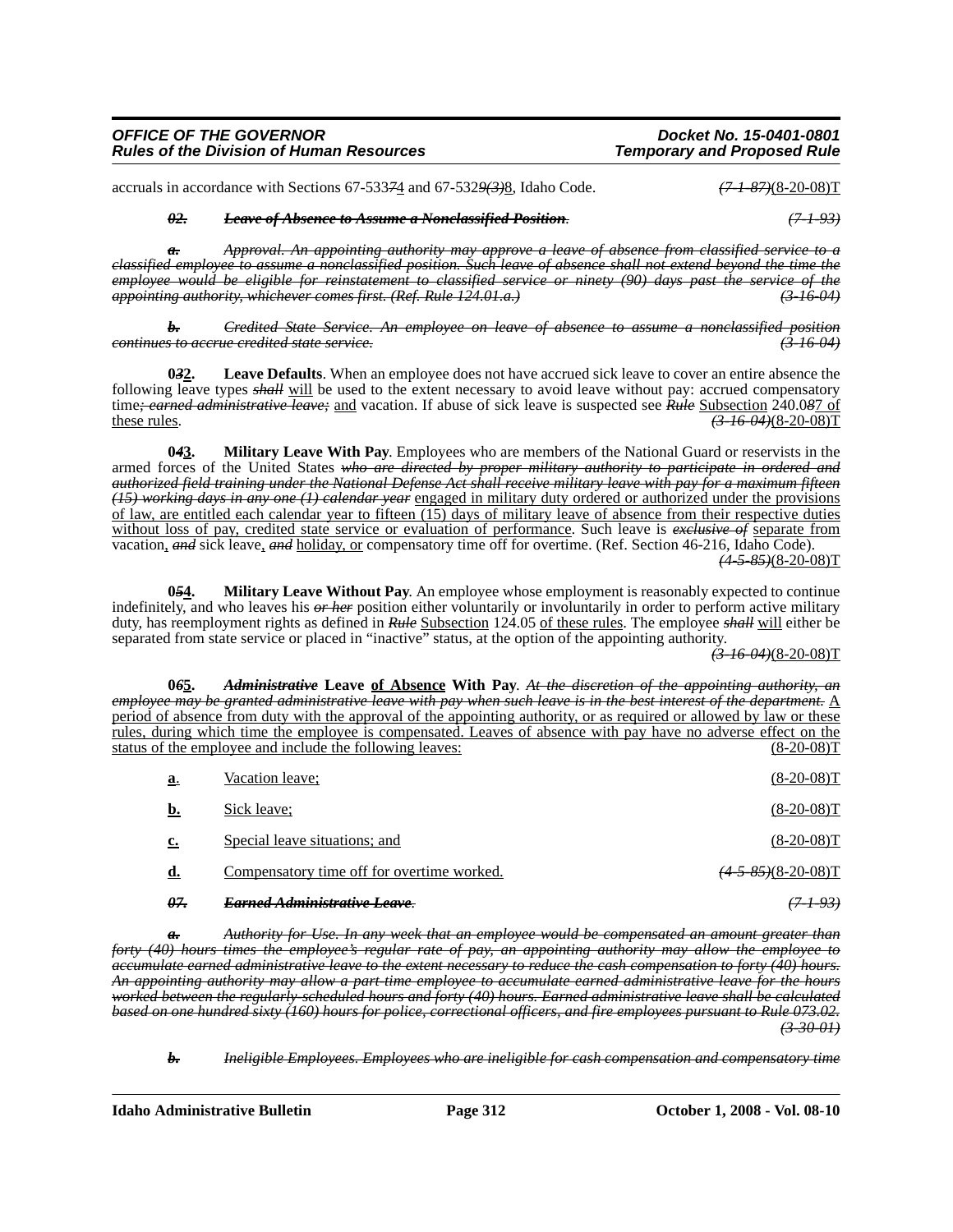*for overtime work are ineligible for earned administrative leave. (Ref. Section 67-5329(l), Idaho Code). (12-10-90)*

*c. Payment and Credited State Service. Earned administrative leave (EAL) balances shall be paid upon transfer or separation. Hours of EAL shall accrue credited state service when worked. (3-30-01)*

# **0***8***6. Court and Jury Services and Problem-Solving and Due Process Leave**. (7-1-98)

**a.** Connected with Official State Duty. When an employee is subpoenaed or required to appear as a witness in any judicial or administrative proceeding in any capacity connected with official state duty, he *or she shall* is not *be* considered absent from duty. The employee *shall* is not *be* entitled to receive compensation from the court. Expenses (mileage, lodging, meals, and miscellaneous expenses) incurred by the employee *shall* must be reimbursed by his *or her* respective *department* agency in accordance with *department* agency travel regulations.

*(3-16-04)*(8-20-08)T

**b.** Private Proceedings. When an employee is required to appear as a witness or a party in any proceeding not connected with official state duty, the employee *shall* must be permitted to attend. The employee may use accrued leave or leave without pay. use accrued leave or leave without pay.

**c.** Jury Service. When an employee is summoned by proper judicial authority to serve on a jury, he *or she shall* will be granted a leave of absence with pay for the time which otherwise the employee would have worked. The employee *shall be* is entitled to keep fees and mileage reimbursement paid by the court in addition to salary.<br>Expenses in connection with this duty are not subject to reimbursement by the state.  $(7-1-87)(8-20-08)T$ Expenses in connection with this duty are not subject to reimbursement by the state.

**d.** Problem-solving and due process procedures. Any employee who has been requested to serve as a mediator as provided by an *departmental* agency problem-solving or due process procedure or to appear as a witness or representative during such a proceeding *shall* will be granted leave with pay, without charge to vacation leave or compensatory time off for overtime, to perform those duties.  $(7-1-98)(8-20-08)T$ compensatory time off for overtime, to perform those duties.

**e.** Notification. An employee summoned for court and jury service or requested to serve as a grievance panelist, witness, or representative *shall* must notify his  $\theta r$  her supervisor as soon as possible to obtain authorization for leave of absence. authorization for leave of absence.

*09. Election Leave. When requested by an employee, an appointing authority shall grant leave with party charge to vacation leave or compensatory time off for overtime, for voting in primary, general, municipal, school, or special elections in those instances where the employee's work would interfere with his or her being able to vote. (4-5-85)*

*1***07. Religious Leave**. Appointing authorities *shall* will make reasonable accommodations to an employee's need for leave for religious observances. Such leave *shall be* is charged to the employee's accrued vacation leave or compensatory time off for overtime. (4-5-85)(8-20-08) vacation leave or compensatory time off for overtime.

#### *11***08. Leave During Facility Closure or Inaccessibility**. (7-1-93)

**a.** Authorization. When a state facility is closed or declared inaccessible because of severe weather, civil disturbances, loss of utilities or other disruptions, affected employees *shall be* are authorized administrative leave with pay *(Ref. Rule 250.06)* to cover their scheduled hours of work during the closure or inaccessibility.

*(4-5-85)*(8-20-08)T

*b. Compensation for extra hours worked. An employee who works at a state facility during declared closure or inaccessibility shall be, in addition to regular salary, granted time off equal to the number of hours worked. If overtime is involved, it shall be compensated as provided by Section 67-5329, Idaho Code. (4-5-85)*

*e***<u>b</u>.** Early release. When the appointing authority or designated representative authorizes early release of employees *pursuant to Rule 250.11.a.*, the resulting time off *shall* will be charged to administrative leave with pay.<br>(*Ref. Rule 250.06*) (3-16-04)(8-20-08) *(Ref. Rule 250.06) (3-16-04)*(8-20-08)T

*12***09. Red Cross Disaster Services Leave**. Employees who have been certified by the American Red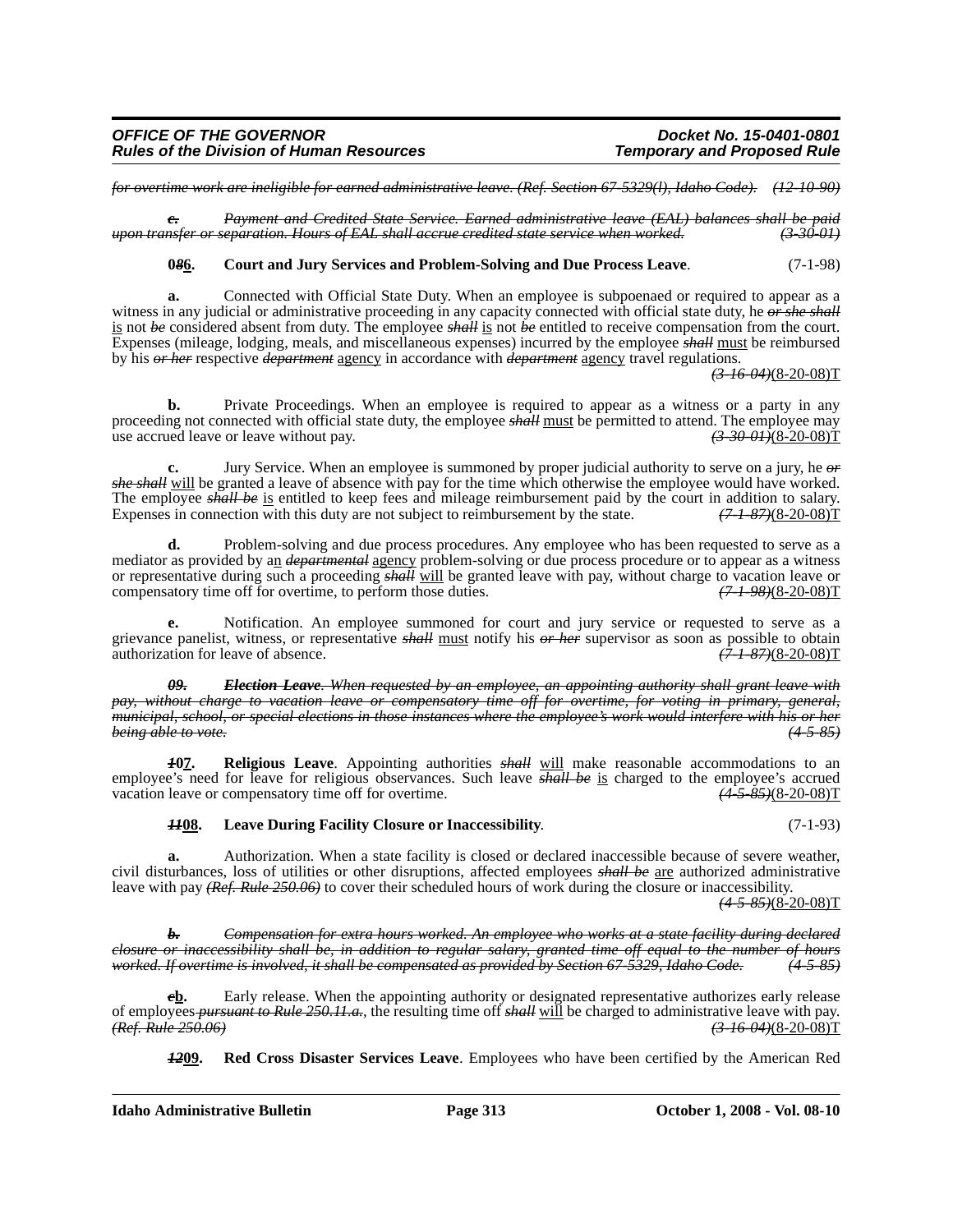| <i><b>OFFICE OF THE GOVERNOR</b></i>            |  |
|-------------------------------------------------|--|
| <b>Rules of the Division of Human Resources</b> |  |

Cross as disaster service volunteers *shall* will be granted up to one hundred twenty (120) hours of paid leave in any twelve (12) month period to participate in relief services pursuant to Section 67-5338, Idaho Code.

*(3-30-01)*(8-20-08)T

**1***3***0. Employee Assistance Program Leave**. Up to two (2) hours per visit *shall* will be granted for utilization of the Employee Assistance Program (EAP) during normal working hours. This leave is limited to the number of free program visits provided in the state's Behavioral Health Program. *EAP leave shall be coded as MDA.*<br>(*Ref. Rule 240.04*). (*3 30 04*)(8-20-08) *(Ref. Rule 240.04). (3-30-01)*(8-20-08)T

# **11. Bone Marrow and Organ Donor Leave With Pay.** (8-20-08) **F** (8-20-08) **T**

**a.** Approval. Upon request, a full-time employee will be granted five (5) work days' leave with pay to serve as a bone marrow donor or thirty (30) work days' leave with pay to serve as an organ donor. The employee must provide the appointing authority with written verification that the employee is the person serving as the donor. Paid leave, as provided in these rules, is limited to one-time bone marrow and one-time organ donor leave per employee.<br>(Ref. Section 67-5343, Idaho Code)  $(Ref. Section 67-5343, Idaho Code)$ 

**b.** Use. An employee who is granted such leave of absence will receive compensation without interruption during the leave period. For purposes of determining credited state service, pay advancement, performance awards, or any benefit affected by a leave of absence, the service of the employee is considered uninterrupted by the paid leave of absence. (Ref. Section 67-5343, Idaho Code) (8-20-08)T

**251. -- 259. (RESERVED).**

# **260. COMPENSABLE HOURS.**

**01. Biweekly Employees**. With the exception of holiday leave, no leave may be used if it results in pay in excess of the employee's regularly scheduled work week. employee's regularly scheduled work week.

**02. Ineligible Employees**. Employees who are "executive" as defined by Section 67-5302(12), Idaho Code, are ineligible to earn or receive payment for hours worked or accrued beyond their regularly scheduled work  $\frac{\text{week.}}{\text{week.}}$  (8-20-08)T

# **261. HOURS WORKED.**

**01. Hours in Performance of Job**. Those hours actually spent in the performance of the employee's job, excluding holidays, vacation, sick leave other approved leaves of absence, and excluding on-call time.

 $(8-20-08)T$ 

**02. Travel Time**. Travel time is compensated pursuant to policy set forth by the Board of Examiners.  $(8-20-08)T$ 

**03. Hours Outside of Regular Working Hours**. Attendance at lectures, meetings, training programs, and similar activities outside of the employee's regular working hours when attendance has been directed by the appointing authority or designee. appointing authority or designee.

# **26***0***2. OVERTIME.**

**01.** Employing Agencies. The state is considered as one (1) employer for determining the number of hours an employee works. If an employee works for more than one (1) *department* agency, the *department(s)* agency employing the employee when the overtime occurs *shall be* is liable for compensatory time off or cash compensation as provided by law. *(7-1-87)*(8-20-08)T

**02. Compensation for Overtime**. Overtime accrual and compensation for classified employees is covered by Sections 67-532*9*8 and *67-5330, Idaho Code, and Section* 59-1607, Idaho Code, for nonclassified employees. Overtime is defined in Section 67-5302(*19*20), Idaho Code. Overtime does not include any time, such as traded time, or occasional or sporadic work, which are excluded from the overtime calculation by federal law.